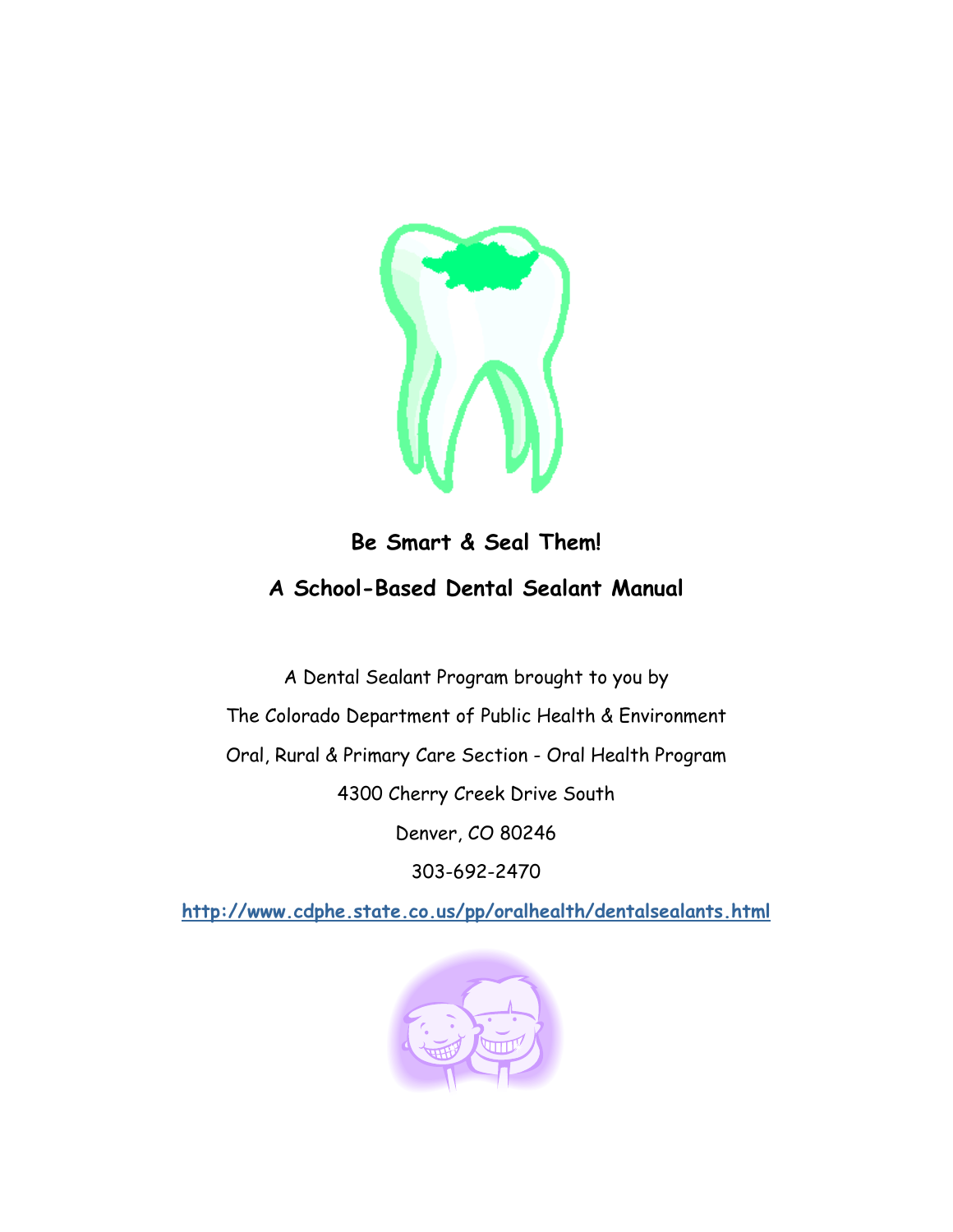#### **Be Smart & Seal Them!**

Be Smart & Seal Them! is an oral health prevention program supported by the Colorado Department of Public Health & Environment Oral Health Program. It is a school-based or school-linked dental sealant project specifically geared toward second grade children in Colorado. Tooth decay (or cavities) is largely a preventable disease, yet tooth decay is a chronic disease that is affecting thousands of Colorado's youth every day. Tooth decay is the most common chronic disease of childhood, more common than asthma and hay fever. Tooth decay is an infection that left untreated can cause abscesses and tooth loss, low self-esteem and weight issues in children. Oral pain and acute infection also causes an estimated 7.8 million hours of school to be lost each year in Colorado alone according to the Impact of Oral Disease on the health of Coloradans document. In an effort to decrease this burden of oral disease on children the Colorado Department of Public Health & Environment Oral Health Program is focusing efforts on the primary prevention of the disease through dental sealant placement with school-based and school-linked sealant programs.

According to Oral Health in America: A Report of the Surgeon General, 2000, children who receive dental sealants as part of a school-based or school-linked program have 60% fewer newly decayed pit and fissure surfaces in back teeth for at least 2 to 5 years after a single application. In Children, 90% of the decay is found in pits and fissures. Most decay is found in the pits and fissures of the first molars. Children of racial and ethnic minority groups have about three times more untreated decay and missing teeth due to caries, but are about one-third as likely to receive sealants.

Be Smart & Seal Them! is a program designed to give Colorado 2<sup>nd</sup> graders a dental screening and place sealants on their newly erupted first molars. The Oral Health in America: A Report of the Surgeon General, 2000 states that dental sealants are nearly 100% effective in preventing caries in permanent molar teeth, especially when used in combination with other preventive measures such as fluoride, and regular brushing. Sealant programs provide sealants to children at the greatest risk of developing caries, but are otherwise unlikely to receive them. The Be Smart & Seal Them! program incorporates other elements of good oral health including an educational component for parents, students and teachers, dental screenings, referral for treatment of already decayed teeth, and retention checks following placement to make sure the sealants were maintained

Included in this manual is information on how to get the Be Smart & Seal Them! Programs started in your community or school and prevent children from suffering with the effects of cavities through a proven effective prevention method.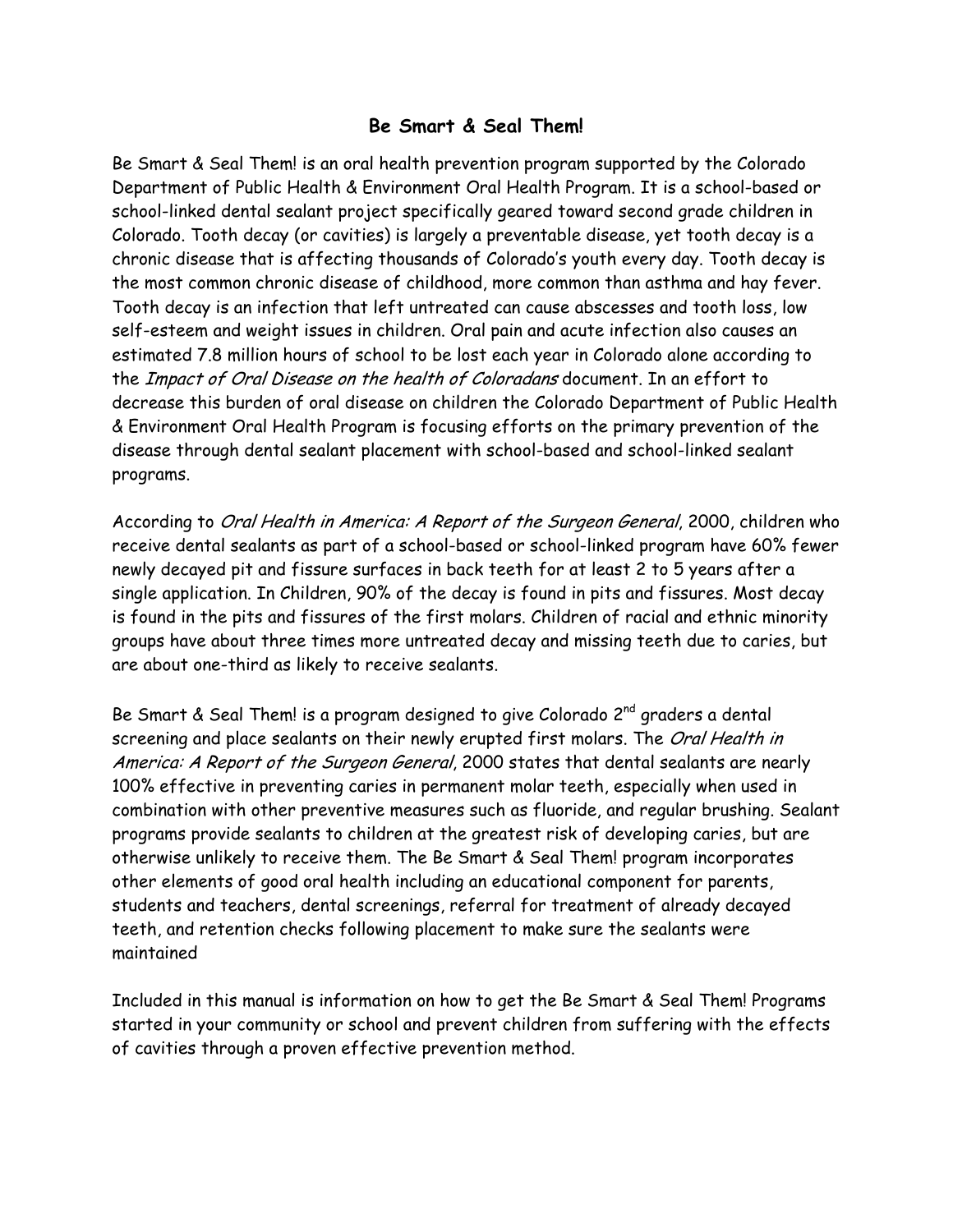#### **Be Smart & Seal Them!**

#### **Table of Contents**

Program History What is Happening Now & Future Plans What are Dental Sealants The Process for Placing Sealants School-based versus school-linked sealant programs Why Second Graders? How Schools Qualify for Sealant Programs Planning a Sealant Program Working with Schools Staff & Volunteers Parents Community Partners Program Basics Sealant Placement Procedure Supplies & Equipment Standard precautions Oral Health Education Community Support/school support Referral Mechanism Parent Information Mechanism Promotion of the "Be Smart & Seal Them!" Program Retention Checks & Follow-Up Evaluation of the Numbers What to Report to the CDPHE Budget Billing CHP+/Medicaid Appendices A. Provider Survey B. Volunteer Survey C. School Nurse Survey D. Teacher Survey E. Consent Letter F. Consent Form G. Consent Letter – Spanish H. Consent Form - Spanish I. Event Level Data Form J. Child Level Data Form K. Follow-up/Referral Form (Report Card) L. Follow-up/Referral Form (Report Card) - Spanish M. Sample Press Release N. Sealant Fact Sheet O. Sealant Brochure English P. Sealant Brochure Spanish Q. Letter to School Contact R. School Contact Information Sheet S. Program Requests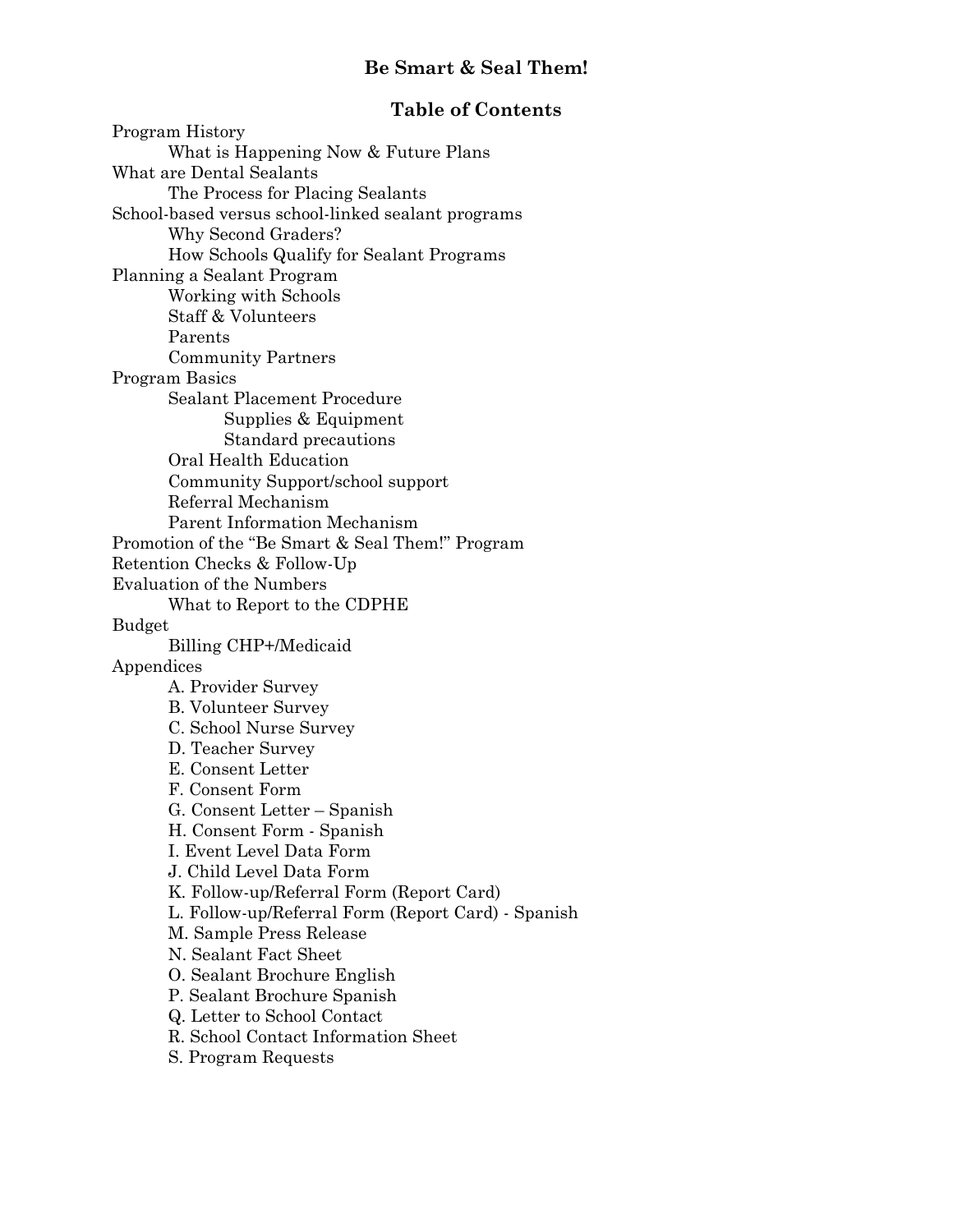#### **Program History**

The Colorado Department of Public Health & Environment's Oral Health program supports programs, designed to identify second grade children who will benefit from the placement of pit and fissure sealants on permanent molar teeth. The services provided through these programs include:

- A dental screening
- Classroom and individual education on oral hygiene and sealants
- Information on oral health and sealants for parents
- Appropriate referrals for children who need restorative or emergency care

These services are provided on-site at elementary schools in the across the state.

School nurses are asked to help administer their school's specific program. This includes:

- On site logistics reserving adequate rooms, tables, and chairs
- Securing parental consent forms
- Notifying parents of the educational presentations
- Follow-up with parents of children who need restorative care
- Oversight of the children during the screening and sealant days

#### *What is Happening Now & Future Plans*

According to the 2004 Colorado Third Grade Basic Screening Survey for sealant prevalence, more than half of the state's third graders had treated or untreated caries experience while only 35% of students had at least one pit and fissure sealant on a permanent tooth. The percentage decreases to 26% for Hispanic students. The Healthy People 2010 goal is for 50% of 3rd graders to have dental sealants on at least one permanent molar. The Be Smart & Seal Them! program would like to achieve that goal so that Colorado children at greatest risk of dental disease receive dental sealants

The Oral Health program is expanding the program based on criteria approved by the Centers for Disease Control (CDC), the Association of State and Territorial Dental Directors and the Health Resources and Services Administration's Maternal and Child Health Bureau to include all urban schools that that have a student population of 50% or more that qualify for free and reduced lunch or a rural school district that has a median income at or below 235 percent of the federal poverty line for the entire district.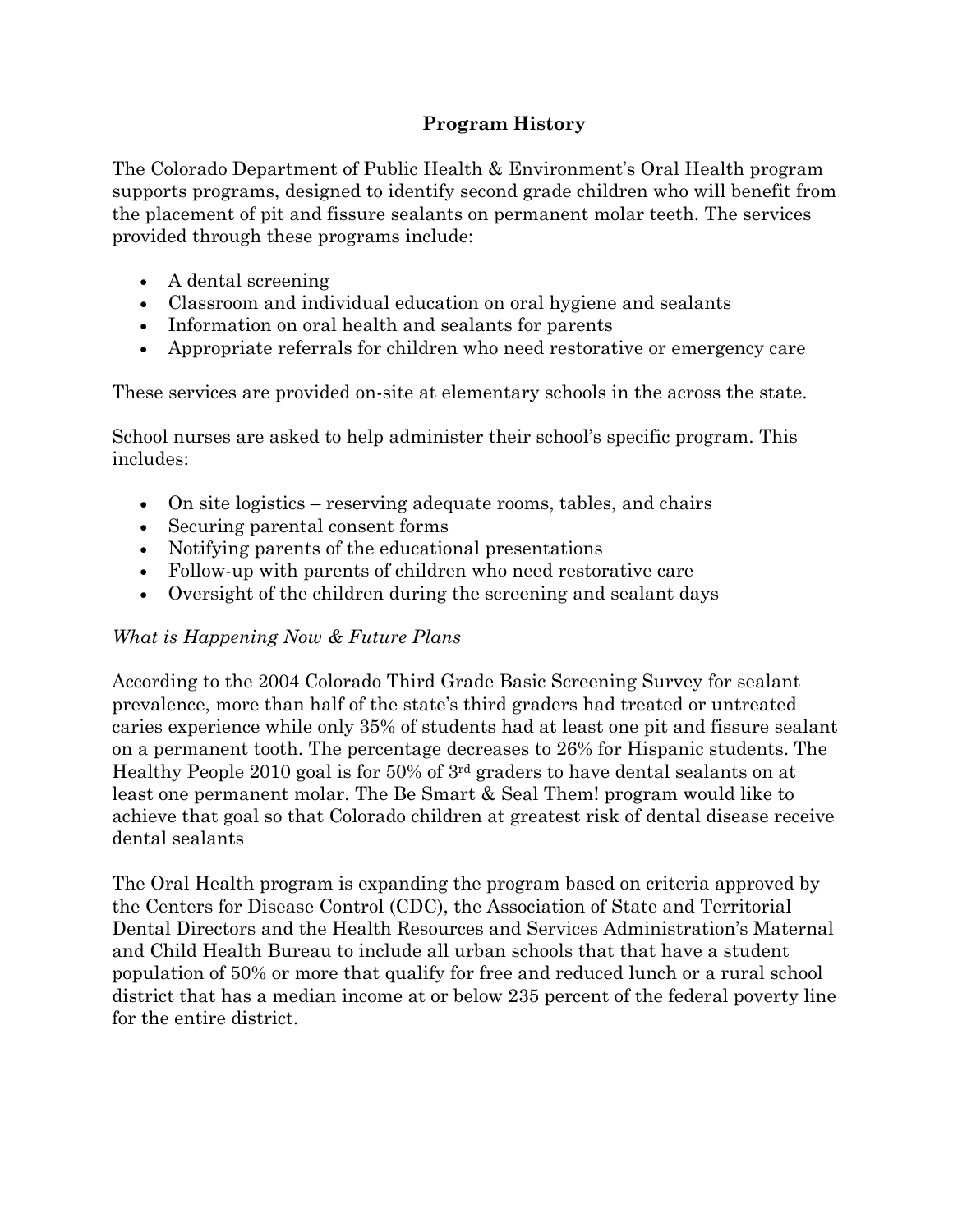#### **What are Dental Sealants?**

Dental sealants are thin plastic coatings, which are most often applied to the chewing surfaces of the first and second molars (back teeth) where food and bacteria are not easily cleaned out. They are used for the primary prevention of tooth decay.

The thin sealants bond with the enamel of the tooth, acting as a barrier protecting the pits and fissure on the chewing surface from the plaque and acids, which cause tooth decay. As long as the sealants remain intact, the tooth surfaces will be protected from decay. Sealants normally last several years before a reapplication is needed as long as they are applied correctly on a dry tooth surface and with proper preparation of the tooth.

#### *The Process for Placing Sealants*

The process of placing sealants is actually very simple, and it's easy on the patient as well. There are no x-rays taken and the process is quick and painless.

- The tooth is examined to make sure it has fully erupted in the mouth and has not already been compromised with decay to the point of needing restoration (fillings).
- The tooth is then cleaned of any visible debris in the pits and fissures of the chewing surface.
- The tooth is rinsed off with water and then the area surrounding the tooth is isolated, usually with cotton rolls, and the surface of the tooth is air-dried.
- An etching gel is applied to the pits and fissures of the tooth and left for a few seconds. It is then rinsed completely off the tooth and the surface is examined to make sure it is ready for the sealant. The etched areas will have a chalky white look to them.
- The sealant material is then placed in the pits and fissures of the tooth. A special light is used to cure, or dry, the sealant material for 20-30 seconds.
- The tooth is then inspected to make sure the sealant is retained on the tooth surface.

#### **School-Based Versus School-Linked Sealant Programs**

School-Based dental sealant programs are conducted completely within the school setting. Volunteer or paid dentists, hygienists and/or assistants and students will use portable dental equipment or a fixed facility within the school to conduct the entire program. There are several components to a school-based setting that make it possible to provide the program in a very cost-effective and successful manner. The school is given the opportunity to be involved in all aspects of the program and can monitor the process to the extent they wish.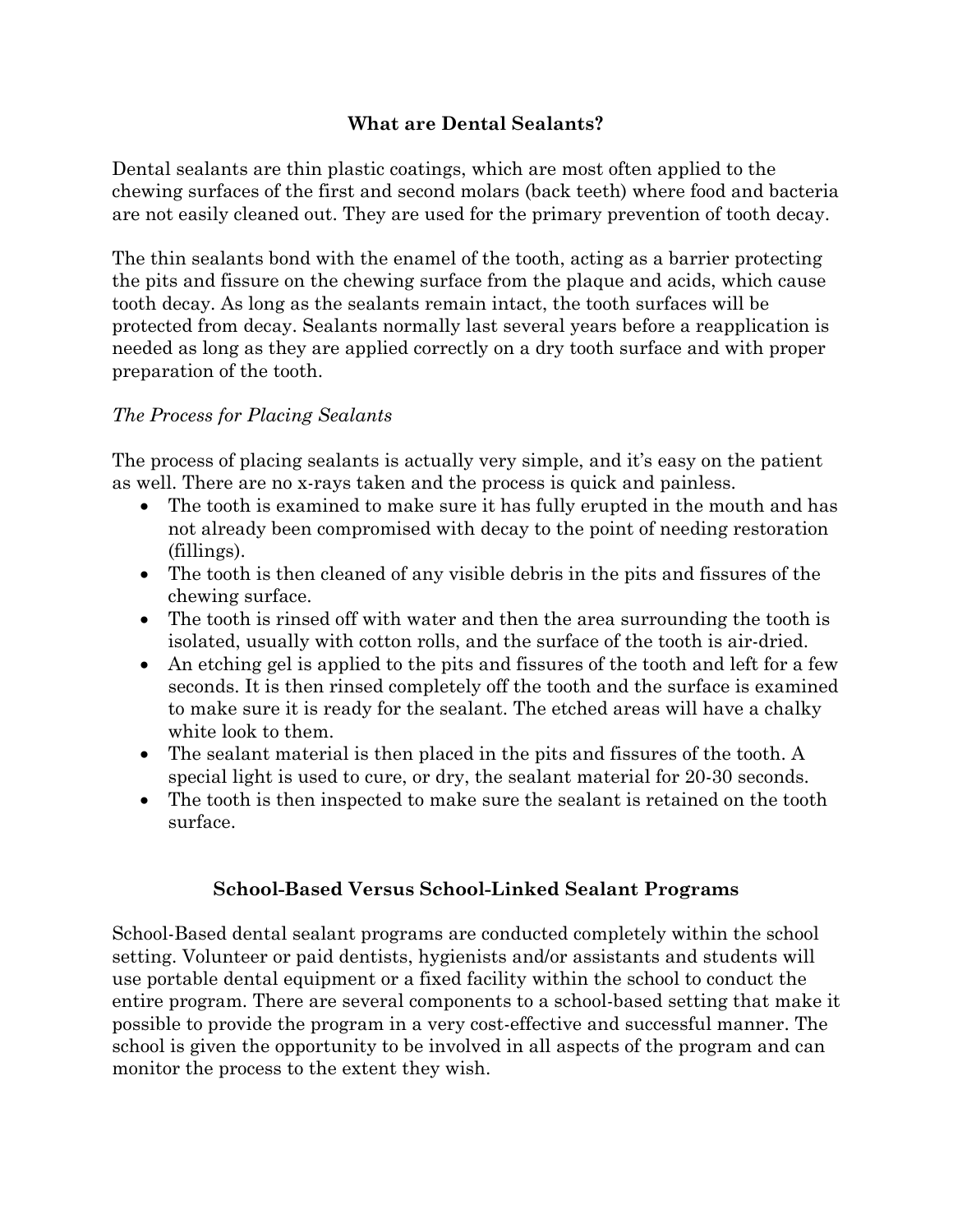School-Linked dental sealant programs are connected with the schools in some way, but deliver the sealant placement services at a site other than the school. It may be done in a clinic, mobile unit or dental office. School-linked programs deliver the same services of screening, education, sealants and follow-up, but are more removed from the school and may pose additional barriers to care that school-based programs do not. A school-linked program may have issues of time and transportation that school-based programs might not.

#### *Why Second Graders?*

The first permanent molars erupt in a child's mouth at about age 6. Most of the time this age group is entering the second grade. Sealants placed on these teeth shortly after they erupt will protect them from developing caries in the pits and fissures of the chewing surface of the tooth where bacteria and plaque is not easily cleared out. Second molars erupt in the mouth at about the age of 12. These teeth would benefit from sealants as well. Just like the first molars, second molars are susceptible to caries and should be sealed, as soon as possible after eruption.

The reason the Be Smart & Seal Them! program is targeting second graders is that 57% of third graders have experienced treated or untreated decay and targeting the children a year earlier will eliminate much of this decay in third graders according to the Impact of Oral Disease on the Health of Coloradans, 2005.

#### *How Schools Qualify for Sealant Programs*

Schools qualify for the program in one of two ways. They are either an individual school located in an urban area with 50% or greater participation in free and reduced lunch programs or they are in a school district that is located in a rural area with a median income that is at or below 235 percent of the federal poverty line. Using these guidelines assures that the program is targeting the children who are most at risk of dental caries but are the least likely to receive sealants. Information about what schools or districts would meet these qualifications is available by contacting the Colorado Department of Public Health & Environment, Oral Health Program.

#### **Planning a Sealant Program**

Planning and implementing a local Be Smart & Seal Them! program involves not only the screening and sealant placement, but also involves some pre-planning and coordinating with local schools and communities. In order for the Be Smart & Seal Them! program to be successful, each local coordinator should communicate with school administrators, teachers, school nurses and school facilities personnel to discuss the logistics of implementing the school-based program. Additionally, there should be communication with the local community members, volunteer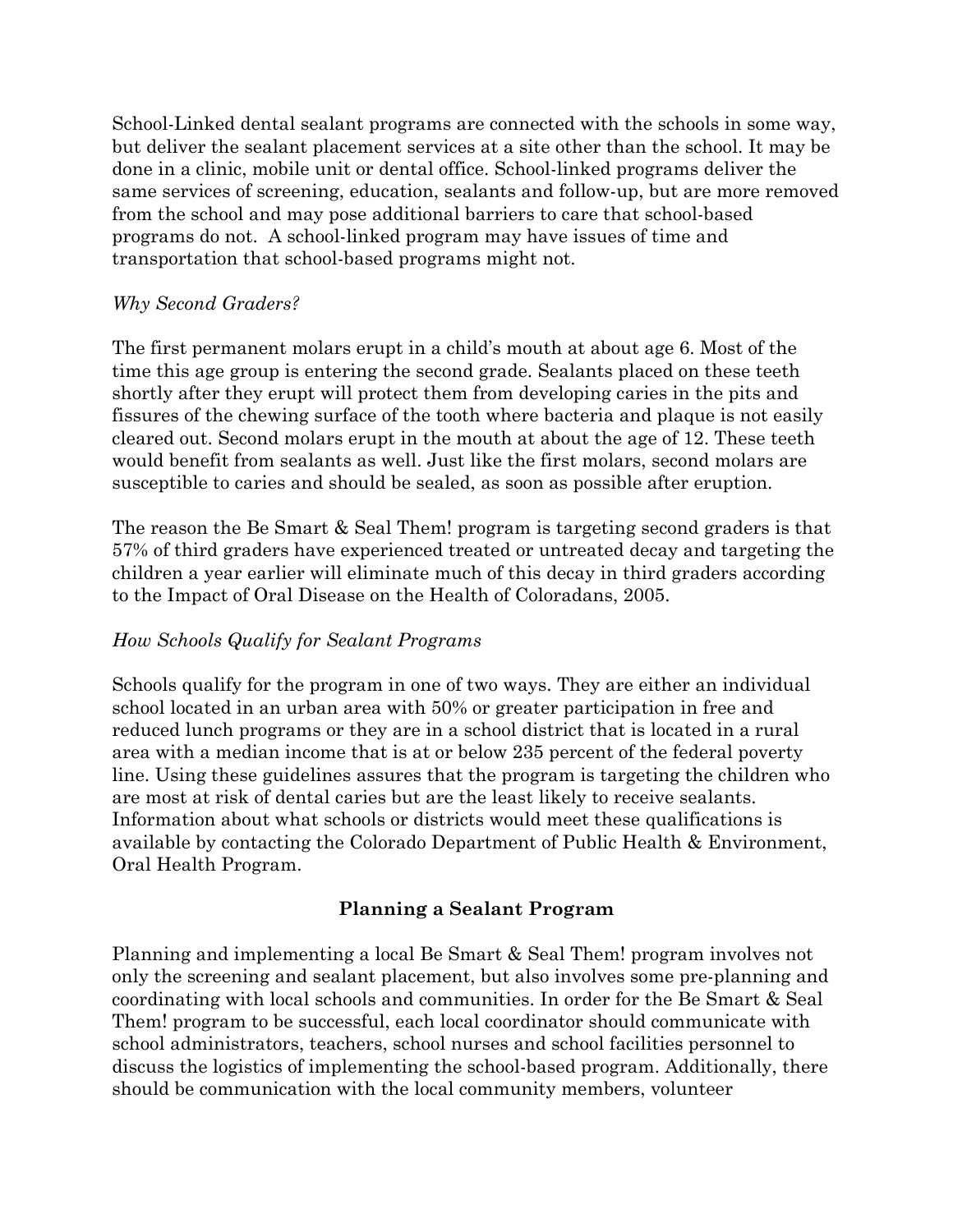organizations, dental community and parents to assure coordination of referral services within the community.

#### *Working with schools*

It is vital to establish and maintain a good rapport with the schools. It is ideal that those individuals coordinating the Be Smart & Seal Them program make initial contact with the school and give them all the information they need about the program. It is very important that the school have information in writing so communication is very clear and directions are easy to follow. It may be helpful to provide the school contact with a list explaining the needs and expectations for the program to run smoothly.

A sample School Contact Information Sheet, Letter to School Contact and Program Requests are included in the appendix. A discussion of the logistical needs of your sealant program with school personnel should include the following:

- Provide a sealant description fact sheet and any other pertinent information for review.
- Promote both the preventive and educational benefits of sealants and what the Be Smart & Seal Them! program will provide the children.
- Assure student confidentiality and compliance with HIPAA (Health Insurance Portability & Accountability Act).
- Offer to assist the school personnel with treatment referrals and follow through if further dental treatment is required.
- Discuss room size and space needs for your school-based portable dental clinic. The room should have good lighting, proper ventilation and enough electrical outlets compatible with your electrical needs. The equipment may also be loud and may want to be placed away from areas where students need to concentrate.
- Discuss how long you will take a student out of the classroom as well as how many hours per day the sealant program will operate. Take into consideration recess, specials, lunch hours and any special assemblies.
- Discuss the student/patient flow of your sealant program, when students will be taken from the classroom and when they will return.
- Discuss the educational part of the sealant program. Some sealant programs provide an education presentation on a separate day from the sealant placement and some programs provide the educational component the same day the sealants are placed. Either way give a description of the program with details, time and space needs for this component. Also, consider the teachers and school nurses as partners who could possibly communicate the educational program to the students unless it's done on a more one on one basis.
- Arrange a primary contact person for communication between you, the school and parents. Working with one person will help you coordinate the program more efficiently. Exchange work and home phone numbers. Usually the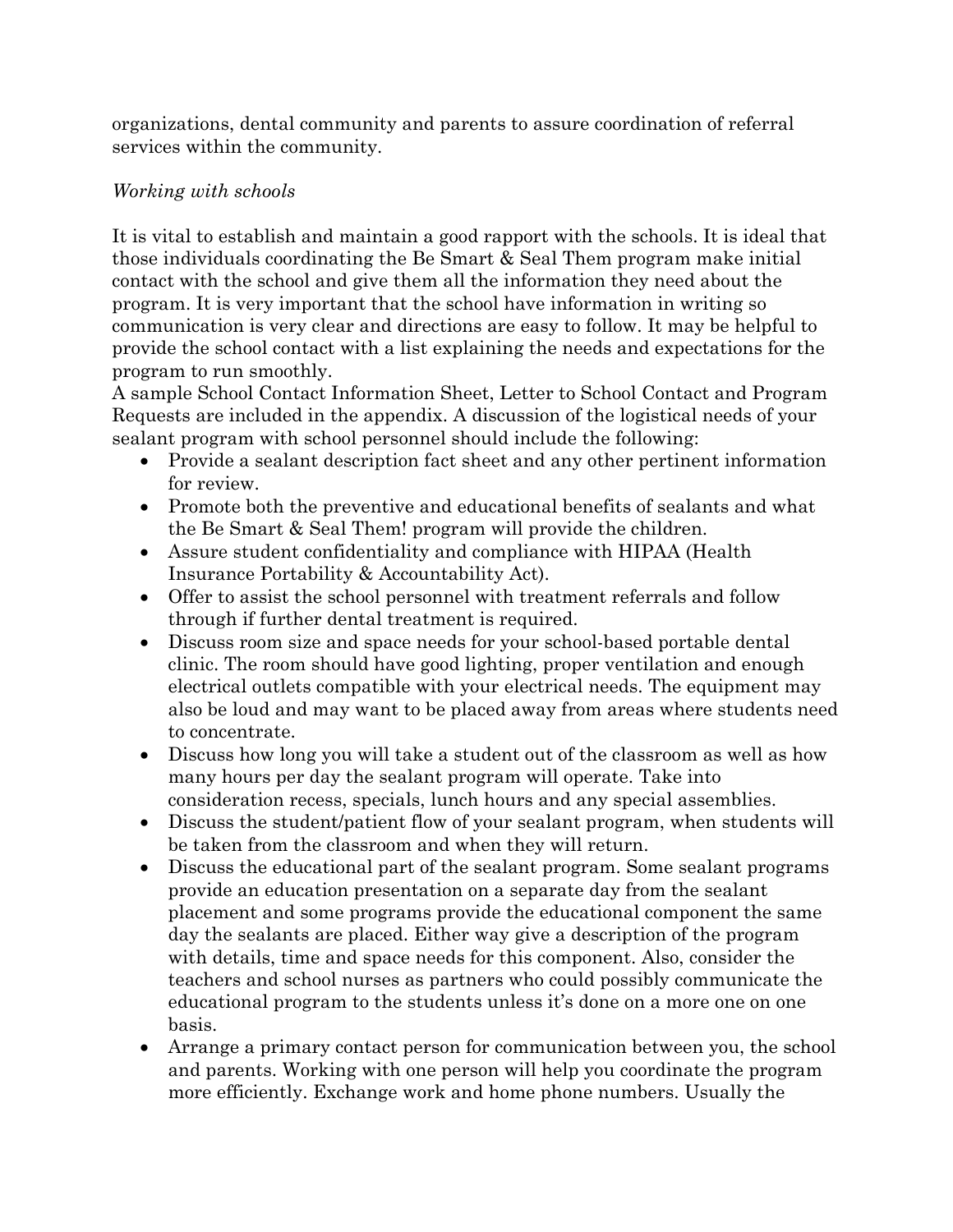school nurse is a good contact for this project, but consider that often times school nurses have very full schedules, split their time between schools and have an array of duties outside of their usual scope.

- Arrange dates and times for all aspects of the sealant program including educational presentations, screenings and sealant placement, and follow – up appointments for retention checks.
- Discuss the parental consent, health history, screening, and other communication forms with the schools.
- Discuss the special language needs of the children. Provide the schools with forms translated in the appropriate languages.
- Arrange a time and date for distributing and picking up the parental consent forms and establish a due date for the forms to be returned.
- Explain the importance of sealant retention checks and that they will need to be completed at a later date. Retention checks are one of the most important aspects of the program and special attention should be placed on this with the school contact.
- Send a confirmation letter to the school verifying dates, times, and other arrangements discussed.
- Send a follow-up letter with program results to the school. Be willing to share data, schools appreciate getting this type of information back on their students as well.

#### *Staff & Volunteers*

One way to maximize resources is to conduct the program using various volunteers and students. Recruiting volunteer dentists, hygienists, assistants dental, dental hygiene and dental assisting students may allow for more community involvement, increase capacity, stretch funding and other resources further and enhance partnerships. There are dental schools, hygiene programs and dental assistant programs that may have students willing to participate in volunteering for the program to help staff a local Be Smart & Seal Them! program. Also, many associations and professional organizations can provide volunteers and possible staff members to work with the program. There may also be local organizations in the community that have a volunteer base that might be able to assist the program.

#### *Parents*

Parental support is essential for the program to be successful. Parents should not only be educated about the dental sealant program, but also on general oral health information. Utilize parent-teacher associations, parent volunteers and "room parents" to get their support. Parents can also be important in the activities on the day or week of the program. They could be utilized in organizing the children and escorting them from their classrooms to the sealant program.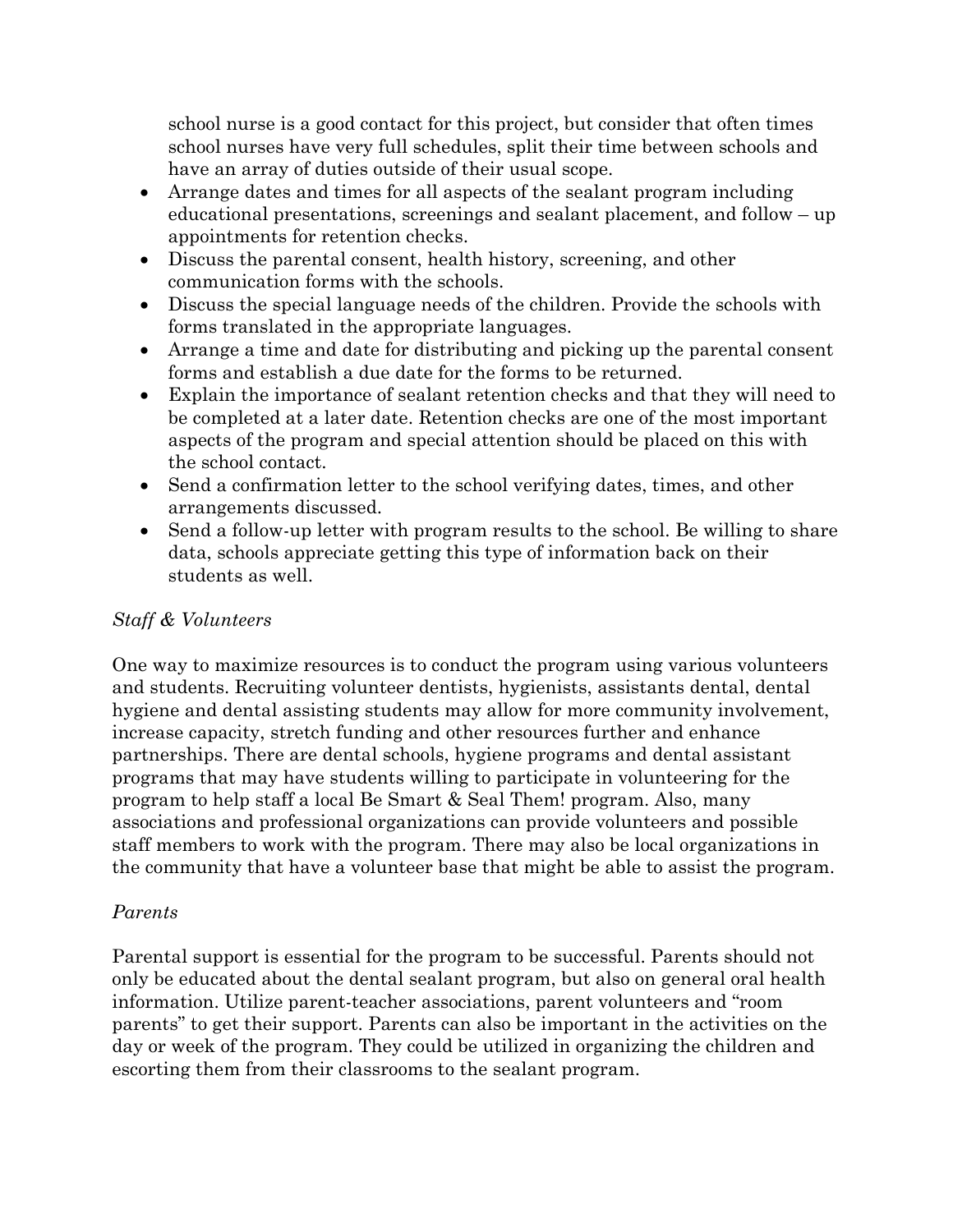#### *Community Partners*

Support from the community in general is important, but know what groups or entities within the community will garner the most support and assistance in the program. These community partners can help form a local advisory committee or group and could be a conduit for getting volunteers to help with the program. Some possible groups to contact for support:

- Dentist associations
- Dental hygiene associations
- School nurse associations
- Community colleges, colleges and universities
- Local businesses
- Medical professionals including dentists, dental hygienists, physicians and their assistants
- Community-based health organizations
- Community health centers
- Educational associations
- Local government entities
- Youth-serving and community-based organizations like Girl & Boy Scouts

#### **Program Basics**

The elements required for the Be Smart & Seal Them! program include the sealant placement procedure, supplies and equipment needed, universal precaution protocols, community/school support, a referral mechanism and a parent information mechanism. Evaluation of the program is also a requirement, but will be discussed in the following section.

#### *Sealant Placement Procedure*

The staff and volunteers providing the Be Smart & Seal Them! program need to follow the guidelines in sealant placement as recommended by the manufacturer of the sealant material and current infection control guidelines. Make sure all staff and volunteers are familiar with the steps in sealant placement. Steps:

- Screen the child's teeth. This should be done by a dentist or registered dental hygienist. They will decide which teeth are appropriate for sealants.
- The tooth surface should be cleaned with a dry bristle toothbrush. (No pumice or toothpaste should be used).
- Isolate the tooth use dry angles and cotton rolls.
- Etch the enamel surface.
- Rinse & dry the tooth again.
- Apply the sealant material.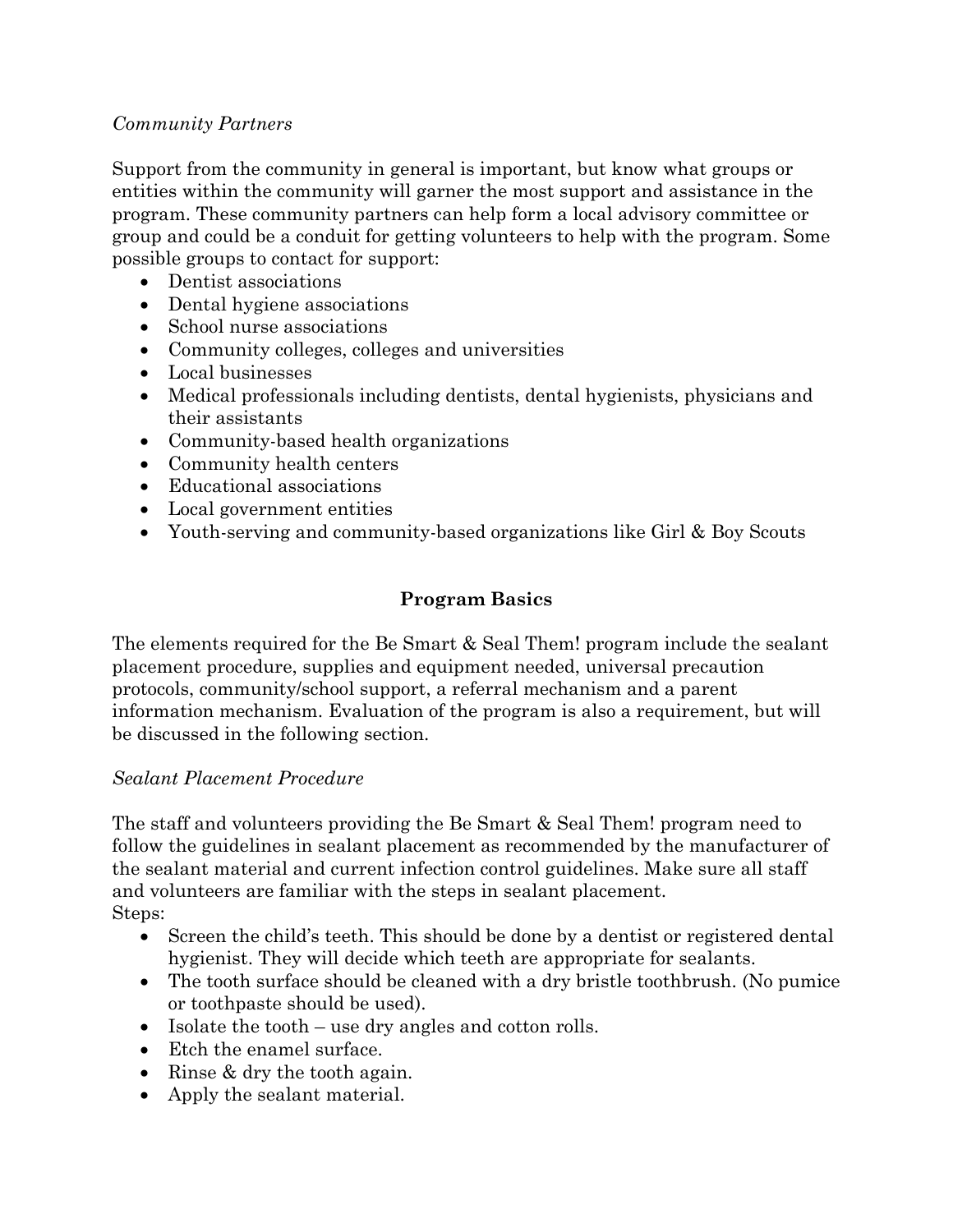- Light-cure the sealant.
- Evaluate the sealant make sure it is intact, covers the entire surface of the tooth and does not have any bubbles or voids.

There are several factors to consider in providing the Be Smart & Seal Them! program:

- Active consent by parents In Colorado the local school districts determine if active or passive consent is required. Check with the local school district administration to determine what type of consent will be needed. (An example of a consent form is included in the appendix). A signed consent form **must** be returned before the screening and sealant placement occurs. If the school district has a passive consent policy, make sure to track the number of children whose parents have opted them out of the program.
- Screening of students by dentist or hygienists a dentist or a registered dental hygienist screens the child's teeth before sealants can be placed. Sealing the teeth depends on several factors including:
	- o Decay present on teeth
	- o Molars completely erupted
	- o Other issues regarding child or teeth on a case by case basis
		- Other items to be identified during the screening included on the patient's records are:
			- Oral health status
			- Identification of caries or other oral health issues
			- Whether the child needs to be seen immediately by a dental professional for additional care, in the near future for possible problems or in six months for a regular checkup.
- Health history Because of limited time and space questions regarding health history can be limited. The health history can be included in the information requested on the consent forms. The dentist or dental hygienist can determine if there is a medical condition that would prevent the placement of sealants with this information.
- The sealant and etching materials used may vary by program. The staff and volunteers should be familiar with the type of products used and follow all manufacturer instructions for placement. The sealant material used should be non-filled and light curing to be the most effective for a school-based or school-linked sealant program.
- Guidelines on infection control protocols for school sealant programs must be followed. These guidelines are available from the Centers for Disease Control and must be incorporated into each program.
- Medicaid/CHP+ numbers To allow these dental services to be billed to Medicaid or CHP+ the consent form has a space for the parent or school nurse to write in the child's number. The services can be billed only if the provider is a Medicaid or CHP+ provider.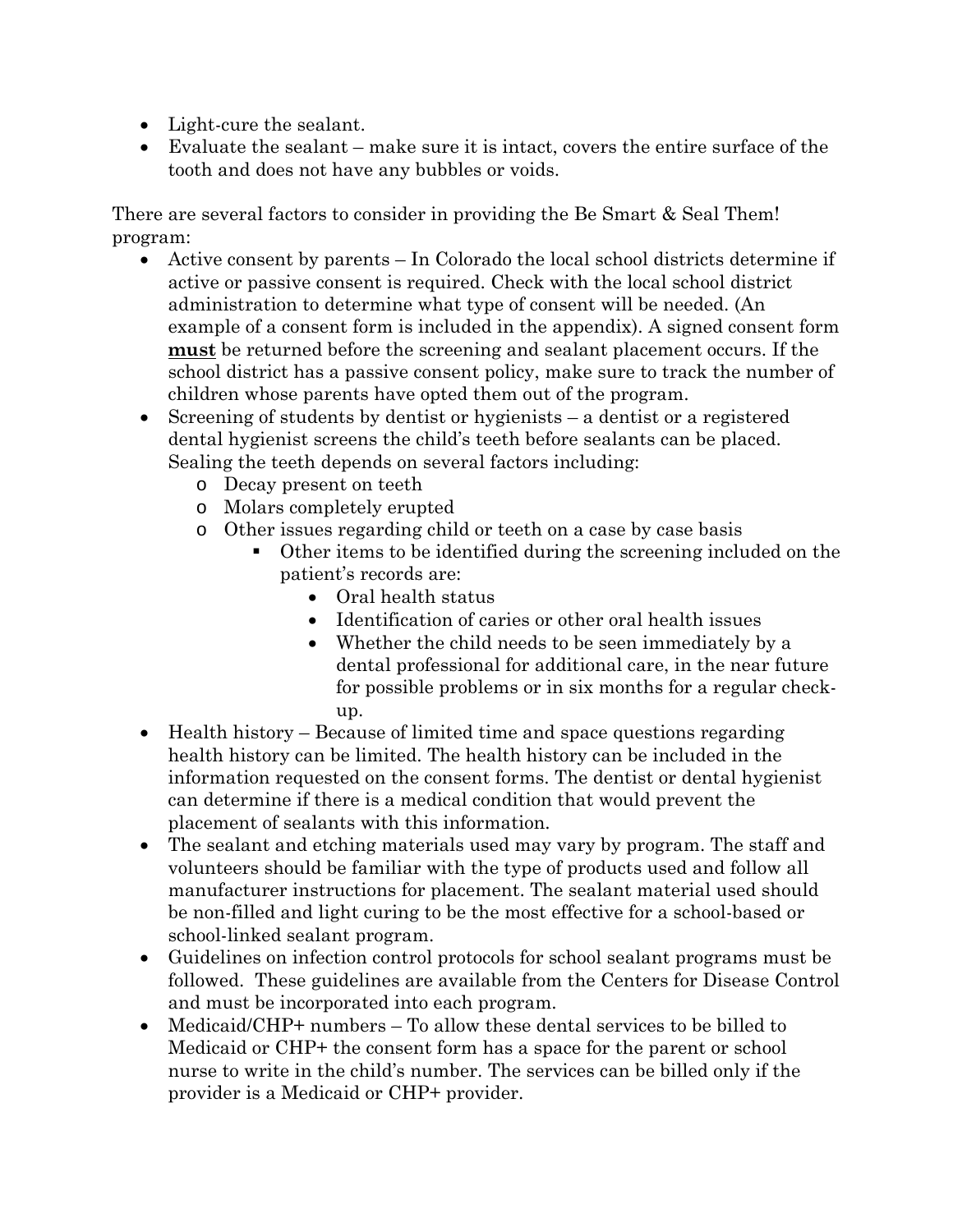- Filling out patient treatment forms During the screening the exam form should be completed and then signed by the dentist or hygienist who performed the screen. (An example of the child level data form or exam form is included in the appendix).
- HIPAA Health Information Portability and Accountability Act requires that all health information be kept confidential. Information regarding the screening, sealant placement and what the outcome was should be kept in strict confidence with only those individuals providing treatment, school personnel and parents allowed access to that information. The information, if stored on a computer database or disk, should be kept encrypted, locked or password protected and all efforts should be made to protect personal medical information.
- Information sent home with students After the screen and the sealants are placed the child should be given a form with what was done, how many teeth were sealed if any and what follow-up needs to occur. Also, explain to the child their teeth may feel too tall for a little while, but that feeling will go away as soon as the sealant wears down a bit.

#### *Suspicion of Child Abuse or Neglect*

If a Be Smart & Seal Them! representative suspects child abuse or neglect it is the mandatory responsibility of that representative to report the suspicion to the school administration and the proper authorities. The dental professional is in a unique position to notice problems resulting from child abuse/neglect. Below is a link to information about P.A.N.D.A. (Prevent Abuse and Neglect through Dental Awareness).

**[http://itsa.ucsf.edu/~pedo/ramos/panda.html](http://itsa.ucsf.edu/%7Epedo/ramos/panda.html)**

#### *Supplies & Equipment*

There is portable equipment that can be utilized from the Colorado Department of Public Health & Environment's Oral Health Program. They will be provided free of charge to participating programs and will be scheduled for use on a case-by-case basis. The equipment will also be provided on a first come first serve basis. General maintenance and cleaning of the equipment upon completion of use is required. If a local program has access to their own equipment it may be used as long as it contains the required elements to conduct the program. Some dental offices have portable equipment also they may be willing to lend or possibly commit to volunteering as well.

Equipment Components:

- Portable operators stool & assistant stool
- Portable light
- Portable dental patient chair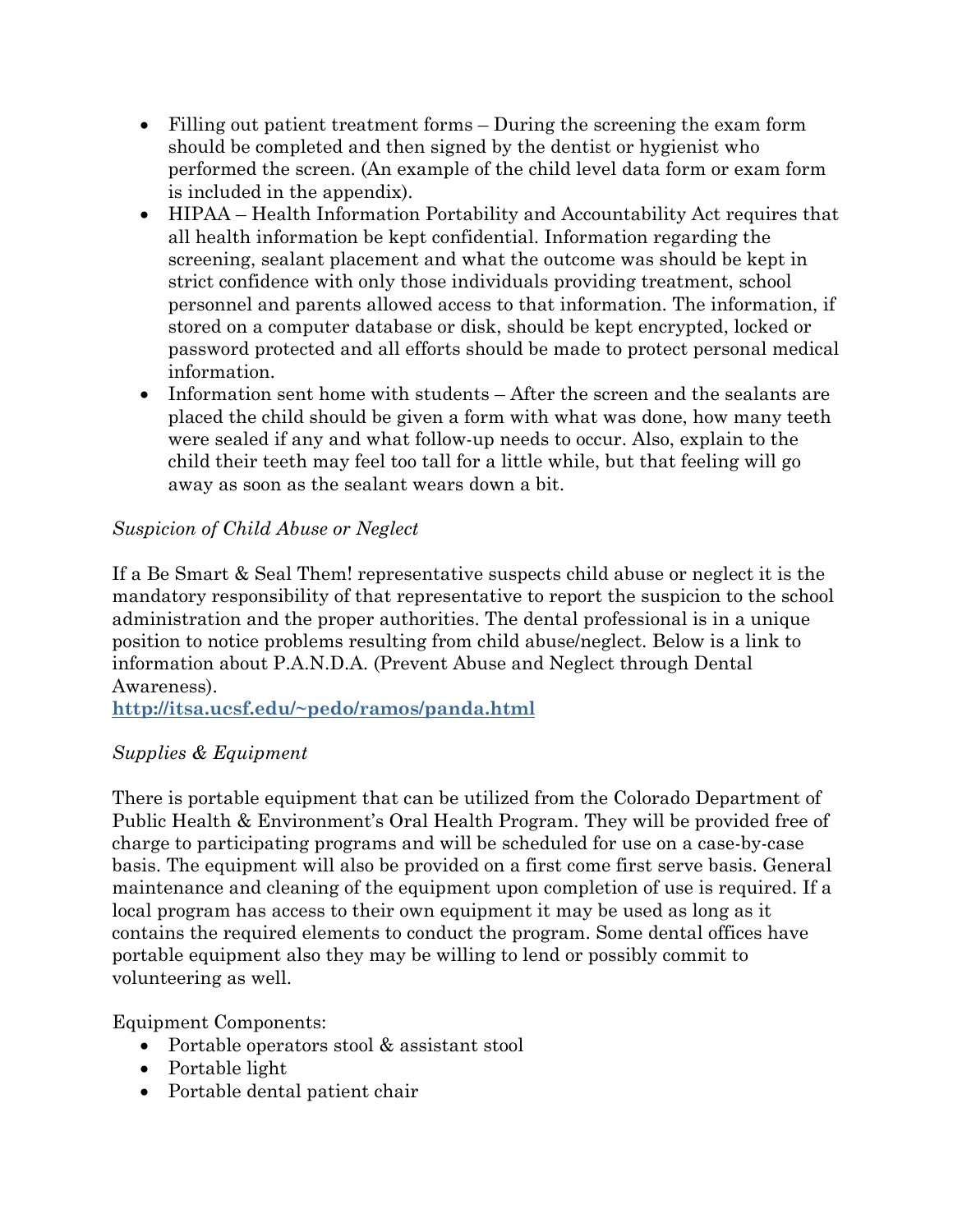- Sterilization system
- Sealant curing light
- Portable dental sealant unit
	- o Air/Water syringe
	- o High volume vacuum system
	- o Clean self-contained water system
	- o Compressed air system
	- o Air filter/dryer

#### Supply Components:

The following supplies are those needed to conduct the program. This list is not meant to be an exhaustive listing of all that is needed, but at a minimum most programs would need these items to implement a local Be Smart & Seal Them! program. There are several manufactures to obtain these products and many dental offices and hygiene practices may be able to assist the coordinator in obtaining many of these products through their providers.

#### **Provider and Patient Protection**

| Air/water syringe tips<br><b>Bib clips</b><br><b>Bibs</b><br>Eyewear (for providers and patients)<br>Gloves<br>Gowns<br>Hand soap<br>Hand wipes<br><b>Headrest covers</b><br>Light handle covers<br>Plastic sleeves for air/water syringe<br>evacuator hoses | Cotton roll holders<br>Cotton rolls<br>Dry angles<br>Etch gel<br>Evacuator tips<br><b>Explorers</b><br><b>Mirrors</b><br>Sandwich bags (for toothbrushes)<br>Sealant material<br>Toothbrushes<br>Trays (disposable) |
|--------------------------------------------------------------------------------------------------------------------------------------------------------------------------------------------------------------------------------------------------------------|---------------------------------------------------------------------------------------------------------------------------------------------------------------------------------------------------------------------|
|--------------------------------------------------------------------------------------------------------------------------------------------------------------------------------------------------------------------------------------------------------------|---------------------------------------------------------------------------------------------------------------------------------------------------------------------------------------------------------------------|

#### **Sterilization and Disinfection**

Autoclave bags Autoclave cleaner Surface disinfectant Distilled water Gauze squares **Glutaraldehyde** Paper towels Trash liners Ultrasonic cleaner solution Vacu-cleanser

#### **Additional Supplies**

**Patient Treatment**

Heavy-duty extension cords Tool kit for equipment repairs Office supplies (stapler, paper clips, tape, pens, forms)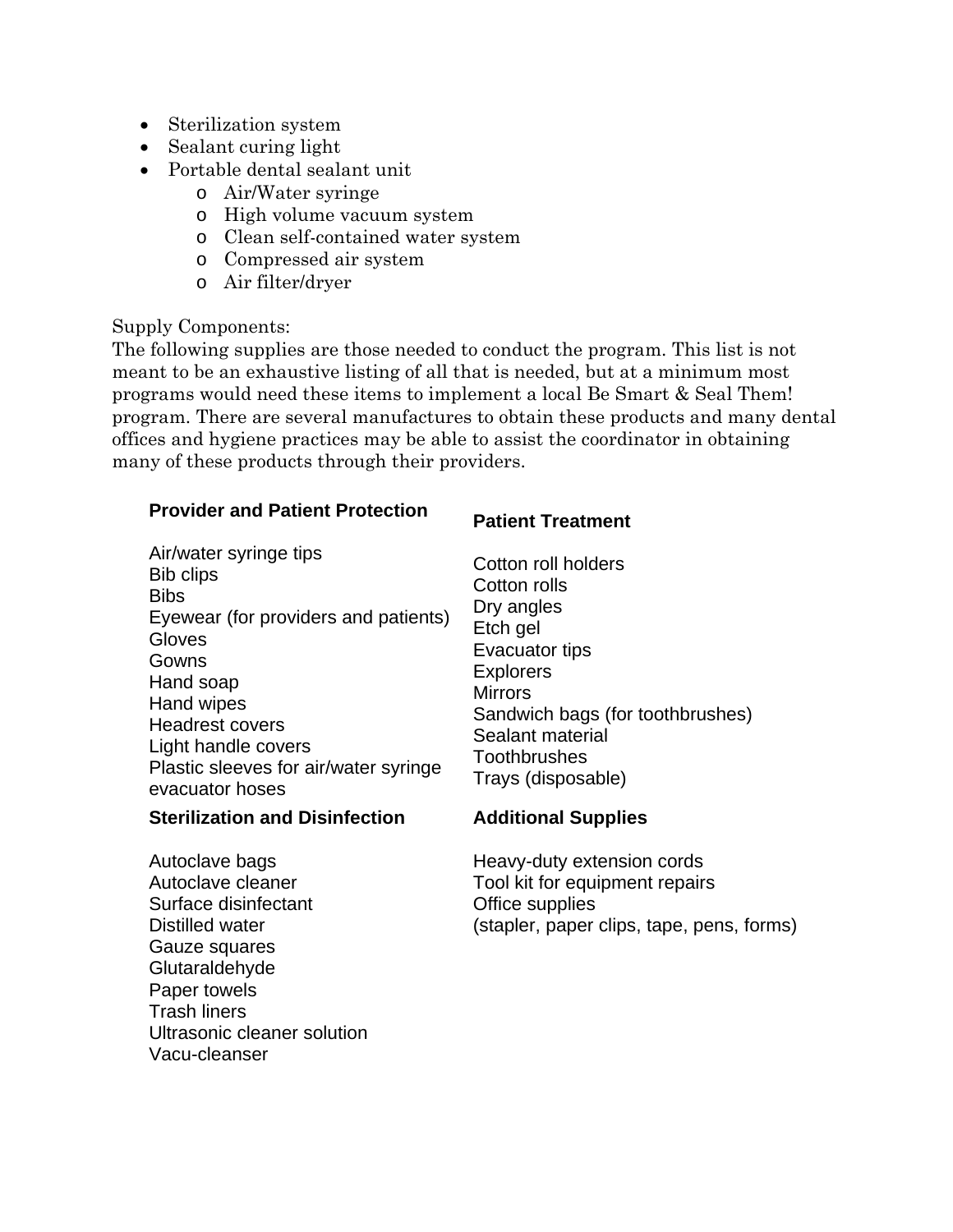#### *Standard Precautions*

All Be Smart & Seal Them! programs are required to follow standard OSHA Standard Precaution protocols as required by law. Some of the materials you may need for safe disposal include:

 An Emesis basin for unexpected regurgitation Small plastic bags and tape for soft material clean up Large heave-duty plastic bags for final disposal Gloves, gowns, chair covers Disposable disinfectant wipes Protective eyewear Hand sanitizer Paper towels Patient sunglasses

OSHA requires that some of the waste from this project be disposed of by double bagging. Each child should be provided his/her own set up for screening and sealant placement with sanitizing done between each child. Include all items that OSHA requires your program to have at an event. Be sure to include eyewash station, bloodbourne pathogen spill kit, chemical hazard spill kit, first aid kit with resuscitator, and Sharps container. Additional information on OSHA and CDC requirements for guidelines on infection control in a health care setting can be found at the following links:

**[www.cdc.gov/mmwr/PDF/RR/RR5011.pdf](http://www.cdc.gov/mmwr/PDF/RR/RR5011.pdf) [www.cdc.gov/mmwr/PDF/RR/RR5116.pdf](http://www.cdc.gov/mmwr/PDF/RR/RR5116.pdf)**

#### *Oral Health Education*

There are several curricula available to purchase regarding oral health education from the Internet. Each program can also design their own curriculum if they desire. There is not a specific curriculum recommended by the state sealant coordinator or the state program at this time. Oral health education can be conducted one on one, in the classroom or to the entire school population. Each community or school may have their own preferences, but each program is required to do some type of oral health education with the students. Also, there should be some type of education provided to the parents either written or more formally through a presentation so they know what sealants are and how important they are in the primary prevention of tooth decay.

#### *Community/School Support*

There should be a level of support both from the community level and from a school level. The program needs to have a community that shows support through volunteers, donations or other in-kind support and/or a community based advisory group could be set up to promote support from the community.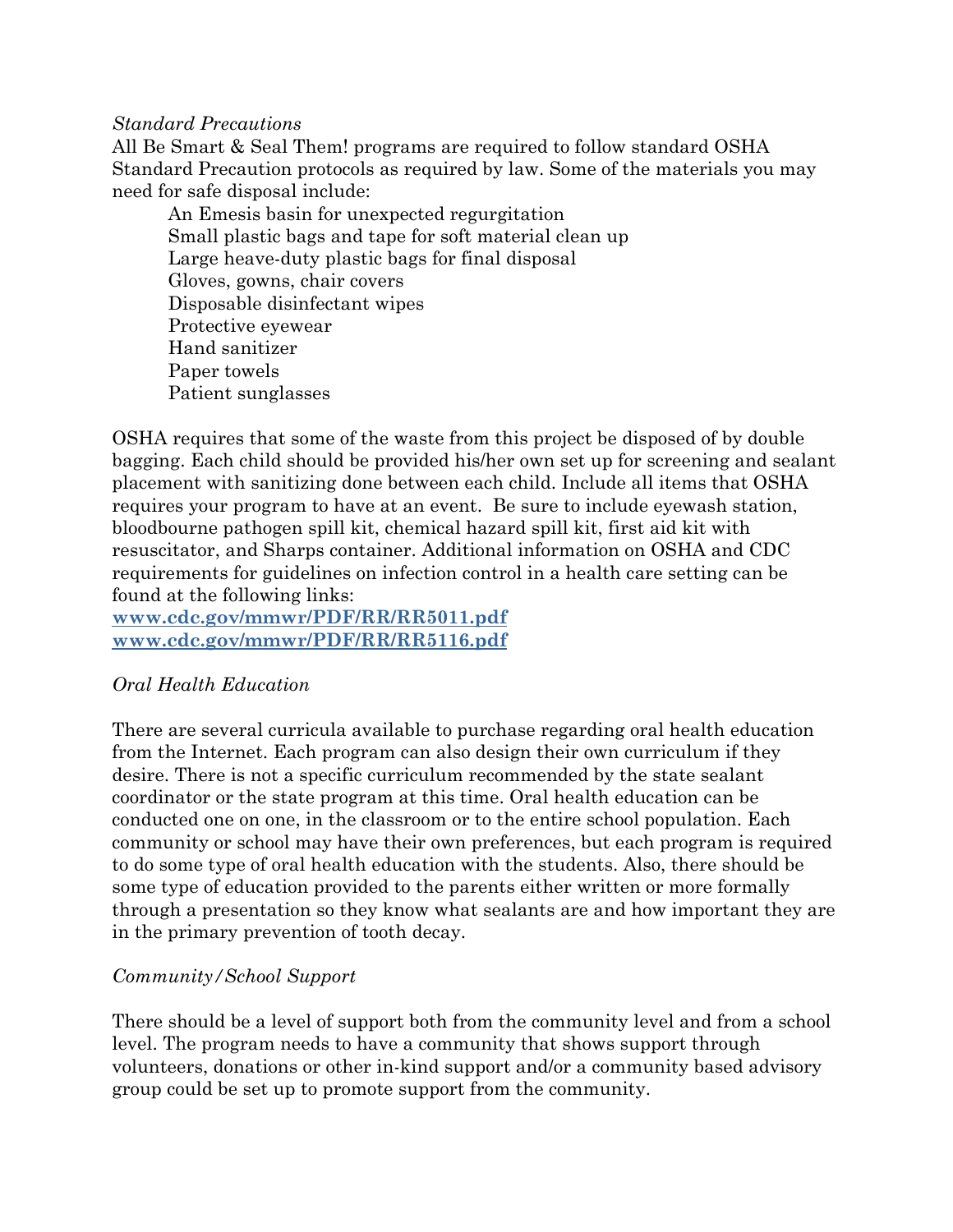School support may be in several different forms. They provide the children, staff and building support. They may be a resource for obtaining Medicaid numbers. Also, the schools can aid in getting consent forms signed and returned and health history information that may be needed. Finally, the schools can show support for oral health education and follow up.

#### *Referral Mechanism*

Screenings, oral health education and sealant placement are not the only responsibilities of the program. There are a significant number of children who already have decay evident in their mouth and need to be referred to a follow up dental professional for care. A good estimate to plan on is 40% of the children screened needing further treatment. There may be several options in the community, but many communities will have limited resources available. A list of possible providers in the community who see uninsured individuals, accept Medicaid and CHP+, operate on a sliding fee scale or offer general services should be given to those children who need further treatment. Some programs may decide that a case manager might help facilitate referrals so during the planning phase this may be something to consider adding into the program.

The consent form includes a question regarding the child's "dental home". If the child is currently a patient of a dentist they should be referred to them for follow-up care. The list of children needing additional care should be shared with the school nurse or school contact with the school so they can follow up with the families and children as needed. If resources are not known contact the Colorado Department of Public Health & Environment's Oral Health Program for possible information.

#### *Parent Information Mechanism*

Part of the sealant program involves educating parents on the importance of regular dental care and prevention of dental caries. When a child's teeth have been sealed a letter should be sent home to parents describing what was done and assessing the child's further needs. An example is in the appendix section. Parents should be encouraged to seek treatment by a school nurse or by the health educator conducting the program if appropriate.

Information on brushing/flossing properly, dental visits and nutritional snacks and foods should also be given to the parents when the opportunity arises either at parent teacher conferences, parent nights or with the letter sent home after sealant placement.

#### **Promotion of the Be Smart & Seal Them! Program**

Marketing of the sealant program can be done in whatever format works best for the community it's being presented in. There are basic fact sheets and information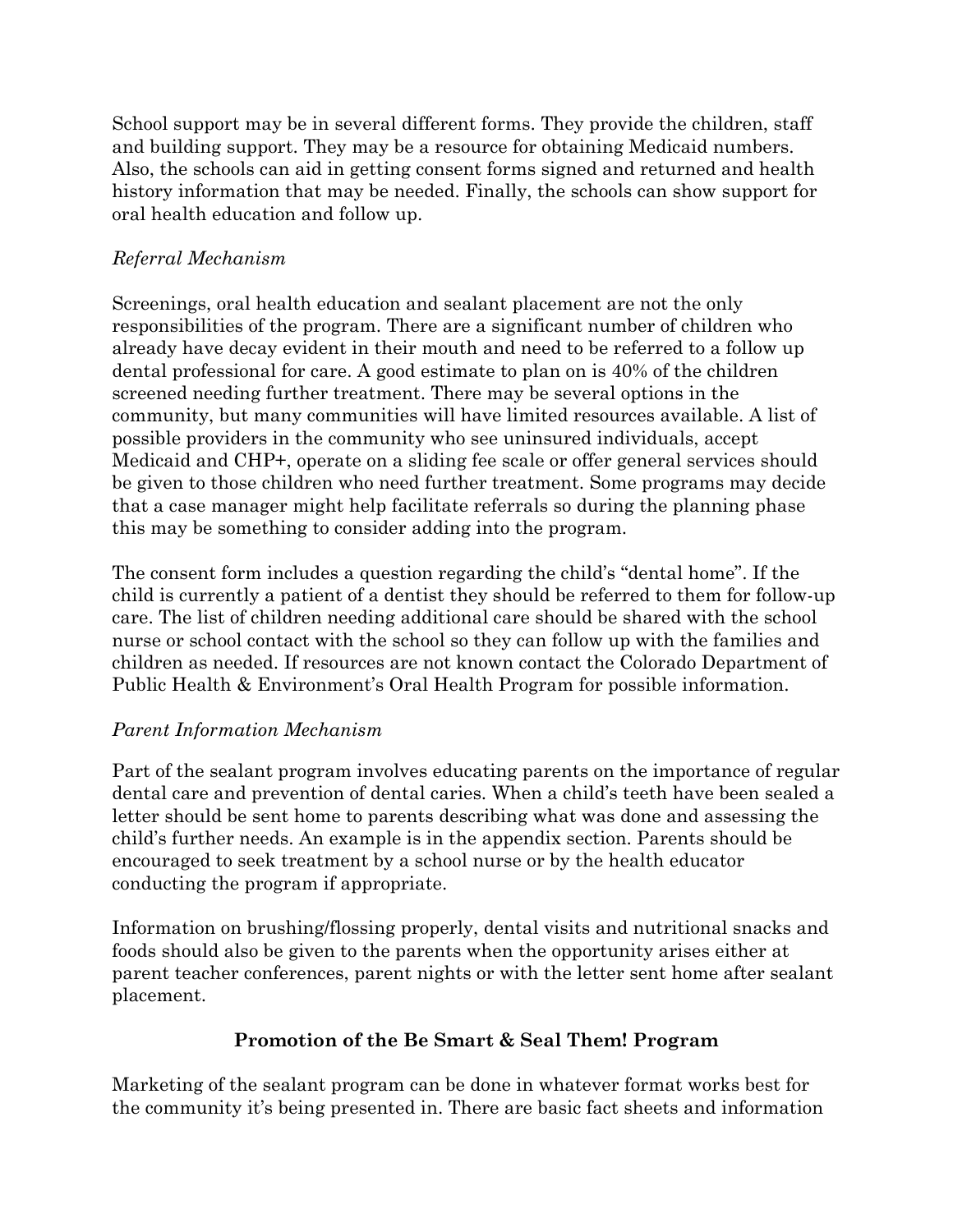sources on the Colorado Department of Public Health & Education, Oral Health website as well as some downloadable fact cards and brochures on sealants and the Be Smart & Seal Them! program. There is also a sample press release, brochure and sealant fact sheet in the appendix section to send to local media outlets. The materials can be personalized with logos and information as needed.

#### **Retention Checks & Follow-Up**

Sealant retention checks are the primary way to assess the program effectiveness. Retention checks will help to evaluate the long-term caries prevention. The Be Smart & Seal Them! program requires that at least 10% of third graders who received dental sealants in second grade have a follow up retention check done within one year of sealant placement. The prime time to do this is when the program is returning to the school to place sealants on the new second grade students. At this time at least 10% of the prior class recipients should be randomly selected and their sealants checked to make sure they are still intact and in place. There are three classifications of sealant retention:

- Complete retention, the sealant is fully intact with no obvious loss of the sealant material.
- Partial retention, the sealant is still visibly in place with minor loss of material that does not expose the pits and fissures of the tooth and does not result in significant "ledges" on the tooth.
- Missing is considered the major loss of the sealant material that exposes the pits and fissures of the tooth.

If the sealant is missing it can be reapplied at this time. It is very important to keep correct records on all sealant retention since this is one of the measures we use to determine the success of the program and the retention of sealants is directly linked to the carries experience of the child. The consent form covers both  $2<sup>nd</sup>$  grade and  $3<sup>rd</sup>$ grade so a new consent form will not need to be completed for retention checks of children previously in the program. The Be Smart & Seal Them! program requires the sealant retention rate to be at 85% or better. If it falls below this mark an explanation of the reasons need to be detailed in the monthly report to the CDPHE Oral Health Program.

#### **Evaluation of the Numbers**

The Be Smart & Seal Them! program is using a software based in Excel developed by the CDC called SEALS (Sealant Efficiency Assessment for Locals and States). The required forms for program reporting are included in the appendix and a copy of the software is available by contacting the dental sealant coordinator at CDPHE at 303-692-2470. The database should be completed and sent via email each quarter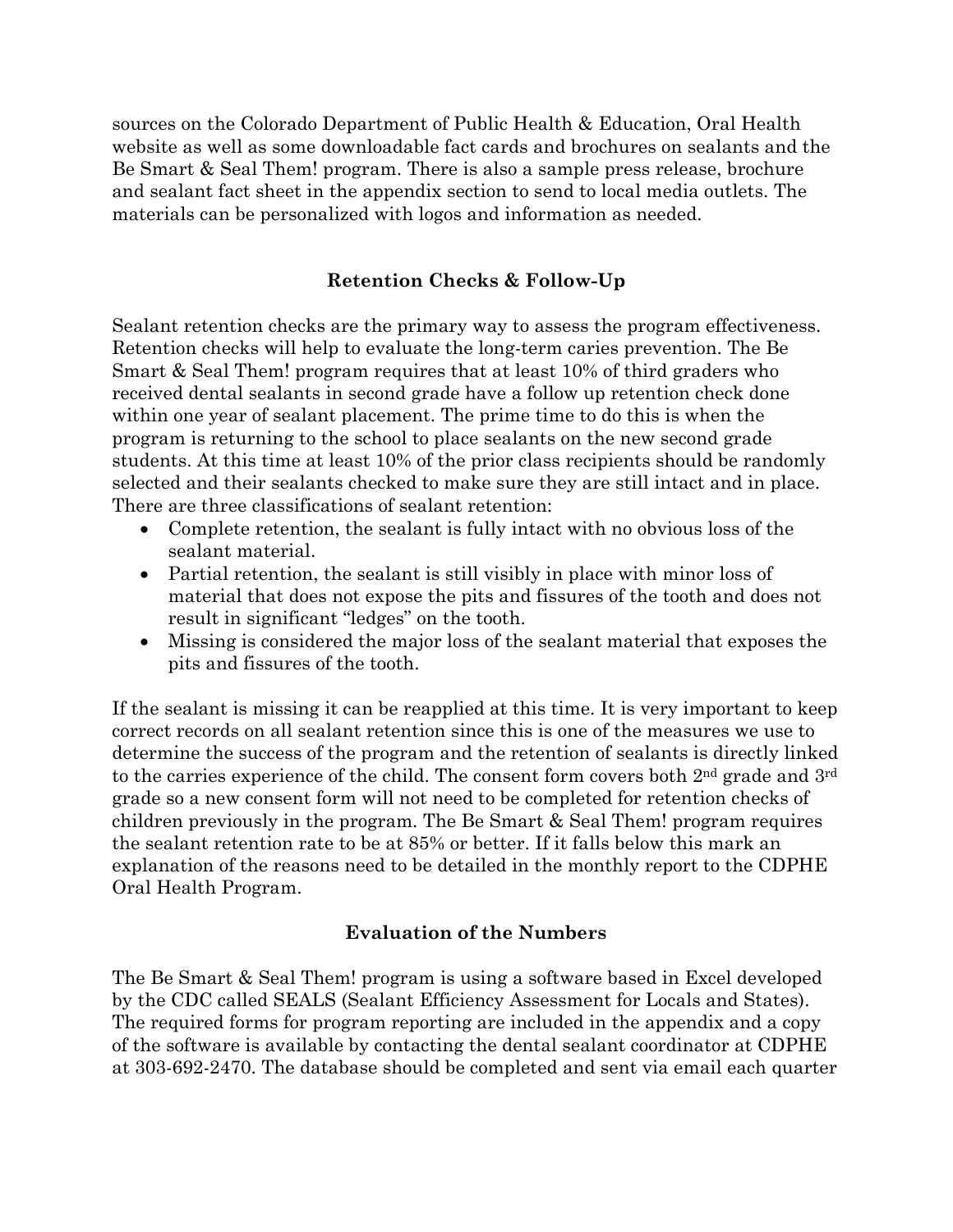to the state sealant coordinator. Training on the software is also available free of charge by contacting the sealant coordinator.

#### *What to Report to the CDPHE*

Please do not send any patient names or other sensitive patient information to the CDPHE Oral Health Program. This information should be kept confidential between the providers, parents and school nurse or school personnel responsible. The SEALS software provided by the CDC includes those items that are to be reported to the CDPHE.

#### **Budget**

As always there are limited funds available to prevent illnesses, and preventing caries is not any different in that the need always outweighs the resources available. There are limited funds available from the Colorado Department of Public Health & Environment Oral Health program to partially fund a Be Smart & Seal Them! program. The funds are available on a first come first serve basis through a contract process and can be used for the following activities:

- As seed money to hire staff to conduct the planning and the program implementation
- To pay an existing staff member to coordinate and implement the program
- To pay dentists/hygienists for their time in providing the services
- To help pay for transportation to and from school sites
- For evaluation of the program and data entry

The Oral Health Program funds cannot pay for disposable supplies or paper supplies. These items will need to be in-kind from volunteer sources or a private practice or by donation to the program. This includes the actual sealant material. Other funding sources must be utilized to purchase these materials. Donations may be sought out, other grant funds can be used, and private donations may be utilized.

#### *Billing CHP+/Medicaid*

Registered Hygienists in the state of Colorado can have their own Medicaid numbers and bill Medicaid directly. Contact Medicaid for instructions on completing this process. CHP+ does not have the same rule at this time, but if the program has a dentist applying the sealants the dentist can bill CHP+ if they are a provider. The consent form includes information for the parents to fill in the Medicaid/CHP+ information, but this information is sometimes difficult to obtain. Working with the school nurse might yield additional results.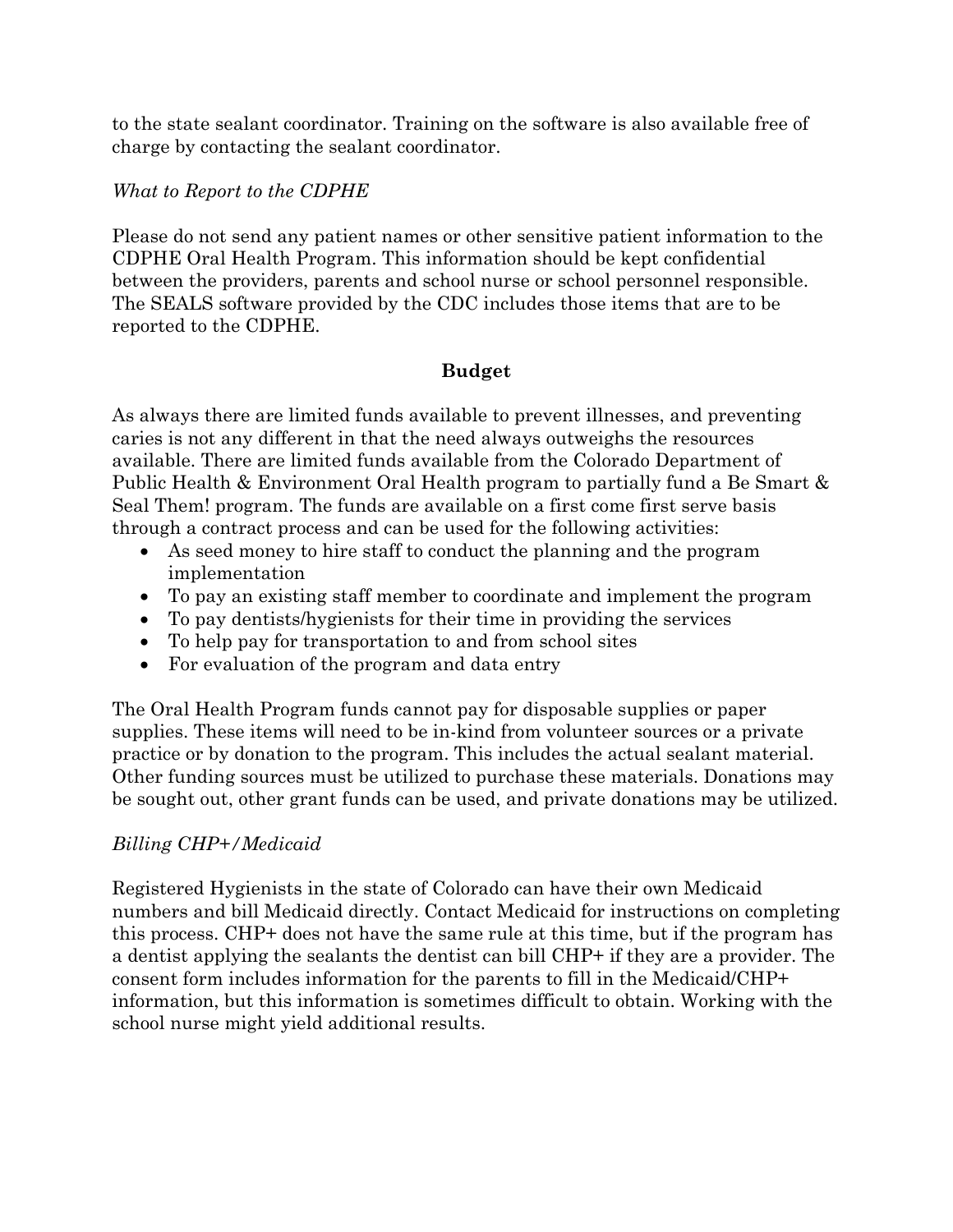#### **Forms**

This section contains forms that can be adapted for the local program to use for the Be Smart & Seal Them! program for local evaluation. Your personal contact information should be included on each form with a contact phone number so individuals who have questions may reach you. The forms can also be translated to other languages as needed. Spanish versions of several forms are also included.

- *Provider survey (Appendix A)*
- *Volunteer survey (Appendix B)*
- *School nurse survey (Appendix C)*
- *Teacher survey (Appendix D)*

#### **Forms required to complete**

The consent form is required for the Be Smart & Seal Them! program to operate in any school. You should become aware of what type of consent is required by the local school district before trying to implement the program. The consent form & consent form letter should be included in the information given to the school representative. The consent forms needs to be returned before the child has any dental screening or sealants placed. They should be kept on file for 7 years following the last treatment. This information should comply with HIPAA restrictions for the patient protection of sensitive information. The accompanying letter should be sent home for parent's information. One of the most difficult aspects of consent forms is getting them returned. Special attention should be placed on this part of the project, and every effort should be made to get the forms returned. Utilize the existing methods of reaching parents such as parent nights, parent-teacher conferences, and school activities for a few examples. Work with teachers and school contacts to educate them on the importance of this and possible offer an incentive if a class gets every student to return a consent form.

The Event Level Form is to be completed at each individual event. The form will be used to complete information into the SEALS software.

The Child Level Form is to be completed at the time of the screening, sealant placement and retention checks. The form includes information on areas that are already decayed, sealed and not fully erupted. It also contains information about the general oral health care the child currently has and reflects if sealants were applied during the visit. A copy of the exam forms should be kept in the child's school health chart or student's school chart for the duration the student attends the school or as long as the school deems necessary. The information on the patient exam form should be kept confidential and follow HIPAA guidelines. Because the information on who received sealants in second grade is needed for the retention checks in third grade the program coordinator should keep the information available, but secure.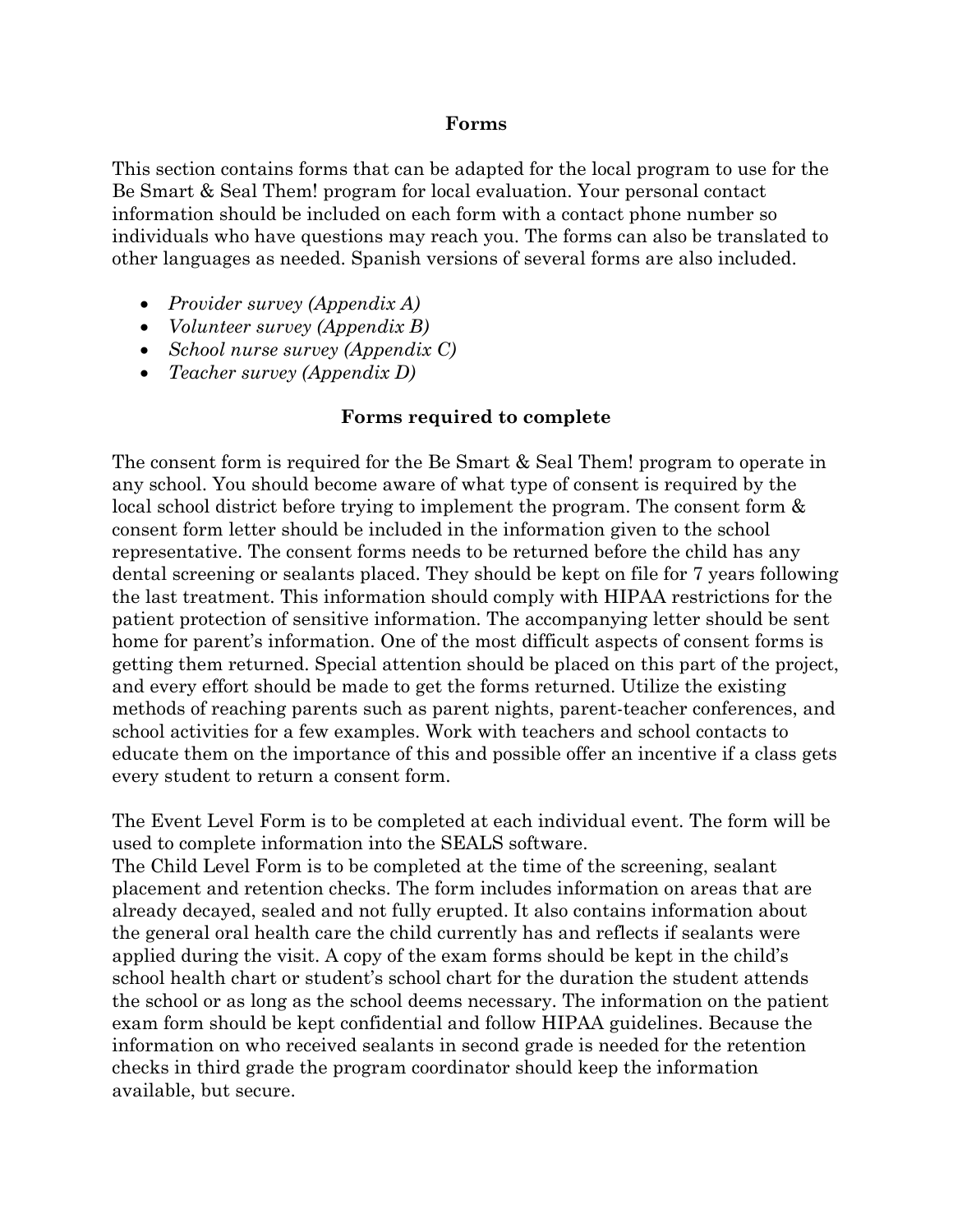The follow-up/referral form or report card is the form sent home with the child when the activities are completed. The form includes information regarding the child needing further treatment, how many teeth were sealed if any and why teeth were not sealed if they were not.

Contact the Oral Health Program at the Colorado Department of Public Health and Environment for additional information. 303-692-2470 <http://www.cdphe.state.co.us/pp/oralhealth/dentalsealants.html>



Colorado Department of Public Health<br>and Environment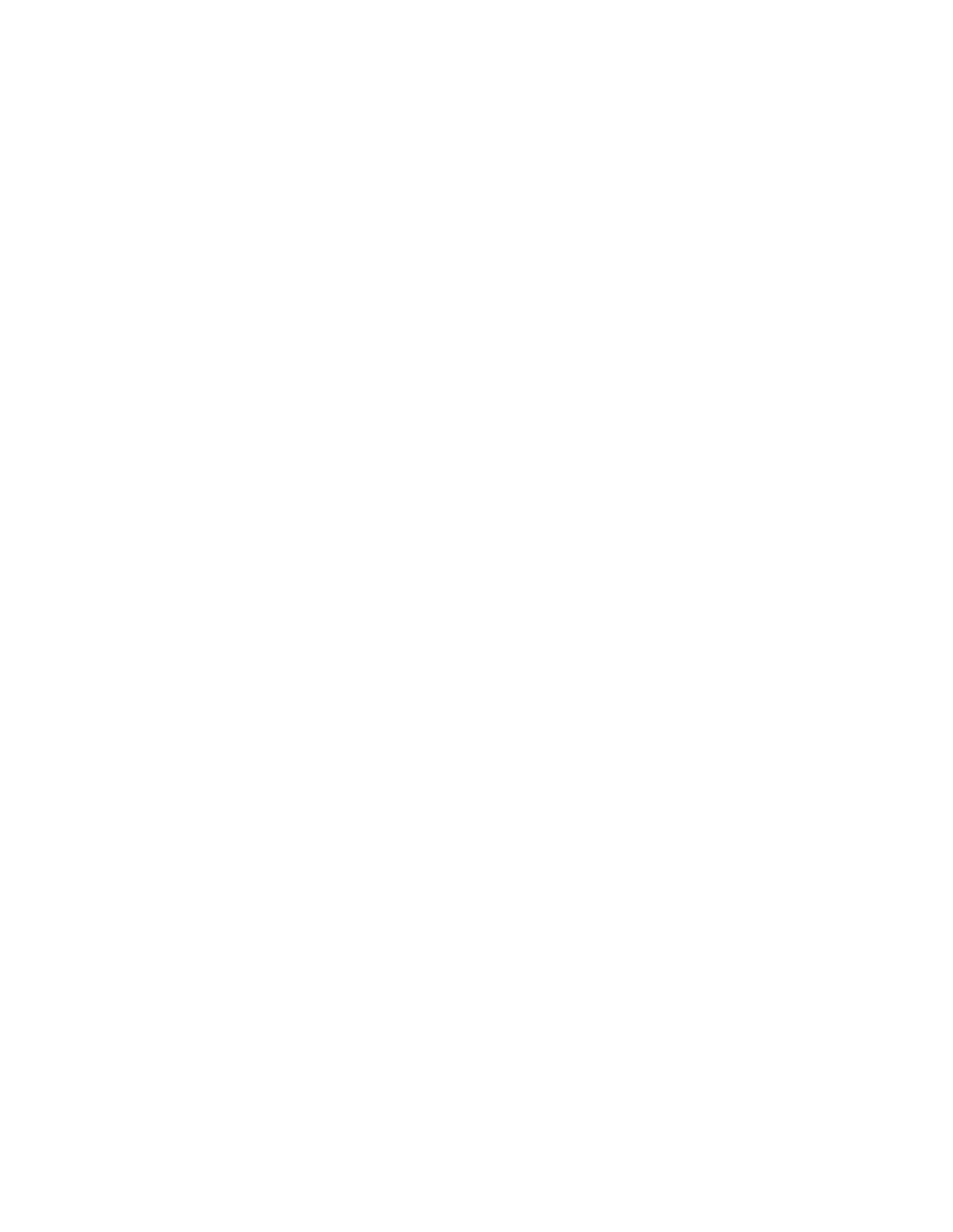#### Appendix A: Sealant Provider Survey GO

| 1. Which of the following best describes your dental office or practice?                                                                          |
|---------------------------------------------------------------------------------------------------------------------------------------------------|
| $\Box$ Solo practitioner                                                                                                                          |
| $\Box$ Dentist<br>$\Box$ Hygienist                                                                                                                |
| $\Box$ Multi-dentist practice                                                                                                                     |
| $\Box$ Multi-Hygienist practice                                                                                                                   |
| 2. Do you currently apply dental sealants as a part of your general practice?<br>$\Box$ Yes<br>$\Box$ No                                          |
| 4. Who applies dental sealants in your practice?<br>$\Box$ Dentist<br>$\Box$ Dental Hygienist<br>$\Box$ Dental Assistant w/supervision            |
| 5. Have you participated in any sealant placement programs outside of your practice?<br>$\Box$ Yes<br>$\Box$ No                                   |
| 6. If yes, were they: (skip to Question #8 if No)                                                                                                 |
| $\Box$ Based at a school<br>$\Box$ Linked to a school<br>$\Box$ Community-based                                                                   |
| 7. Were your services in these programs?<br>$\Box$ Paid<br>$\Box$ Voluntary                                                                       |
| 8. Would you be willing to participate in school-based or school-linked sealant programs in your<br>community for 2 <sup>nd</sup> grade children? |

 $\Box$  Yes  $\Box$  No

9. What would be the best way to contact you?

 $\Box$  Phone  $\Box$  Face-to-Face meeting

Informational session with other providers

 $\Box$  Email  $\Box$  Other

Comments:

|        | Practice Name: 2008 and 2008 and 2008 and 2008 and 2008 and 2008 and 2008 and 2008 and 2008 and 2008 and 2008 and 2008 and 2008 and 2008 and 2008 and 2008 and 2008 and 2008 and 2008 and 2008 and 2008 and 2008 and 2008 and |  |
|--------|-------------------------------------------------------------------------------------------------------------------------------------------------------------------------------------------------------------------------------|--|
|        | $\text{City:}$                                                                                                                                                                                                                |  |
| Email: |                                                                                                                                                                                                                               |  |

 $\_$  , and the set of the set of the set of the set of the set of the set of the set of the set of the set of the set of the set of the set of the set of the set of the set of the set of the set of the set of the set of th

Thank you for providing us with this very important information. If you have questions or comments, please contact: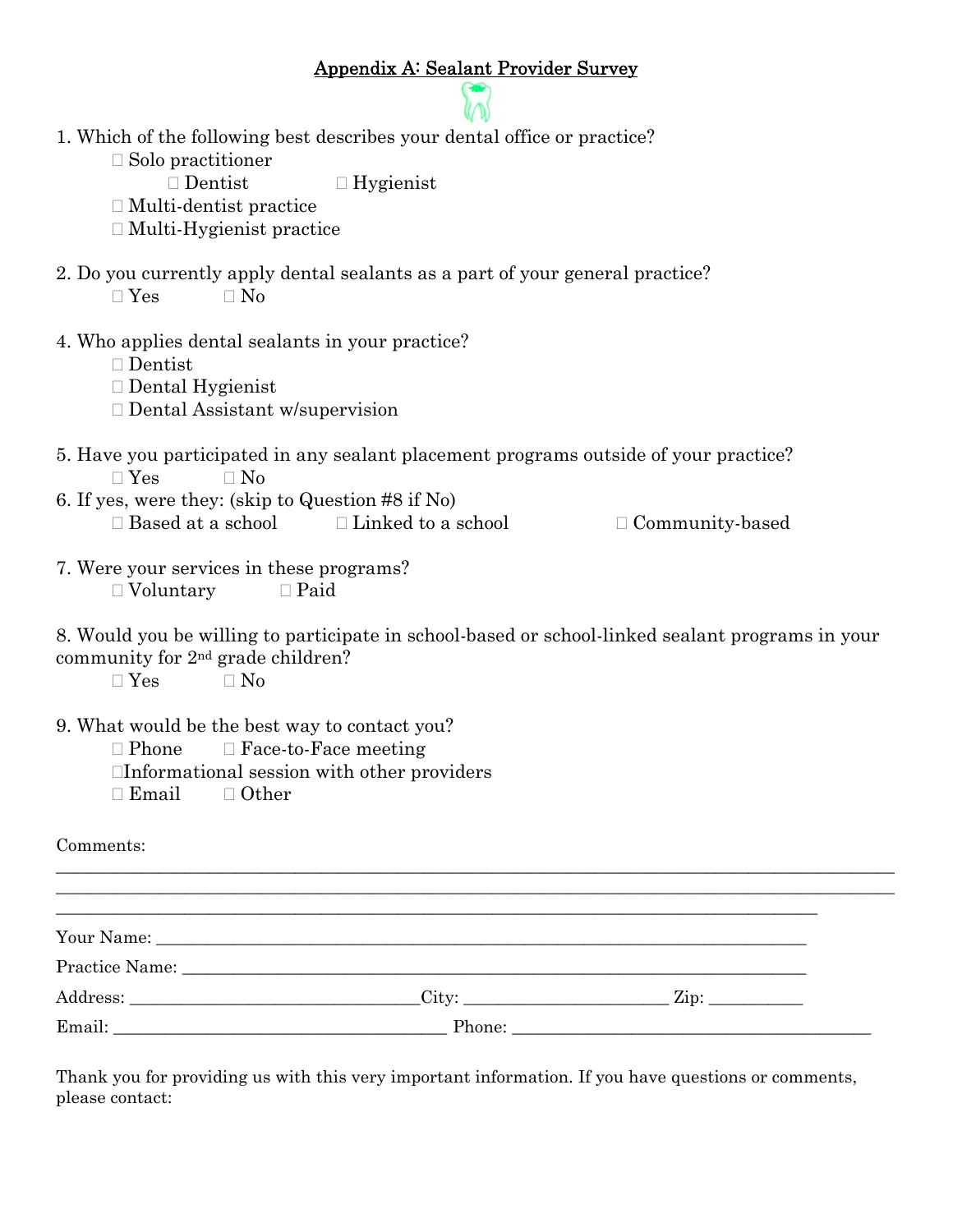#### Appendix B: Be Smart & Seal Them! Volunteer/Student Evaluation

Thank you for participating in the Be Smart & Seal Them! dental sealant program. In order to serve you better in the future please help us learn about where we can improve. Please fill out the survey below and return it to:

Thank you for your prompt and honest responses. Please circle your responses.

\_\_\_\_\_\_\_\_\_\_\_\_\_\_\_\_\_\_\_\_\_\_\_\_\_\_\_\_\_\_\_\_\_\_\_\_\_\_\_\_\_\_\_\_\_\_\_\_\_\_\_\_\_\_\_\_\_\_\_\_\_\_\_\_\_\_\_\_\_\_\_\_\_\_\_\_

1. I received a volunteer information packet from the Be Smart & Seal Them! Coordinator in time to plan the program.

| Strongly | Agree | Disagree | Strongly |
|----------|-------|----------|----------|
| Agree    |       |          | Disagree |

2. The volunteer information packet I received was adequate to prepare me for the school-based dental sealant program.

| Strongly | Agree | Disagree | Strongly |
|----------|-------|----------|----------|
| Agree    |       |          | Disagree |

3. There was enough time allotted to complete the program.

| Strongly | Agree | Disagree | Strongly |
|----------|-------|----------|----------|
| Agree    |       |          | Disagree |

4. The space allotted and location was sufficient for the activities.

| Strongly | Agree | Disagree | Strongly |
|----------|-------|----------|----------|
| Agree    |       |          | Disagree |

5. There were enough supplies and materials to perform the program effectively.

| Strongly | Agree | Disagree | Strongly |
|----------|-------|----------|----------|
| Agree    |       |          | Disagree |

6. I will participate in the program in the future.

| Strongly | Agree | Disagree | Strongly |
|----------|-------|----------|----------|
| Agree    |       |          | Disagree |

 $\_$  , and the set of the set of the set of the set of the set of the set of the set of the set of the set of the set of the set of the set of the set of the set of the set of the set of the set of the set of the set of th  $\_$  , and the set of the set of the set of the set of the set of the set of the set of the set of the set of the set of the set of the set of the set of the set of the set of the set of the set of the set of the set of th

Please write any additional comments in the space provided:

| Optional: |                       |
|-----------|-----------------------|
| Name:     | Contact Phone Number: |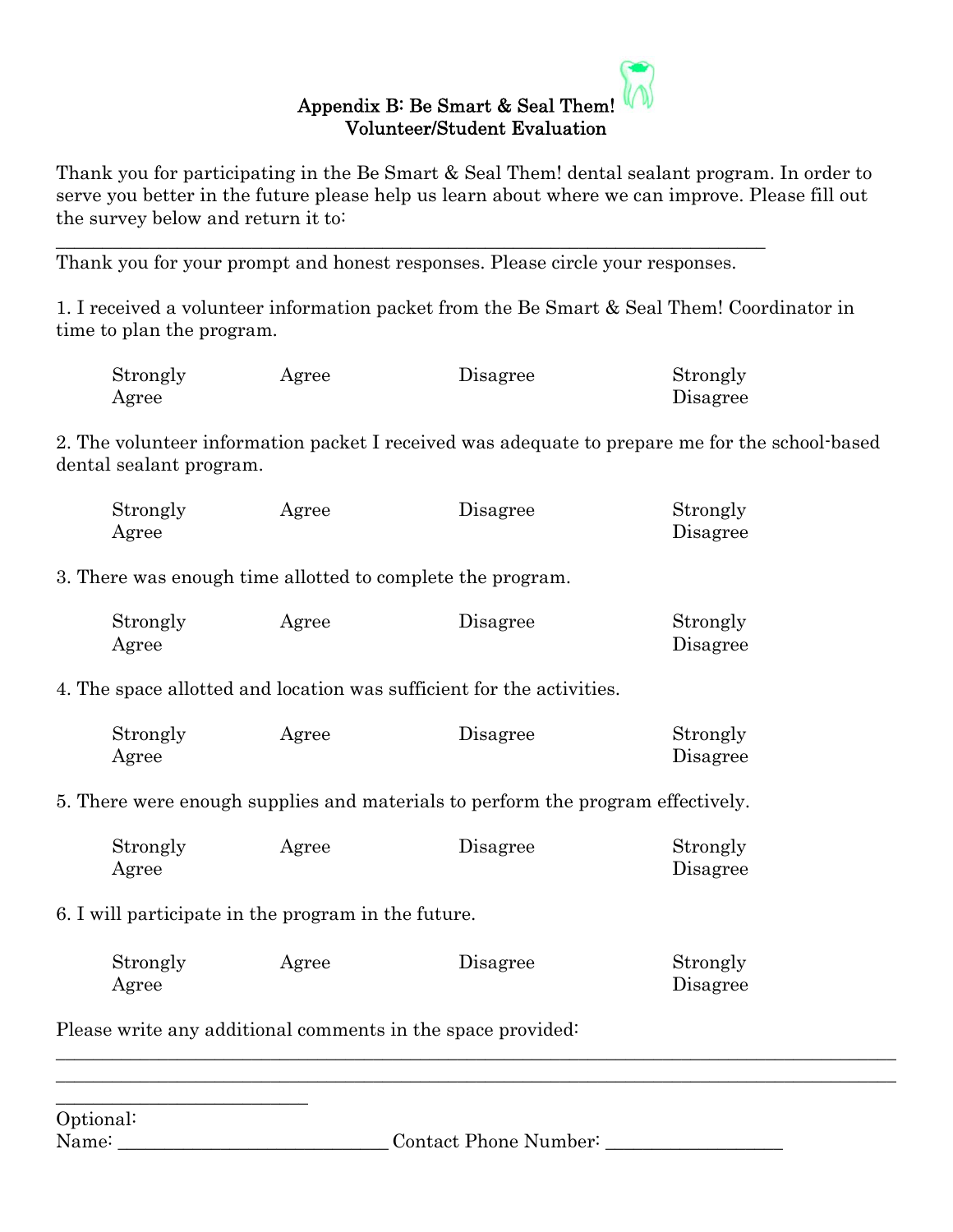#### Appendix C: Be Smart & Seal Them! School Nurse Survey

Thank you for participating in the Be Smart & Seal Them! dental sealant program. In order to serve you better in the future please help us learn about where we can improve. Please fill out the survey below and return it to:

Thank you for your prompt and honest responses. Please circle your responses.

1. I received the information packet from the Be Smart & Seal Them! Coordinator in time to plan the event at the school.

| Strongly | Agree | Disagree | Strongly |
|----------|-------|----------|----------|
| Agree    |       |          | Disagree |

2. The information packet I received was adequate to prepare the school, the parents & the students for the school-based dental sealant program.

| Strongly<br>Agree | Agree                                                             | Disagree                                                                                             | Strongly<br>Disagree |
|-------------------|-------------------------------------------------------------------|------------------------------------------------------------------------------------------------------|----------------------|
|                   | 3. The hygienists and volunteers were professional and courteous. |                                                                                                      |                      |
| Strongly          | Agree                                                             | Disagree                                                                                             | Strongly             |
| Agree             |                                                                   |                                                                                                      | Disagree             |
| Strongly<br>Agree | Agree                                                             | 4. The oral health educational information given to me for the students was appropriate.<br>Disagree | Strongly<br>Disagree |
|                   | 5. I will definitely participate in the program in the future.    |                                                                                                      |                      |
| Strongly          | Agree                                                             | Disagree                                                                                             | Strongly             |
| Agree             |                                                                   |                                                                                                      | Disagree             |

6. I had all the information I needed about the sealant program to answer questions from parents, students and teachers.

| Strongly | Agree | Disagree | Strongly |
|----------|-------|----------|----------|
| Agree    |       |          | Disagree |

7. Communication with the Be Smart & Seal Them! coordinator was sufficient. Strongly **Agree Disagree Constrangly** Strongly Agree Disagree

Please write any additional comments or ways we can improve in the space provided:

**\_\_\_\_\_\_\_\_\_\_\_\_\_\_\_\_\_\_\_\_\_\_\_\_\_\_\_\_\_\_\_\_\_\_\_\_\_\_\_\_\_\_\_\_\_\_\_\_\_\_\_\_\_\_\_\_\_\_\_\_\_\_\_\_\_\_** 

| Optional:    |                       |  |
|--------------|-----------------------|--|
| Name:        | Contact Phone Number: |  |
| School Name: |                       |  |
| Email:       |                       |  |

**\_\_\_\_\_\_\_\_\_\_\_\_\_\_\_\_\_\_\_\_\_\_\_\_\_\_\_\_\_\_\_\_\_\_\_\_\_\_\_\_\_\_\_\_\_\_\_\_\_\_\_\_\_\_\_\_\_\_\_\_\_\_\_\_\_\_\_\_\_\_\_\_\_\_\_\_\_\_\_\_\_\_\_\_\_\_\_\_\_\_\_\_\_\_\_\_\_\_**

**\_\_\_\_\_\_\_\_\_\_\_\_\_\_\_\_\_\_\_\_\_\_\_\_\_\_\_\_\_\_\_\_\_\_\_\_\_\_\_\_\_\_\_\_\_\_\_\_\_\_\_\_\_\_\_\_\_\_\_\_\_\_\_\_\_\_\_\_\_\_\_\_\_\_\_\_\_\_\_\_\_\_\_\_\_\_\_\_\_\_\_\_\_\_\_\_\_\_**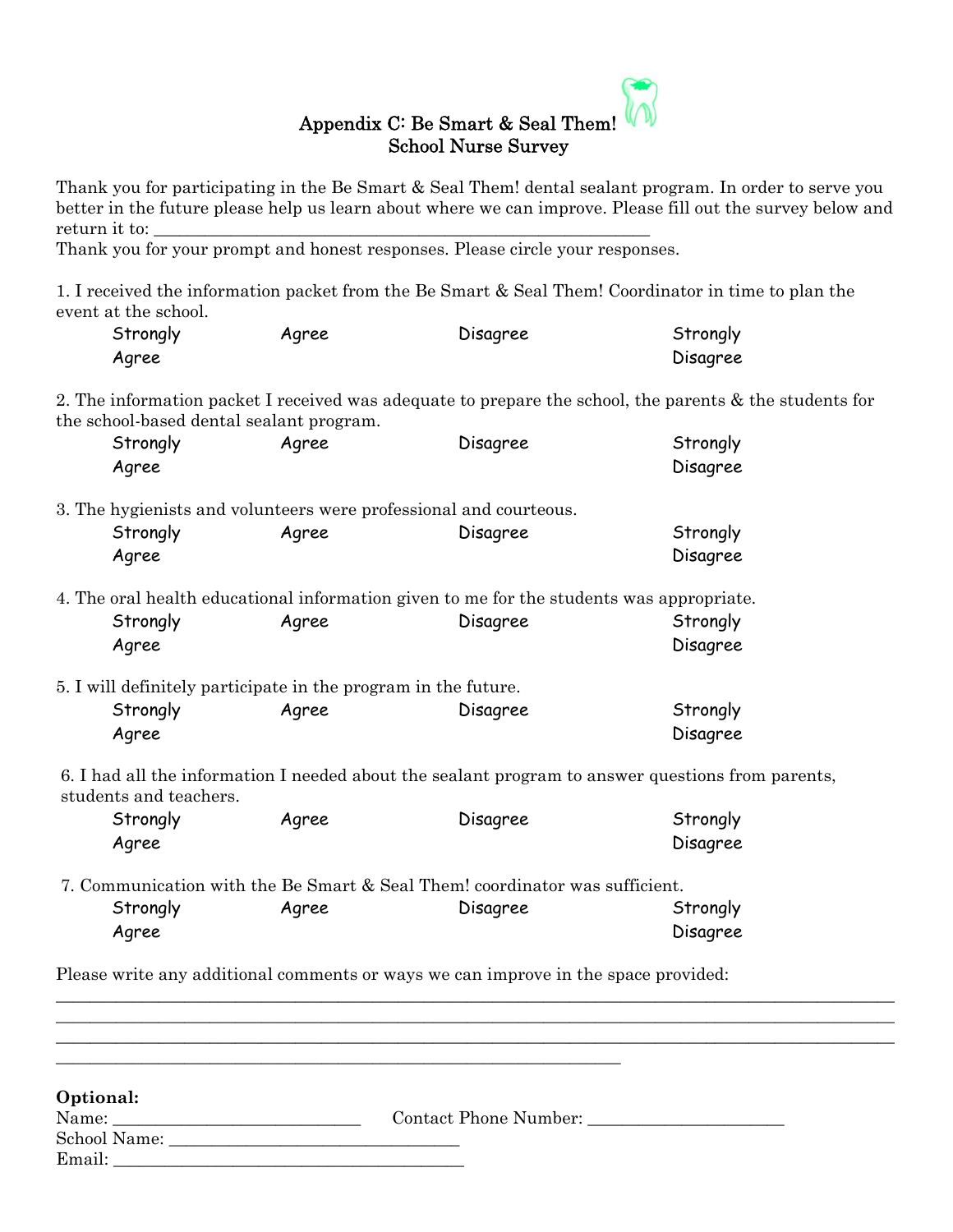

#### **Teacher Survey**

Thank you for participating in the Be Smart & Seal Them! dental sealant program. In order to serve you better in the future please help us learn about where we can improve. Please fill out the survey below and return it to:

Thank you for your prompt and honest responses. Please circle your responses.

1. The be Smart & Seal Them! program operated smoothly in my class. Strongly Agree Disagree Strongly Agree Disagree Disagree 2. I would like to see the program return next year. Strongly Agree Disagree Strongly Agree Disagree Disagree 3. The hygienists and volunteers were professional and courteous. Strongly Agree Disagree Strongly Agree Disagree 4. The oral health educational information given to me for the students was appropriate. Strongly Magree Agree Disagree Strongly Agree Disagree 5. The oral health educational information was useful. Strongly Agree Disagree Strongly Agree Disagree 6. I was well informed about and prepared for the dental sealant program. Strongly **Agree Disagree Strongly** Agree Disagree Please write any additional comments in the space provided: \_\_\_\_\_\_\_\_\_\_\_\_\_\_\_\_\_\_\_\_\_\_\_\_\_\_\_\_\_\_\_\_\_\_\_\_\_\_\_\_\_\_\_\_\_\_\_\_\_\_\_\_\_\_\_\_\_\_\_\_\_\_\_\_\_\_\_\_\_\_\_\_\_\_\_\_\_\_\_\_\_\_\_\_\_\_\_\_\_\_\_\_\_\_\_\_\_\_ \_\_\_\_\_\_\_\_\_\_\_\_\_\_\_\_\_\_\_\_\_\_\_\_\_\_\_\_\_\_\_\_\_\_\_\_\_\_\_\_\_\_\_\_\_\_\_\_\_\_\_\_\_\_\_\_\_\_\_\_\_\_\_\_\_\_\_\_\_\_\_\_\_\_\_\_\_\_\_\_\_\_\_\_\_\_\_\_\_\_\_\_\_\_\_\_\_\_ \_\_\_\_\_\_\_\_\_\_\_\_\_\_\_\_\_\_\_\_\_\_\_\_\_\_\_\_\_\_\_\_\_\_\_\_\_\_\_\_\_\_\_\_\_\_\_\_\_\_\_\_\_\_\_\_\_\_\_\_\_\_\_\_\_\_\_\_\_\_\_\_\_\_\_\_\_\_\_\_\_\_\_\_\_\_\_\_\_\_\_\_\_\_\_\_\_\_ \_\_\_\_\_\_\_\_\_\_\_\_\_\_\_\_\_\_\_\_\_\_\_\_\_\_\_\_\_\_\_\_\_\_\_\_\_\_\_\_\_\_\_\_\_\_\_\_\_\_\_\_\_\_\_\_\_\_\_\_\_\_\_\_\_\_

Optional:

Name: The Contact Phone Number:

School Name: \_\_\_\_\_\_\_\_\_\_\_\_\_\_\_\_\_\_\_\_\_\_\_\_\_\_\_\_\_\_\_\_\_\_ Email: \_\_\_\_\_\_\_\_\_\_\_\_\_\_\_\_\_\_\_\_\_\_\_\_\_\_\_\_\_\_\_\_\_\_\_\_\_\_\_\_\_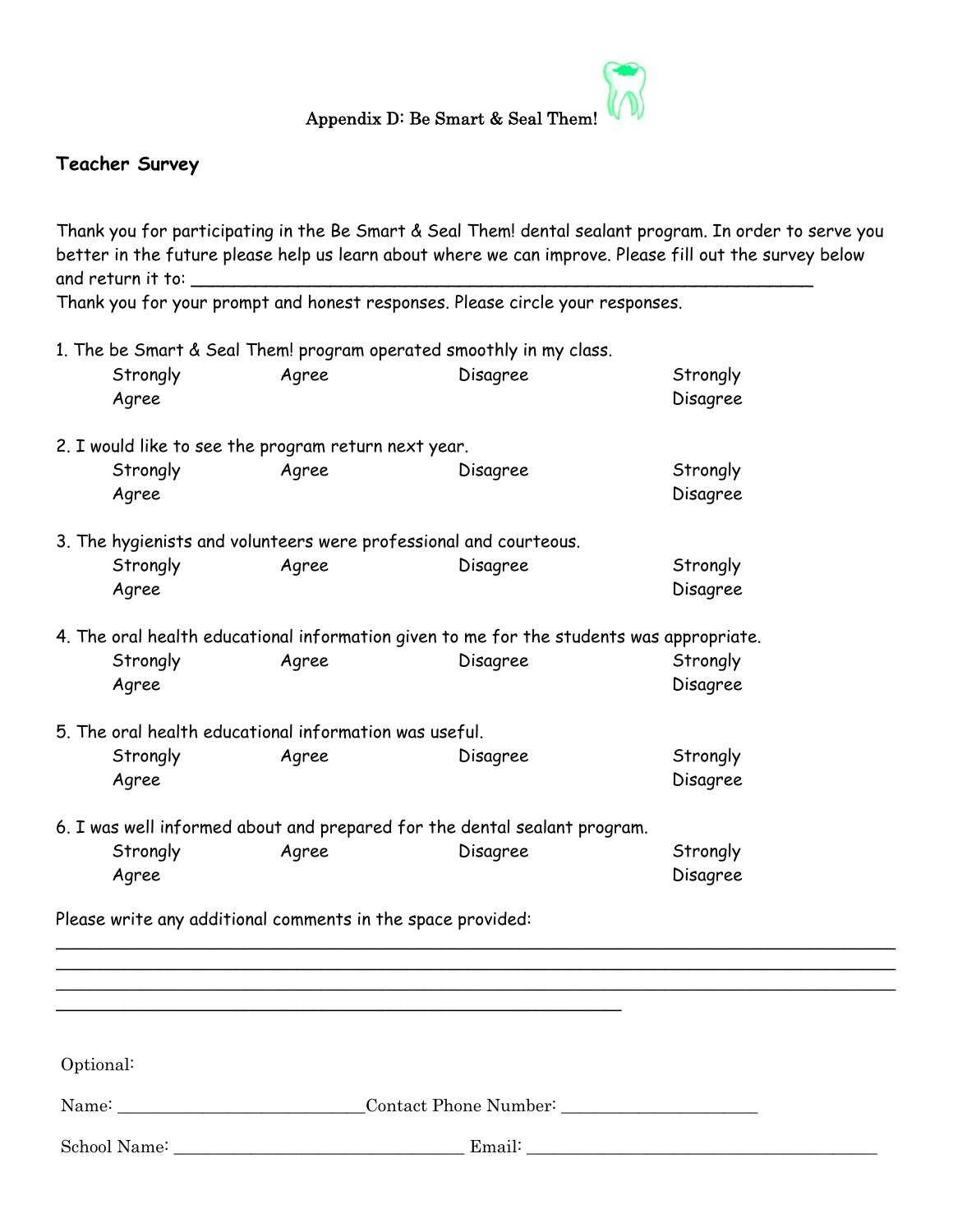

Your child's school has been selected to participate in the Be Smart & Seal Them! dental sealant program. Be Smart & Seal Them! provides free dental screenings and dental sealant placement on the back teeth of eligible second graders. The week of **Example Smart & Seal Them!** staff and volunteers will be at  $\qquad \qquad$  elementary school to provide this free service. If you wish for your child to participate in the program, please fill out the following consent form and return it by \_\_\_\_\_\_\_\_\_\_\_\_\_\_\_\_\_\_\_\_\_\_\_\_ to your child's school.

Below are some answers to commonly asked questions about dental sealants. Please contact: \_\_\_\_\_\_\_\_\_\_\_\_\_\_\_\_\_\_\_\_\_\_\_\_\_\_\_\_\_\_\_\_\_\_\_\_\_\_\_\_\_\_\_\_\_\_\_\_\_\_\_\_\_\_\_\_\_\_\_\_\_\_\_\_ if you have more questions or concerns regarding dental sealants.

#### Q: What are sealants?

A: Dental sealants are thin plastic coatings that are put onto the chewing surfaces of the back teeth. Sealants are painted on the top of the back teeth and harden to form a shield over the tooth.

#### Q: Does it hurt to have sealants put on teeth?

A: No, getting sealants is painless. Drilling or shots are not needed. Sealants only take about five minutes to put on per tooth. Right after they dry, normal activities are fine.

#### Q: How long will sealants last?

A: Sealants can last up to ten years or longer if they are done right and teeth are properly cared for after they are placed.

#### Q: How do dental sealants prevent cavities?

A: Dental sealants fill the pits and grooves of the teeth. The teeth are easier to keep clean because the food is easier to brush off with your toothbrush.

#### Q: Is brushing still important when teeth have sealants on them?

A: Yes, brush & floss every day! You still have to work on keeping your teeth and gums clean & healthy.

Be Smart & Seal Them! does not replace the advice or care from your regular dental professional. Please seek regular check-ups and care.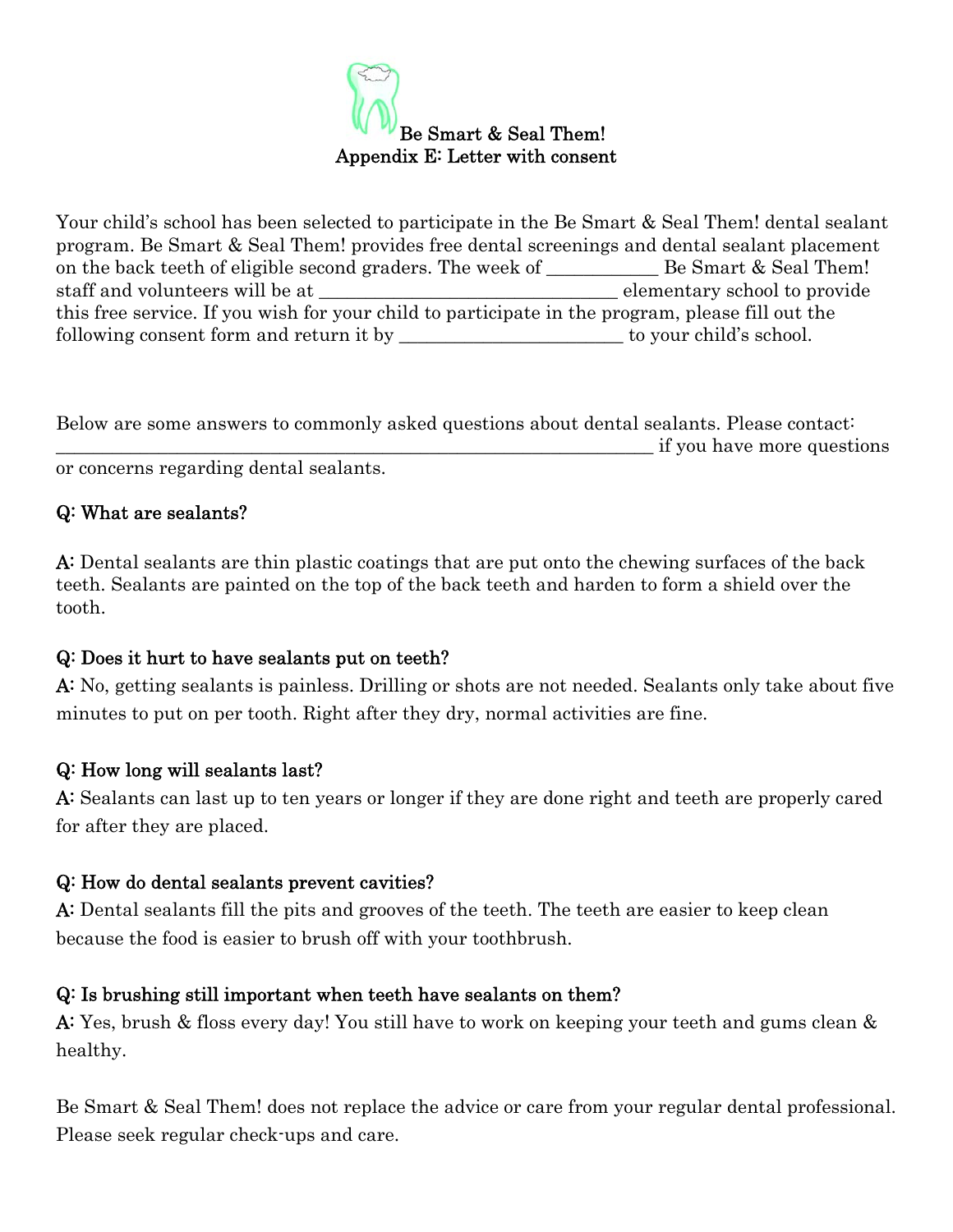#### Appendix F: Consent Form – Dental Sealant Program

Dear Parent,

A free dental program will be in your child's school. Be Smart & Seal Them is a prevention program that helps stop tooth decay. A dentist or hygienist will look at your child's teeth. They will decide which back teeth can be sealed. Those teeth will be painted with a plastic sealant that will keep food and germs out of the grooves of the teeth.

Be Smart & Seal Them! does not take the place of a regular dental checkup. It is a prevention program supported by the Colorado Department of Public Health & Environment's Oral Health Program. To contact the Oral Health Program call 303-692-2470. Contact the school for any questions or if more information as needed.

#### Consent:

YES, I want my child to receive a free dental screening and dental sealants

NO, I do not want my child to receive a free dental screening or dental sealants

|                          | Gender: ____ Male _____ Female                                                                                                               |                                                                                                                                                                                                                                                                                                                                                                                                                                                                                                                                                                                                                                                                                                                                                                                                                                                                                                                                                                                                                                                                                                                                                                                                                                                                                                                                                                                                                                                                         |  |
|--------------------------|----------------------------------------------------------------------------------------------------------------------------------------------|-------------------------------------------------------------------------------------------------------------------------------------------------------------------------------------------------------------------------------------------------------------------------------------------------------------------------------------------------------------------------------------------------------------------------------------------------------------------------------------------------------------------------------------------------------------------------------------------------------------------------------------------------------------------------------------------------------------------------------------------------------------------------------------------------------------------------------------------------------------------------------------------------------------------------------------------------------------------------------------------------------------------------------------------------------------------------------------------------------------------------------------------------------------------------------------------------------------------------------------------------------------------------------------------------------------------------------------------------------------------------------------------------------------------------------------------------------------------------|--|
|                          | Ethnicity: <u>Caucasian</u><br>American Indian or<br>Alaskan Native                                                                          | Hispanic<br>____ Asian or Pacific Islander<br>African American<br>I do not wish to answer                                                                                                                                                                                                                                                                                                                                                                                                                                                                                                                                                                                                                                                                                                                                                                                                                                                                                                                                                                                                                                                                                                                                                                                                                                                                                                                                                                               |  |
| Has your child ever had: | 1. Rheumatic fever or rheumatic heart disease? _____ YES _______ NO<br>2. Rheumatic Heart Disease? YES<br>consult your physician for advice) | <b>NO</b><br>(If your Seizures or Convulsions child has a rheumatic heart, or other heart condition, you may want to                                                                                                                                                                                                                                                                                                                                                                                                                                                                                                                                                                                                                                                                                                                                                                                                                                                                                                                                                                                                                                                                                                                                                                                                                                                                                                                                                    |  |
|                          |                                                                                                                                              |                                                                                                                                                                                                                                                                                                                                                                                                                                                                                                                                                                                                                                                                                                                                                                                                                                                                                                                                                                                                                                                                                                                                                                                                                                                                                                                                                                                                                                                                         |  |
|                          | 4. A Reaction to latex? _______ YES _______ NO<br>5. Asthma? _____ <b>YES</b> _____ <b>NO</b>                                                |                                                                                                                                                                                                                                                                                                                                                                                                                                                                                                                                                                                                                                                                                                                                                                                                                                                                                                                                                                                                                                                                                                                                                                                                                                                                                                                                                                                                                                                                         |  |
|                          |                                                                                                                                              |                                                                                                                                                                                                                                                                                                                                                                                                                                                                                                                                                                                                                                                                                                                                                                                                                                                                                                                                                                                                                                                                                                                                                                                                                                                                                                                                                                                                                                                                         |  |
|                          | Is your child currently under the care of a dentist? _____YES ______ NO                                                                      | When was the last time your child saw a dentist? $\_\_\_\$ Last year $\_\_\_\$ 2+ years ago $\_\_\_\$ never been to a dentist                                                                                                                                                                                                                                                                                                                                                                                                                                                                                                                                                                                                                                                                                                                                                                                                                                                                                                                                                                                                                                                                                                                                                                                                                                                                                                                                           |  |
|                          |                                                                                                                                              | I, give my permission for my child, the form in the Be to take part in the Be Smart & Seal Them! Dental Sealant Program. I understand the information on this form. I give permission for dental providers or Be<br>Smart & Seal Them! program to perform a basic dental screening of my child's teeth. I also give permission for these same<br>individuals to put dental sealants on my child's teeth if they are needed. If my child currently has Medicaid or CHP+ the provider<br>may submit a claim. I understand that there is a possibility that photos may be taken during the program for marketing purposes at my<br>child's school while sealants are being placed. I will notify the school if I do not wish to have my child photographed. In case of a<br>medical emergency, I give permission for the attending dentist or dental hygienist to administer medical treatment including<br>medications as law allows them. I also understand that my child's personal information will be kept confidential and will not be shared<br>with any person who is not directly involved in the care of my child. I also understand that I would need to sign a release for the<br>information to be shared with anyone not directly connected with Be Smart & Seal Them! or the school as part of the Health Insurance<br>Portability & Accountability Act. This consent covers my child for two school years (second and third grades) so teeth sealed in the |  |

second grade may be rechecked and any new teeth can be sealed if necessary.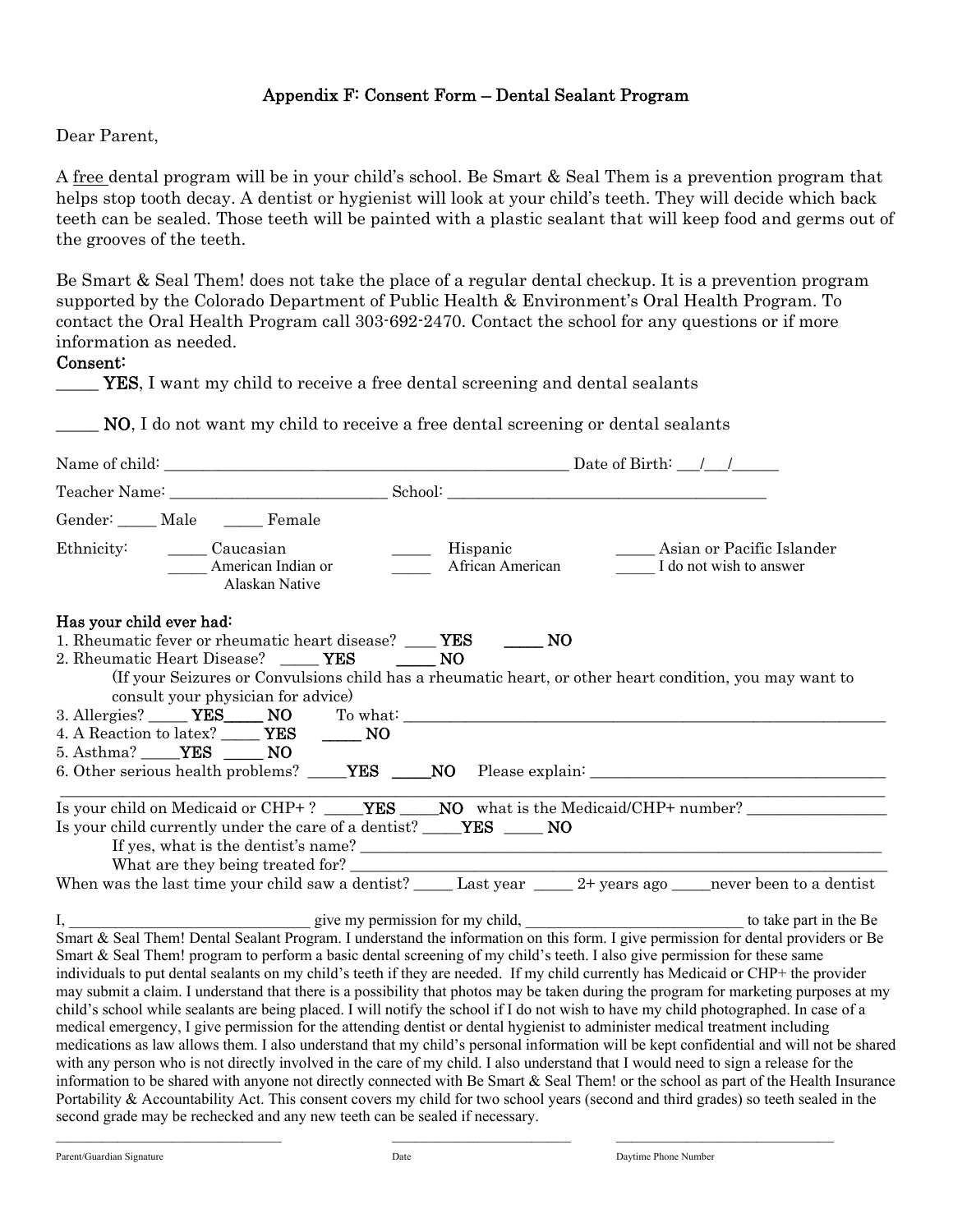#### **¡Sé listo y cúbrelos!**  Appendix G: Letter with consent - Spanish

La escuela de su hijo/a ha sido seleccionada para participar en el programa dental de sellado ¡Sé listo y cúbrelos! ¡Sé listo y cúbrelos! Proporciona pruebas gratuitas de detección dental y colocación de selladores dentales en las muelas a estudiantes de segundo grado que reúnan ciertos requisitos. Durante la semana del el establece en el establece en el establece en el establece en el establece en el establece en el establece en el establece en el establece en el establece en el establ cúbrelos! Estarán en la Escuela Primaria \_\_\_\_\_\_\_\_\_\_\_\_\_\_\_\_\_\_\_\_\_\_\_\_\_\_\_ para proporcionar este servicio gratuito. Si desea usted que su hijo/a participe en el programa, llene por favor el consentimiento que se incluye y devuélvalo a más tardar el

\_\_\_\_\_\_\_\_\_\_\_\_\_\_\_\_\_\_\_\_\_\_\_\_\_\_\_\_\_ a la escuela de su hijo/a.

En seguida hay algunas respuestas a preguntas que generalmente se hacen acerca de los selladores dentales. Póngase en contacto por favor con: \_\_\_\_\_\_\_\_\_\_\_\_\_\_\_\_\_\_\_\_\_\_\_\_\_\_\_\_\_\_\_\_\_\_\_\_\_\_\_\_\_\_\_\_ si quiere hacer alguna otra pregunta o tiene alguna preocupación

relacionada con selladores dentales.

#### **P: ¿Qué son los selladores?**

**R:** Los selladores dentales son recubrimientos delgados de plástico que se colocan en la superficie de las muelas con las que se mastica. Los selladores se emplastan en la parte superior de las muelas y se endurecen para formar un forro protector sobre la muela.

#### **P: ¿Duele cuando se colocan los selladores en las muelas?**

**R:** No, no duele cuando se ponen los selladores. No se necesitan taladros ni inyecciones. Se necesitan solamente alrededor de cinco minutos por cada muela para colocarlos. Inmediatamente después de que se secan, es apropiado hacer las actividades normales.

#### **P: ¿Cuánto duran los selladores?**

**R:** Los selladores pueden durar hasta diez aňos o más si se colocan correctamente y si se cuidan apropiadamente los dientes después de colocarlos.

#### **P: ¿Cómo evitan las caries los selladores?**

**R:** Los selladores dentales rellenan los huecos y las ranuras de las muelas. Es más fácil mantener limpias las muelas porque es más fácil sacar el alimento con el cepillo de dientes.

#### **P: ¿Es importante cepillarse los dientes aunque se tengan los selladores?**

R: Sí, ¡cepíllate y pásate el hilo dental todos los días! Todavía así tienes que trabajar para mantener limpios y saludables tus dientes y tus encías.

¡Sé listo y cúbrelos! no substituye los consejos y el cuidado de tu profesional dental regular. Procura por favor tener revisiones periódicas y atención dental.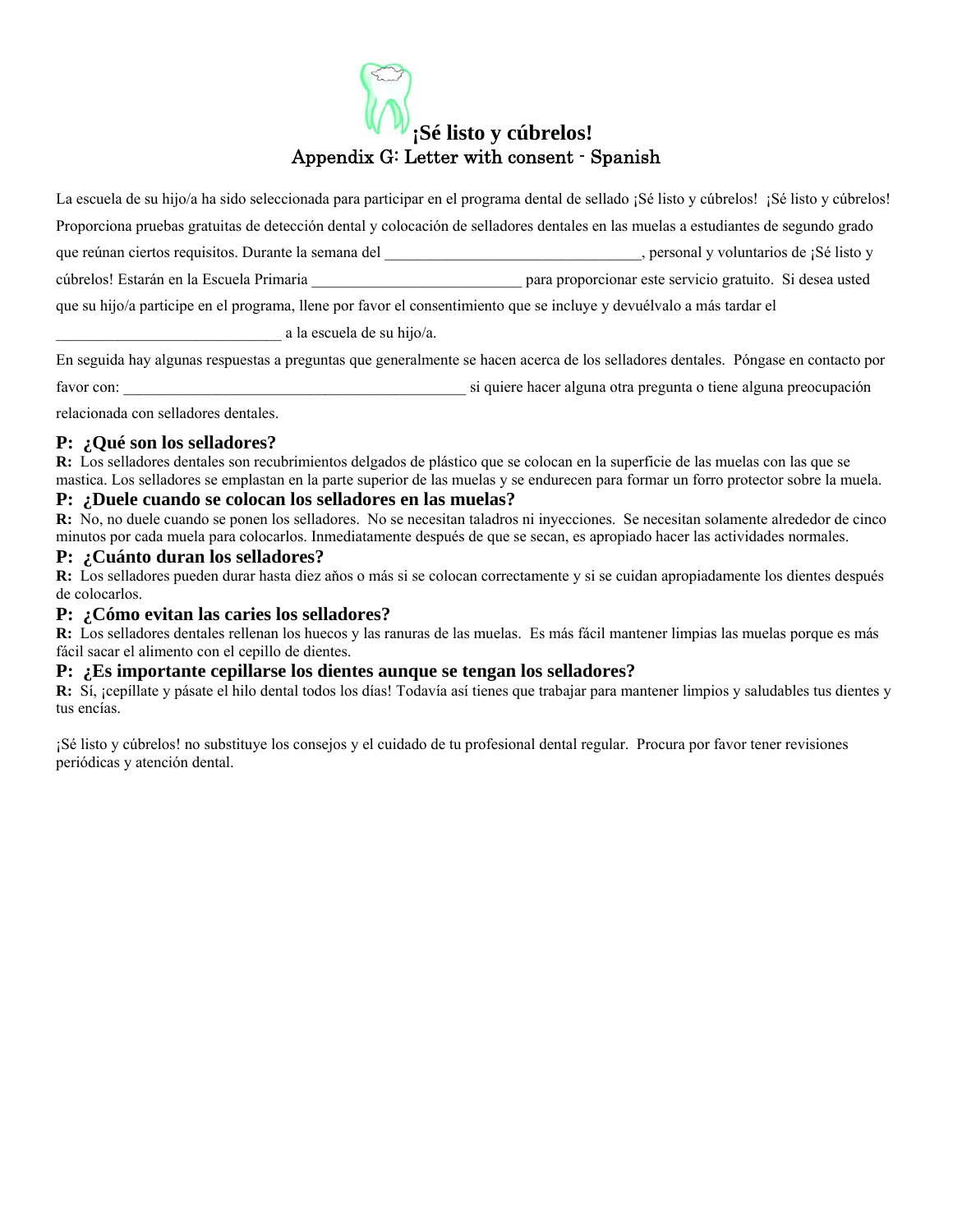#### Appendix H Formulario de Consentimiento – Programa de Selladores Dentales

Estimado padre/madre,

Un programa dental gratuito estará en la escuela de su hijo/a. Sé Listo y Cúbrelos es un programa de prevención que ayuda a detener las caries dentales. Un dentista o un higienista examinará los dientes de su hijo/a. Decidirá qué muelas pueden cubrirse. A esas muelas se les emplastarán un sellador plástico que mantendrán alimentos y gérmenes fuera de las ranuras de las muelas.

!Sé Listo y Cúbrelos! no reemplaza una revisión dental regular. Es un programa de prevención apoyado por el Programa de Salud Oral del Departamento de Salud Pública y Medio Ambiente de Colorado. Para comunicarse con el Programa de Salud Oral, llame al 303-692-2470. Póngase en contacto con la escuela si quiere hacer alguna pregunta o si necesita mayor información.

#### Consentimiento:

|              |                                                                       | Sexo: Masculino Femenino                                                                                                                                                                                                                                                                                                                                                                                                                                                                                                                                                                                                                                                                                                                                                                                                                                                                                                                                                                                                                                                                   |                                                                                                                                                   |                             |                                                                                                                                                                                                                                                                                                       |
|--------------|-----------------------------------------------------------------------|--------------------------------------------------------------------------------------------------------------------------------------------------------------------------------------------------------------------------------------------------------------------------------------------------------------------------------------------------------------------------------------------------------------------------------------------------------------------------------------------------------------------------------------------------------------------------------------------------------------------------------------------------------------------------------------------------------------------------------------------------------------------------------------------------------------------------------------------------------------------------------------------------------------------------------------------------------------------------------------------------------------------------------------------------------------------------------------------|---------------------------------------------------------------------------------------------------------------------------------------------------|-----------------------------|-------------------------------------------------------------------------------------------------------------------------------------------------------------------------------------------------------------------------------------------------------------------------------------------------------|
|              |                                                                       | Grupo étnico: Caucásico Caucásico Mispano Asiático o de una isla del Pacífico Mispano Caucásico Caucásico Mispano Caucásico Mispano Caucásico Caucásico Mispano Caucásico Caucásico Caucásico Caucásico Caucásico Caucásico Ca                                                                                                                                                                                                                                                                                                                                                                                                                                                                                                                                                                                                                                                                                                                                                                                                                                                             |                                                                                                                                                   |                             |                                                                                                                                                                                                                                                                                                       |
|              | ¿Ha tenido su hijo/a alguna vez:<br>mejor que consultara a su médico) | 1. Fiebre reumática o alguna enfermedad reumática en el corazón? ______ SÍ _______ NO<br>2. Enfermedad reumática en el corazón? $\underline{\qquad \qquad }$ $\textbf{S1}$ $\underline{\qquad \qquad }$ NO                                                                                                                                                                                                                                                                                                                                                                                                                                                                                                                                                                                                                                                                                                                                                                                                                                                                                 |                                                                                                                                                   |                             | (Si su hijo/a tiene convulsiones o ataques, un corazón reumático u otra condición médica cardiaca, podría ser                                                                                                                                                                                         |
|              | 5. Asma? $\qquad S$ <b>i</b> $\qquad \qquad$ <b>NO</b>                | 3. Alergias? $\overline{\text{Sf}}$ $\overline{\text{Sf}}$ $\overline{\text{NO}}$ $\overline{\text{A}}$ qué: $\overline{\text{NO}}$ $\overline{\text{A}}$ and $\overline{\text{A}}$ and $\overline{\text{O}}$ $\overline{\text{A}}$ and $\overline{\text{A}}$ and $\overline{\text{A}}$ and $\overline{\text{A}}$ and $\overline{\text{A}}$ and $\overline{\text{A}}$ and $\overline{\text{A}}$ and                                                                                                                                                                                                                                                                                                                                                                                                                                                                                                                                                                                                                                                                                        |                                                                                                                                                   |                             |                                                                                                                                                                                                                                                                                                       |
|              |                                                                       | CHP+? $\overline{\text{C}}$ SÍ $\overline{\text{NO}}$ <i>i</i> cuál es el número de CHP+? $\overline{\text{C}}$ <i>i</i> cuál es el número de CHP+? $\overline{\text{C}}$ SÍ $\overline{\text{C}}$ NO<br>Si es así, ¿cuál es el nombre del dentista? $\overline{\phantom{a}}$                                                                                                                                                                                                                                                                                                                                                                                                                                                                                                                                                                                                                                                                                                                                                                                                              |                                                                                                                                                   |                             |                                                                                                                                                                                                                                                                                                       |
| un dentista. |                                                                       |                                                                                                                                                                                                                                                                                                                                                                                                                                                                                                                                                                                                                                                                                                                                                                                                                                                                                                                                                                                                                                                                                            |                                                                                                                                                   |                             |                                                                                                                                                                                                                                                                                                       |
| Yo,          |                                                                       | doy permiso para que mi hijo/a,<br>Selladores Dentales ¡Sé listo y cúbrelos! Entiendo la información de este formulario. Doy permiso para que prestadores de servicios dentales o el<br>personas le pongan selladores dentales en las muelas de mi hijo/a si se necesitan. Si mi hijo/a tiene actualmente Medicaid o CHP+, el proveedor<br>puede presentar una solicitud de reembolso. Entiendo que es posible de que se tomen fotos durante el programa en la escuela de mi hijo/a para<br>médica, doy permiso para que el dentista o higienista que asista administrar tratamiento medico, incluyendo las medicinas permitidas por la ley.<br>También entiendo que la información personal de mi hijo/a se mantendrá confidencial y no se compartirá con ninguna persona que no esté<br>directamente involucrada en la atención de mi hijo/a. También entiendo que yo necesitaría firmar un permiso para que la información se diera a<br>conocer a alguna persona que no esté directamente conectada con ¡Sé Listo y Cúbrelos! o con la escuela, según lo dispone la Ley que Protege la | Intimidad y Transmisión del Seguro Médico. Este consentimiento cubre a mi hijo/a por dos años escolares (segundo y tercer grados) de modo que los | participe en el Programa de | programa ¡Sé Listo y Cúbrelos! hagan una prueba dental básica de detección en las muelas de mi hijo/a. También doy permiso para que estas mismas<br>promoción cuando se estén colocando los selladores. Notificaré a la escuela si no deseo que fotografíen a mi hijo/a. En caso de alguna emergencia |

 $\blacksquare$ 

dientes cubiertos en el segundo grado puedan volver a revisarse y pueda cubrirse toda nueva muela si fuera necesario.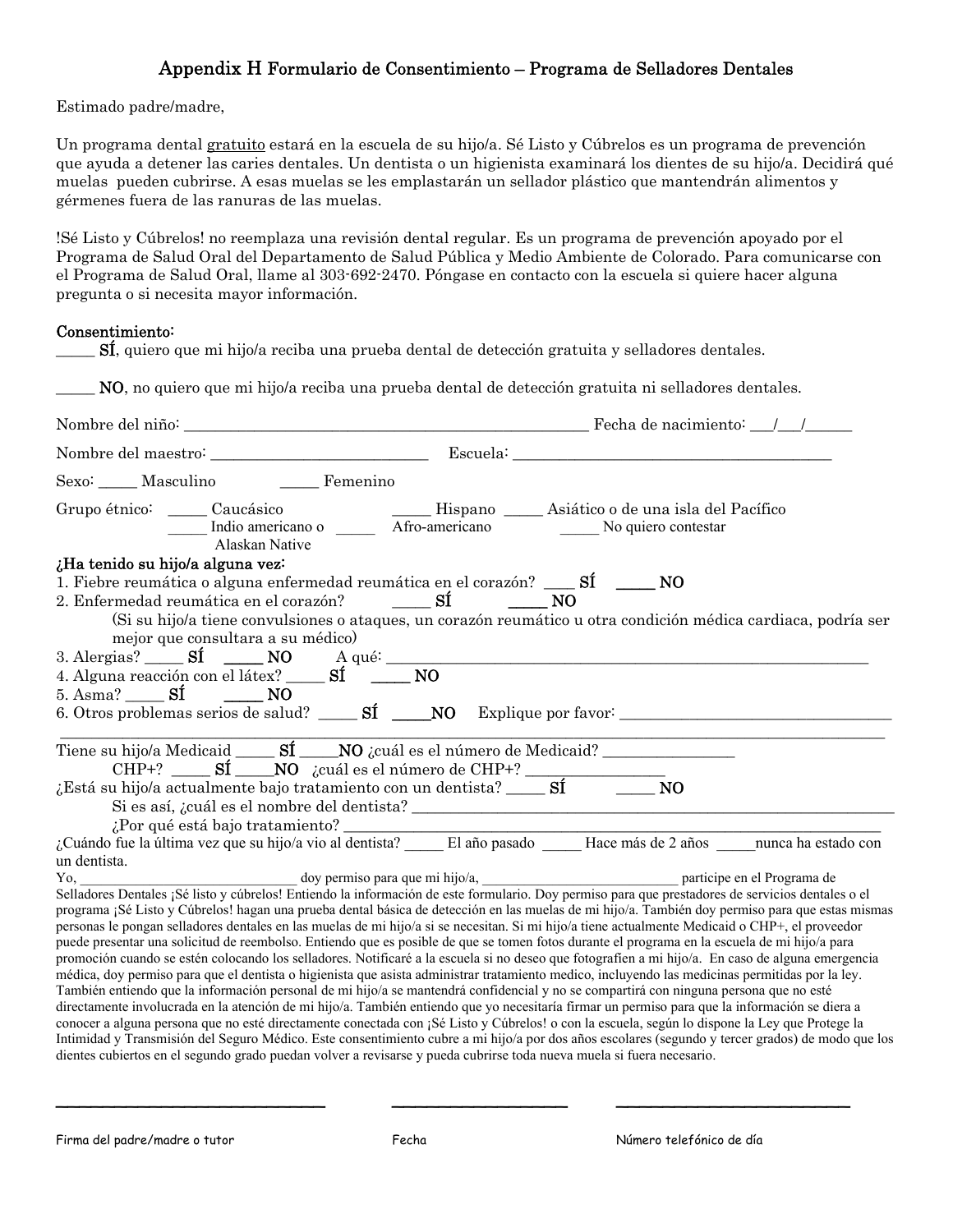#### Appendix I: **SEALS EVENT-LEVEL DATA COLLECTION FORM**

#### *\*\*\*\* Please complete one form per site. \*\*\*\**

| 1.  |                                                                                    |                                                                                              | Program name: 2. Event name: 2. Event name:                                                                                                                                                                                                                                                                                                                         |  |
|-----|------------------------------------------------------------------------------------|----------------------------------------------------------------------------------------------|---------------------------------------------------------------------------------------------------------------------------------------------------------------------------------------------------------------------------------------------------------------------------------------------------------------------------------------------------------------------|--|
| 3.  | School year:                                                                       |                                                                                              | (Enter the 4 digit year that the school year began; for example, for the '02-'03 school year, enter 2002.)                                                                                                                                                                                                                                                          |  |
| 4.  | Site type:<br>$0 =$ School<br>$1 =$ Community site<br>$3 =$ Dental school          | $2 =$ Dental hygiene program $6 =$ Other                                                     | $4 =$ Tribal health center<br>$5 =$ Community health center                                                                                                                                                                                                                                                                                                         |  |
| 5.  | Number of dental chairs used for:                                                  |                                                                                              | a. screening b. sealant delivery c. retention checks                                                                                                                                                                                                                                                                                                                |  |
| 6.  |                                                                                    | Total hours organizing event, not spent at site:                                             |                                                                                                                                                                                                                                                                                                                                                                     |  |
| 7.  | Total time spent at site (in hours) for:                                           | a. screening<br>b. sealant delivery                                                          | c. retention rate checks<br>d. setup and breakdown/cleanup                                                                                                                                                                                                                                                                                                          |  |
| 8.  |                                                                                    | b. Number of children receiving oral health education:                                       | a. Number of child hours of oral health education offered:                                                                                                                                                                                                                                                                                                          |  |
| 9.  | a.                                                                                 | Enter 12/31/1998 as the date for phases of the program that have not yet or will not occur.) | Event dates - Choose <i>a single</i> representative date for each of the following:<br>screening _________________ b. sealant placement/fluoride delivery ______________<br>c. follow-up (e.g. retention check, follow-up on referral)<br>(Dates should be entered in 8-digit format, including slashes. For example, January 1, 2000 should be entered 01/01/2000. |  |
| 10. | Criteria used to determine caries status:<br>$0 = ICDAS$<br>$1 = BSS$<br>$2 = WHO$ |                                                                                              | $4 =$ Other system that distinguishes sound surfaces from non-cavitated<br>$5 =$ Other system that classifies surfaces with non-cavitated caries as sound                                                                                                                                                                                                           |  |
|     | <b>Total Personnel Hours</b>                                                       |                                                                                              |                                                                                                                                                                                                                                                                                                                                                                     |  |
|     |                                                                                    | Hours                                                                                        | All Dental Personnel*   All Other Personnel**                                                                                                                                                                                                                                                                                                                       |  |

|                      | ------ | Hours          |
|----------------------|--------|----------------|
|                      | (a)    | $\mathbf{(b)}$ |
| 11. Screening        |        |                |
| 12. Sealant delivery |        |                |
| 13. Retention check  |        |                |

#### **\*Dental personnel include dentists, hygienists, and dental assistants**

\*\* Other personnel include data entry clerks, parent volunteers, etc.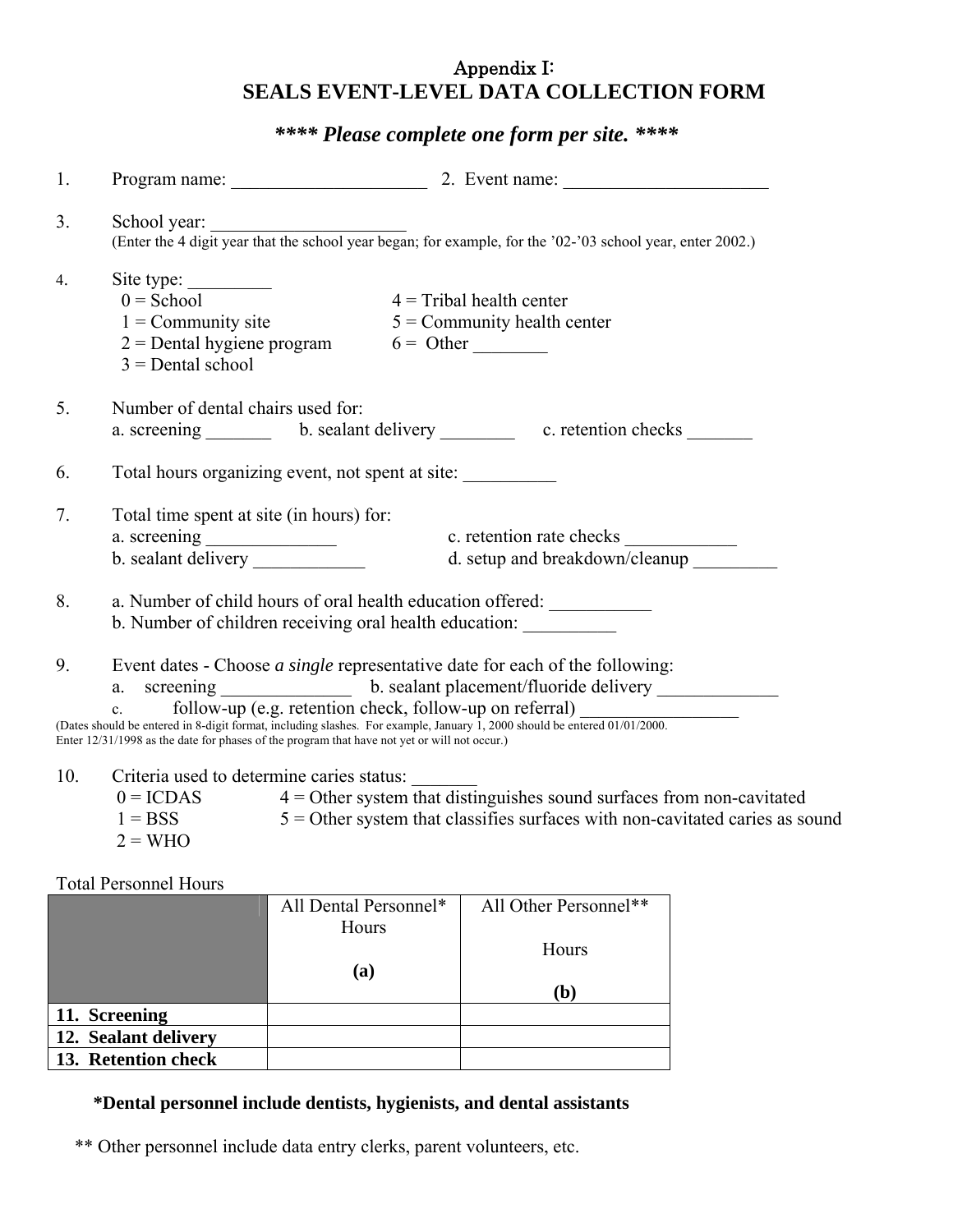| 14. | Population targeted:<br>$0 = 20\%$ of children in free or reduced lunch program<br>$1 = \ge 20\% \& 40\%$ of children in free or reduced lunch program<br>$2 = \ge 40\%$ & < 50% of children in free or reduced lunch program<br>$3 = \ge 50\%$ of children in free or reduced lunch program<br>$4 =$ other target<br>$5 = no$ target |                         |
|-----|---------------------------------------------------------------------------------------------------------------------------------------------------------------------------------------------------------------------------------------------------------------------------------------------------------------------------------------|-------------------------|
| 15. | Grade level(s) targeted (Check all that apply):                                                                                                                                                                                                                                                                                       |                         |
|     |                                                                                                                                                                                                                                                                                                                                       |                         |
|     | $\frac{1}{3^{rd}}$ grade<br>$\frac{3^{rd}}{6^{th}}$ grade<br>$\frac{3^{rd}}{6^{th}}$ grade<br>$\frac{4^{th}}{7^{th}}$ grade<br>$\frac{2^{nd}}{1^{th}}$ grade<br>$\frac{2^{nd}}{1^{th}}$ grade<br>$\frac{2^{nd}}{1^{th}}$ grade<br>$\frac{2^{th}}{1^{th}}$ grade                                                                       | no grade level targeted |
| 16. | Permanent teeth targeted (Check all that apply):<br>First molars<br>Second molars<br>Premolars<br>Incisors                                                                                                                                                                                                                            |                         |
|     | 17. $\#$ of consent forms distributed:                                                                                                                                                                                                                                                                                                |                         |
| 18. | Type of consent:                                                                                                                                                                                                                                                                                                                      |                         |
|     | $0 = Positive$                                                                                                                                                                                                                                                                                                                        |                         |
|     | $1 =$ Passive                                                                                                                                                                                                                                                                                                                         |                         |
| 19. | Type of sealant material used:<br>$0 =$ Light-cured<br>$1 = Self$ -cured<br>$2 =$ Combination                                                                                                                                                                                                                                         |                         |
| 20. | Sealant placement procedure:                                                                                                                                                                                                                                                                                                          |                         |
|     | $0 = 2$ -handed                                                                                                                                                                                                                                                                                                                       |                         |
|     | $1 = 4$ -handed                                                                                                                                                                                                                                                                                                                       |                         |
|     | $2 =$ Combination                                                                                                                                                                                                                                                                                                                     |                         |
|     |                                                                                                                                                                                                                                                                                                                                       |                         |
|     | Value of total resources used, by category*                                                                                                                                                                                                                                                                                           |                         |
|     | 21. Labor costs                                                                                                                                                                                                                                                                                                                       |                         |
|     | 22. Equipment costs                                                                                                                                                                                                                                                                                                                   |                         |
|     | 23. Instrument costs                                                                                                                                                                                                                                                                                                                  |                         |
|     | 24. Administrative costs                                                                                                                                                                                                                                                                                                              |                         |
|     | 25. Cost of consumable goods                                                                                                                                                                                                                                                                                                          |                         |
|     | 26. Other costs                                                                                                                                                                                                                                                                                                                       |                         |

\*Costs in 21 – 26 summed over all events for the year should equal the total value of resources used by your program for the year.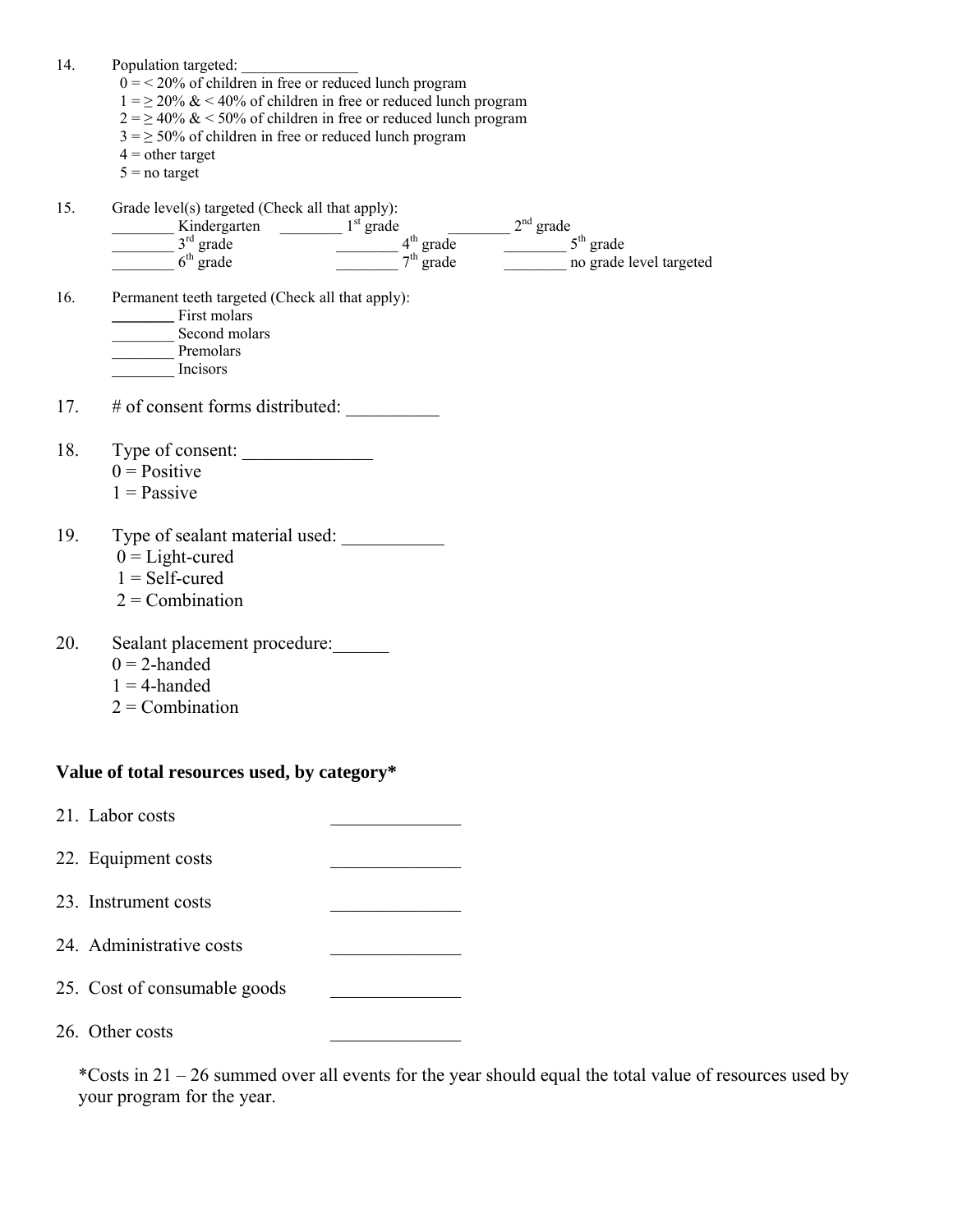#### Appendix J: **SEALS Child-Level Data Collection Form**

|    |        |        |        |          |    |    |    |                                      |                    |        |                                                        |    | 5. Sex: ______ (0 = Male, 1 = Female) 6. Grade: _______ (0 = Kindergarten) 7. DOB ________________________ 8. Age: ___________                                                                                                             |
|----|--------|--------|--------|----------|----|----|----|--------------------------------------|--------------------|--------|--------------------------------------------------------|----|--------------------------------------------------------------------------------------------------------------------------------------------------------------------------------------------------------------------------------------------|
|    |        |        |        |          |    |    |    |                                      |                    |        |                                                        |    | 9. Race/ethnicity (Check all that apply): ____White _____Black/African American ____Asian ____Hispanic                                                                                                                                     |
|    |        |        |        |          |    |    |    |                                      |                    |        |                                                        |    | American Indian/Alaska Native           Native Hawaiian/Pacific Islander           Other                                                                                                                                                   |
|    |        |        |        |          |    |    |    |                                      |                    |        |                                                        |    | 10. Special health care needs: ______ (0 = No, 1 = Yes) 11. Medicaid/SCHIP status ______ (0=Medicaid, 1=SCHIP, 2=neither, 99=unknown)<br>I. Screening $-$ D = decay, F = filled, M = missing, S = sealant present, PS = prescribe sealant, |
|    |        |        |        |          |    |    |    |                                      |                    |        |                                                        |    | $RS =$ recommend reseal, no mark = no treatment recommended                                                                                                                                                                                |
|    | $2-O$  | $2-I$  | $3-O$  |          |    |    |    |                                      |                    |        | 3-L   4   5   12   13   14-O   14-L   15-O   15-L   16 |    | Sealant Prescriber's Signature                                                                                                                                                                                                             |
|    |        |        |        |          |    |    |    |                                      |                    |        |                                                        |    |                                                                                                                                                                                                                                            |
|    |        |        |        |          |    |    |    |                                      |                    |        |                                                        |    | Date                                                                                                                                                                                                                                       |
| 32 | $31-o$ | $31-B$ | $30-o$ | $30 - B$ | 29 | 28 | 21 |                                      | $20   19-O   19-B$ | $18-O$ | $18-B$                                                 | 17 | Fluoride Prescriber's Signature                                                                                                                                                                                                            |
|    |        |        |        |          |    |    |    | KEY: O=Occlusal, L=Lingual, B=Buccal |                    |        |                                                        |    | Date                                                                                                                                                                                                                                       |
|    |        |        |        |          |    |    |    |                                      | <b>Comments:</b>   |        |                                                        |    |                                                                                                                                                                                                                                            |

| 12. | <b>Untreated Cavities:</b><br>$0 = No$ untreated cavities<br>I = Untreated cavities present         | Caries Experience:<br>13.<br>$0 = No$ caries experience<br>$1 =$ Caries experience | 14. | Sealants Present:<br>$0 = No$ sealants<br>$1 =$ Sealants present               |  |
|-----|-----------------------------------------------------------------------------------------------------|------------------------------------------------------------------------------------|-----|--------------------------------------------------------------------------------|--|
| 15. | <b>Treatment Urgency:</b><br>$0 = No$ obvious problem<br>1 = Early dental care<br>$2 =$ Urgent care | Referred for treatment:<br>16.<br>$0 = No$<br>$1 = Yes$                            |     | Decayed or filled surfaces:<br>b. $2^{nd}$ molars<br>a. 1 <sup>st</sup> molars |  |

#### II. Preventive Services - **Mark the teeth/tooth surfaces where sealants were placed with an** S**.**

|    | 2-O      | 2-L    | )-U    | J-L    | 4  |    | $\overline{ }$ |                 |        | $14-L$ | 15-C   | $15-I$ | 16 | Provider's Signature |
|----|----------|--------|--------|--------|----|----|----------------|-----------------|--------|--------|--------|--------|----|----------------------|
|    |          |        |        |        |    |    |                |                 |        |        |        |        |    |                      |
|    |          |        |        |        |    |    |                |                 |        |        |        |        |    |                      |
| 32 | $31 - 0$ | $31-B$ | $30-o$ | $30-B$ | 29 | 28 | 21             | 20 <sub>1</sub> | $19-°$ | $19-B$ | $18-O$ | $18-B$ | 17 | Date                 |

 **Comments:** 

| 18. |                           | Number of surfaces sealed among: |          | 19. Fluoride treatment received: |  |
|-----|---------------------------|----------------------------------|----------|----------------------------------|--|
|     | a. 1 <sup>st</sup> molars | b. $2^{nd}$ molars               | c. other | 0 = none                         |  |
|     |                           |                                  |          | 1 = varnish                      |  |
|     |                           |                                  |          | $2 =$ qel/foam/rinse             |  |

#### III. Follow-Up - **Mark teeth/tooth surfaces where sealants were retained with an** R**.**

| Evaluator's Signature<br>14-L<br>15-C<br>16<br>$3-L$<br>!4-C<br>$2-O$<br>∠−∟<br>J-U<br>$13 - L$<br>$\overline{1}$          |  |
|----------------------------------------------------------------------------------------------------------------------------|--|
|                                                                                                                            |  |
|                                                                                                                            |  |
|                                                                                                                            |  |
| Date<br>28<br>21<br>29<br>32<br>20<br>$1 -$<br>$31-B$<br>$30-B$<br>$19-B$<br>$19-o$<br>$18-B$<br>$18-$<br>$30-o$<br>$31-C$ |  |

**Comments:** 

| 20. | Number of surfaces  |                                                   | Subsequent visit for restorative treatment: |  |
|-----|---------------------|---------------------------------------------------|---------------------------------------------|--|
|     | retaining a program |                                                   | 0 = No                                      |  |
|     | sealant:            |                                                   | 1 = Yes                                     |  |
|     |                     | $99$ = Unknown, no follow-up performed by program |                                             |  |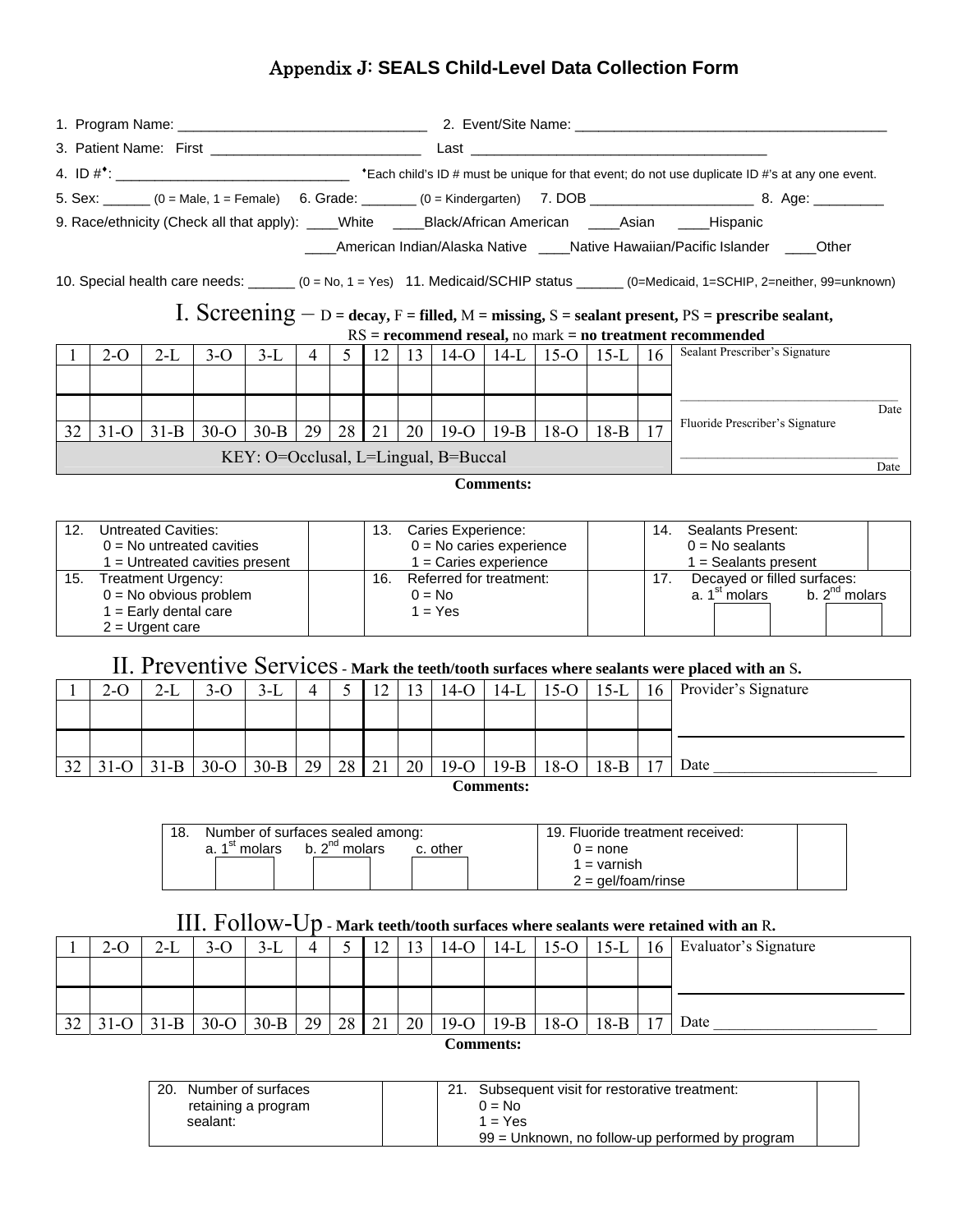#### Appendix K: Be Smart & Seal Them!

#### Student Sealant Report

Today your child, participated in the Be Smart & Seal Them! dental sealant program at school.

 $\Box$  Your child received dental sealants today (out of 4 possible).

Your child did not receive sealants today.

It is recommended that your child see a dentist for:

- $\Box$  Emergency dental care immediately
- $\Box$  Possible treatment of cavities as soon as possible
- $\Box$  For a regular dental exam with x-rays as needed

If your child did not receive dental sealants today it was because:

- $\Box$  The teeth were not grown in enough to seal them
- □ The teeth were already sealed
- $\Box$  The teeth already had fillings because of decay
- $\Box$  The teeth were decayed seek dental care if possible
- $\Box$  The child was not cooperative

At first, sealants can make the teeth feel too tall. The feeling might last until the normal chewing wears the sealant down into place.

Only a screening for dental sealants and sealant placement was done today. A complete dental exam with x-rays was not done.

A regular dental check-up should occur every 6 months for most children. If your child needs dental care, please make an appointment with a dentist as soon as possible. If you have a current dentist please contact them for care.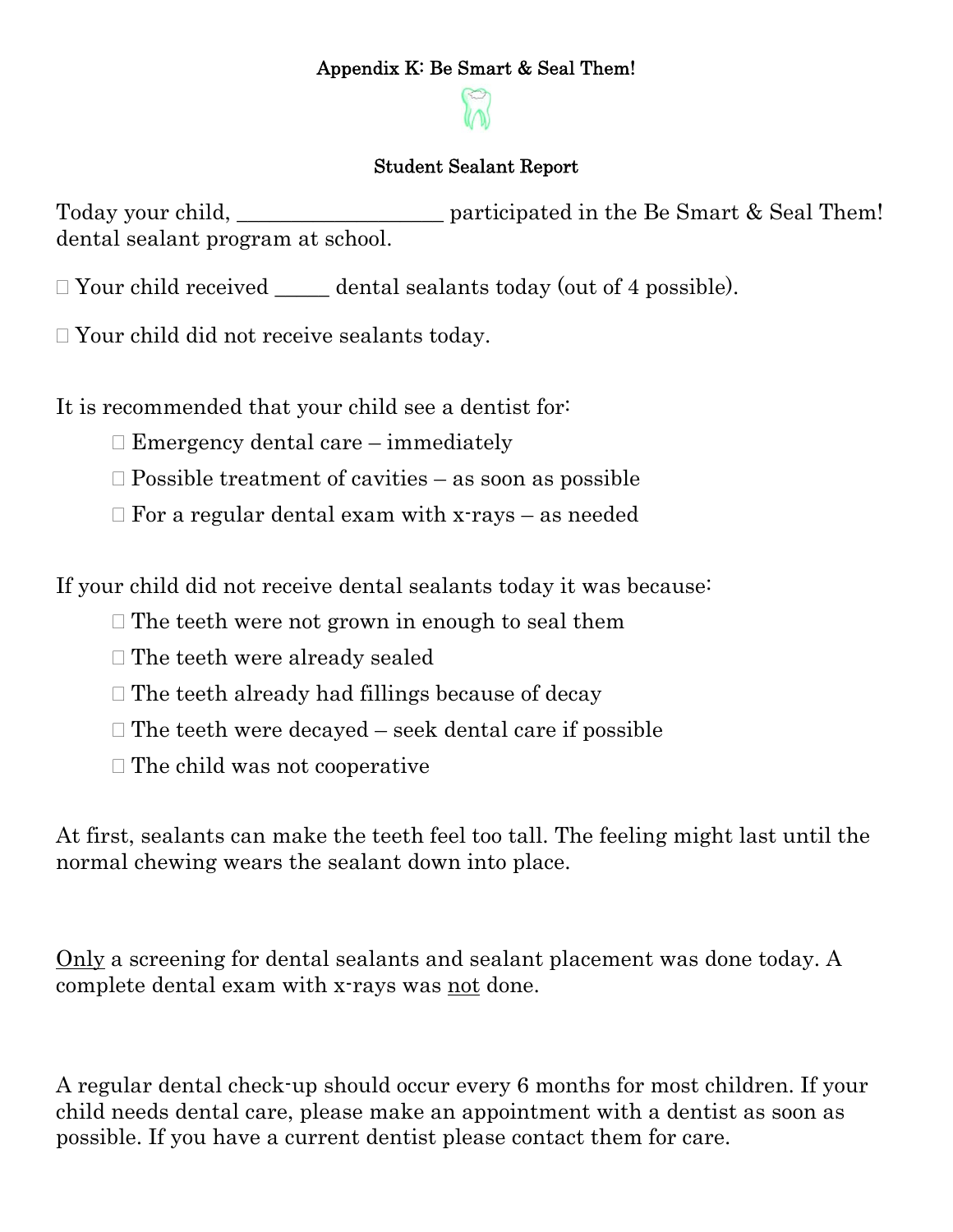#### Appendix L: ¡Sé listo y cúbrelos!



#### Informe sobre los selladores para los estudiantes

Hoy su hijo \_\_\_\_\_\_\_\_\_\_\_\_\_\_\_\_\_\_\_ participó en la escuela en el programa de selladores dentales ¡Sé listo y cúbrelos!

Su hijo/a recibió \_\_\_\_\_ selladores dentales hoy (de 4 posibles).

 $\square$  Su hijo/a no recibió selladores dentales hoy.

Se recomienda que su hijo/a vea a un dentista para:

Atención dental de emergencia – inmediatamente

Posible tratamiento de caries– lo más pronto posible

 $\Box$  Un examen dental regular con rayos X – cuando lo necesite

Si su hijo/a no recibió hoy selladores dentales, fue porque:

Las muelas no se han desarrollado lo suficiente para cubrirlas

Las muelas ya estaban cubiertas

Las muelas ya tenían tapaduras debido a caries

 Se encontraron caries en las muelas– procure atención dental si le es posible

El niño no quiso cooperar

Al principio puede sentirse que las muelas están muy altas por los selladores. Esta sensación puede durar hasta que, al masticar normalmente, el sellador baje y quede en su lugar.

Hoy sólo se hizo una prueba para los selladores dentales y se colocaron selladores. No se hizo un examen dental completo con rayos X.

Para la mayoría de los niños, debe hacerse una revisión dental regular cada 6 meses. Si su hijo/a necesita atención dental, haga una cita con un dentista lo antes posible. Si actualmente tiene usted un dentista, póngase en contacto con él para atención dental.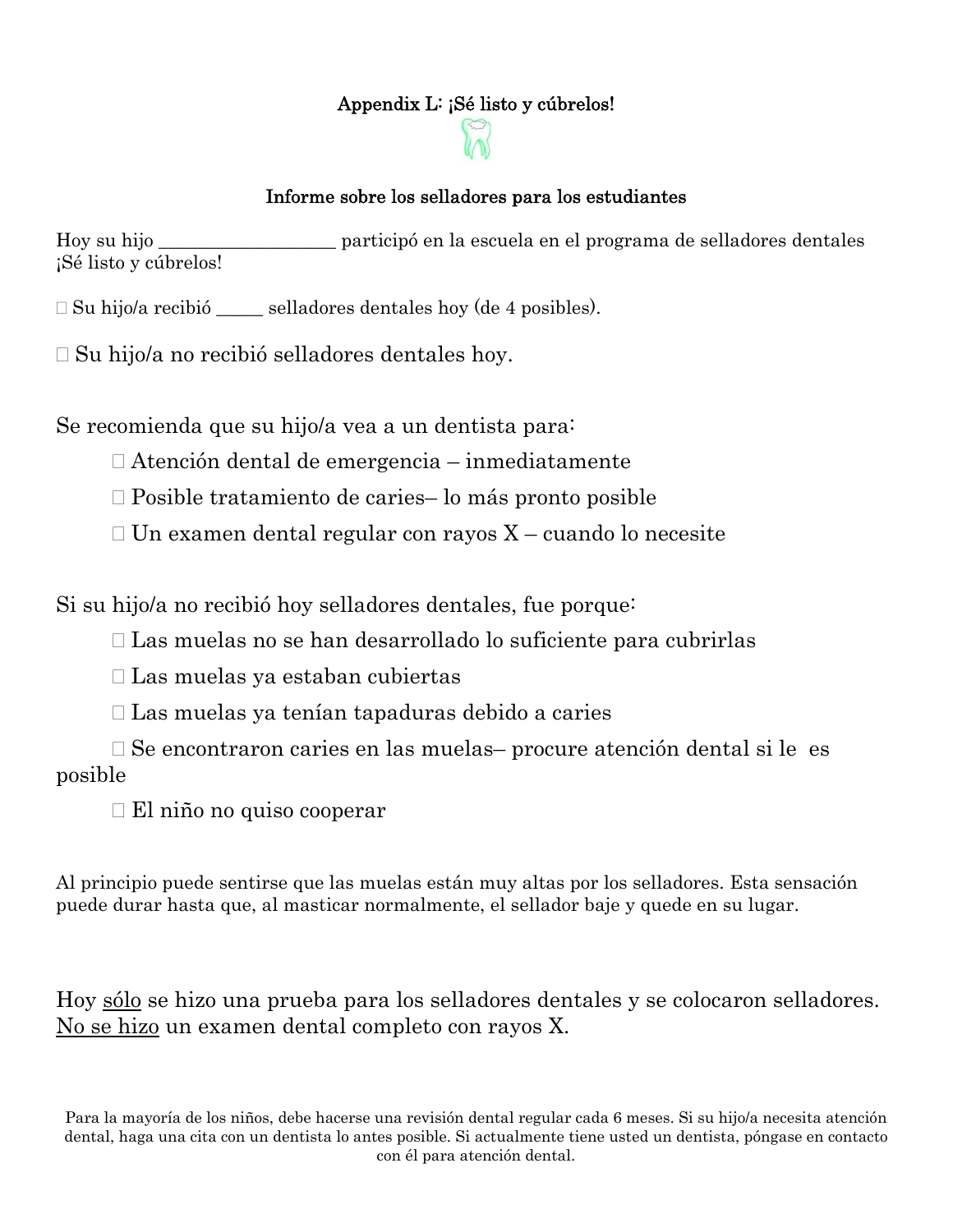Date: Contact: Phone: E-mail:

#### Be Smart & Seal Them!

[Community Name] – On [date], the Be Smart & Seal Them! dental sealant program will provide sealants on all 2nd graders teeth at [Name of school] Elementary School. [Names of staff/volunteers] will be on-site to screen the children's teeth and apply dental sealants.

Dental sealants are a thin plastic coating that is painted on the chewing surfaces of the back teeth. The sealant helps keep the tooth clean and decreases the amount of food and debris that gets stuck in the deep pits and fissures of the teeth. The food and germs that get stuck in the grooves of the teeth can cause cavities. Brushing isn't effective in removing the cavity causing materials because the toothbrush bristles are too large to get into the small crevices on the tops of the back teeth. Once the sealant is in place it is almost 100% effective in keeping the sealed tooth cavity free with regular brushing.

Be Smart & Seal Them! is a school-based sealant project from the Colorado Department of Public Health and Environment Oral Health Program. It is designed to identify second grade children who will benefit from the placement of dental sealants on permanent molar teeth. The project includes a dental screening, classroom presentations on oral hygiene and sealants, presentations to parents and referrals for children who need restorative or emergency care.

The services are provided on-site at elementary schools with the help of volunteer dentists, hygienists and student dentists and hygienists. For information on Be Smart & Seal Them! programs in your area contact [name of contact & phone number].

###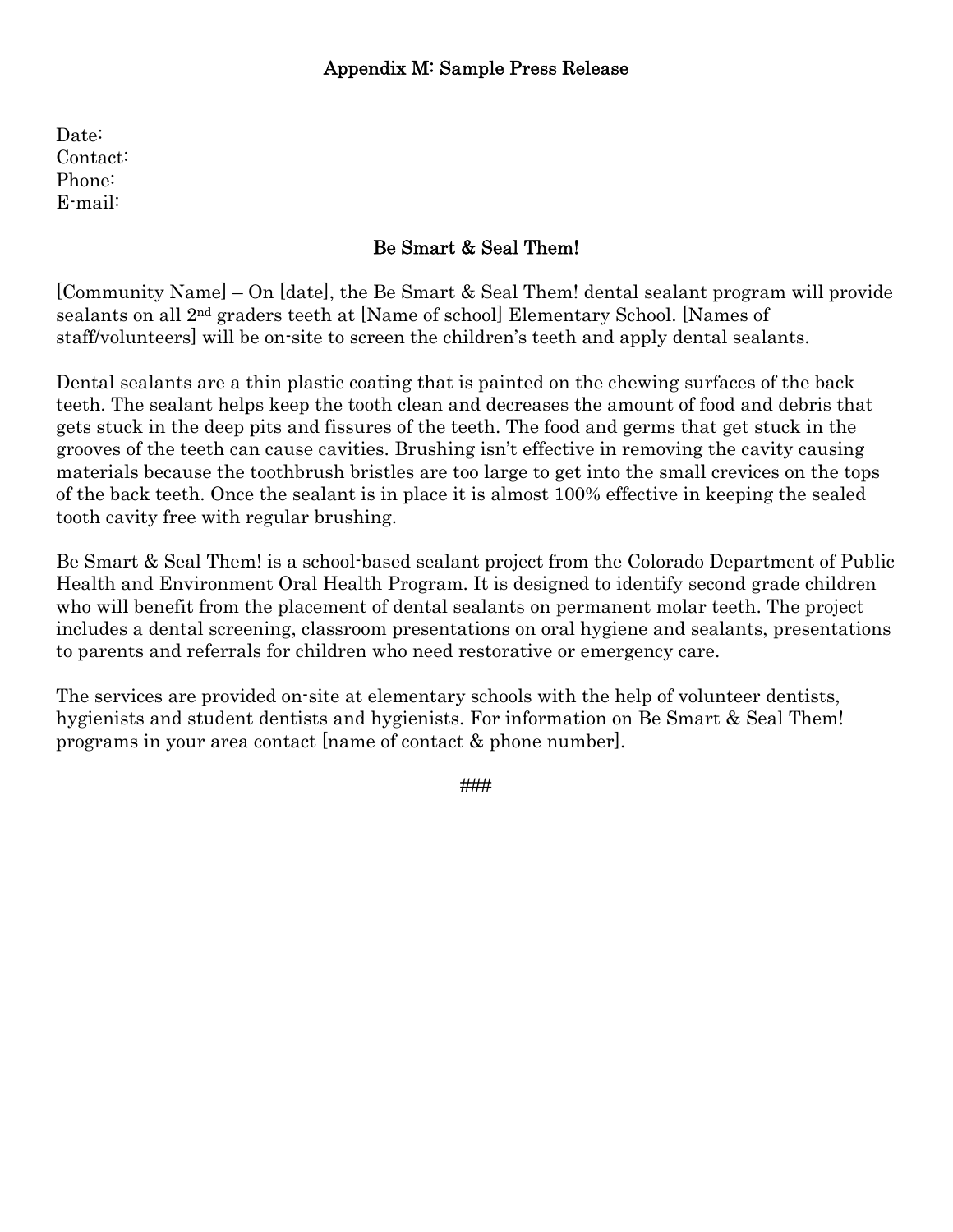#### Appendix N Dental Sealants Fact Sheet

#### What are dental sealants?

- Dental sealants are thin plastic coatings that are put onto the chewing surfaces of the back teeth (molars).
- They are "painted" on the top of the teeth and harden to form a shield over the tooth.

#### Why should my child get sealants?

- As the back teeth grow, pits and grooves form on the top of the teeth. Food and germs get caught in the grooves and cause the teeth to get cavities.
- Brushing teeth does not remove all the food and germs that get stuck in the grooves.

#### When should my child get sealants?

- When your child starts getting their first molars (back teeth) at about the age of 6 or 7. Apply them again around the age of 11 to the second molars when they come in.
- Make sure a dental professional checks the sealants regularly to make certain they are still covering the teeth.

#### Does it hurt to have sealants put on teeth?

• No, getting sealants is painless. Drilling or shots are not needed. Sealants only take about five minutes to put on per tooth. Right after they dry, normal activities are fine.

#### How long will sealants last?

• Sealants can last up to ten years or longer if they are done right and teeth are properly cared for after they are placed.

#### How do dental sealants prevent cavities?

• Dental sealants fill the pits and grooves of the teeth. The teeth are easier to keep clean because food is brushed away easier with a toothbrush.

#### How much do sealants cost?

• Usually a sealant costs less than filling a tooth that has a cavity. Some dental professionals offer a sliding fee and most insurance companies cover sealants.

#### Is brushing still important when teeth have sealants on them?

• Yes, brush & floss every day! You still have to work on keeping your teeth and gums clean & healthy.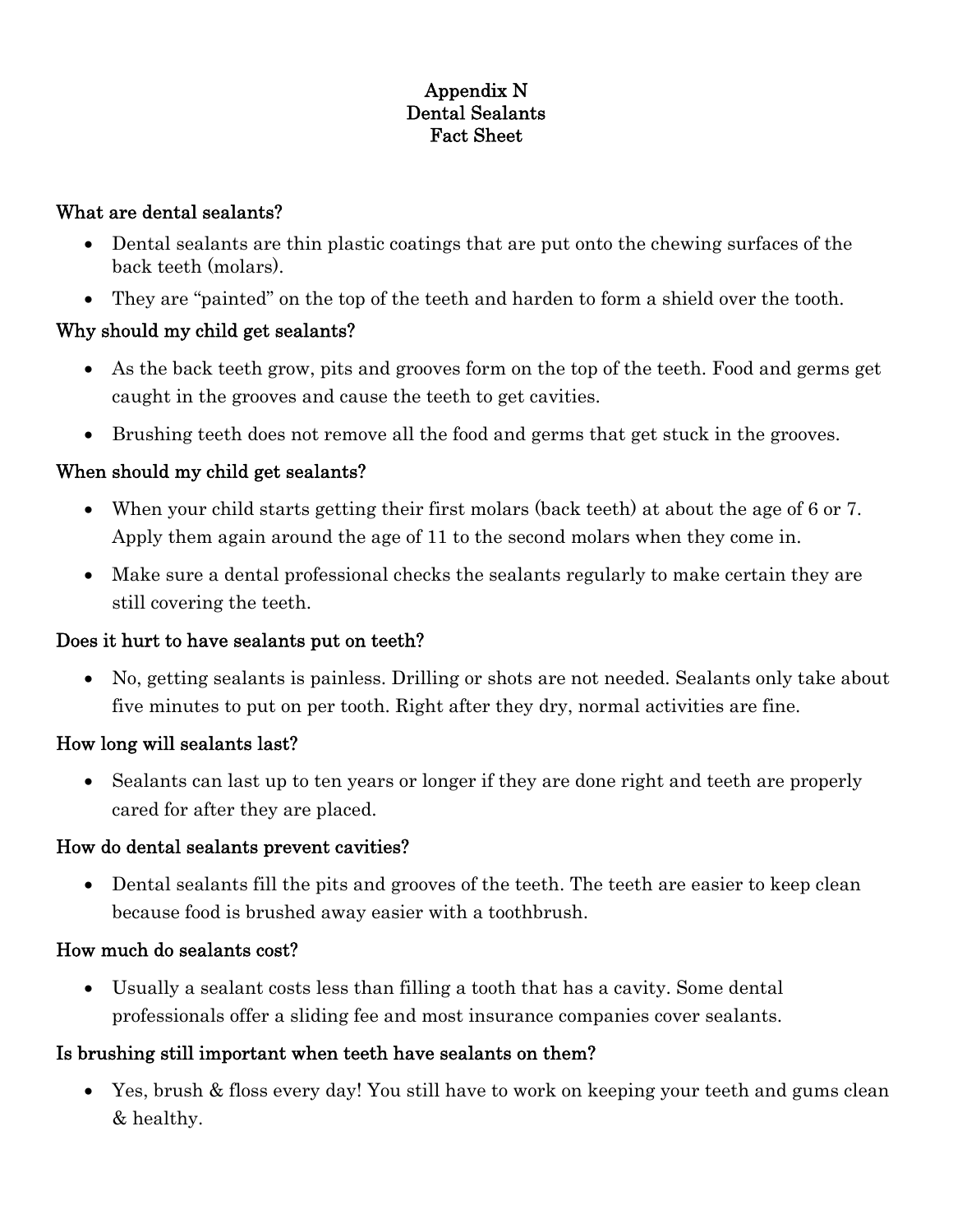#### How are dental sealants put onto teeth?



1. The tooth is cleaned



2. The tooth is dried, and cotton is put around the tooth to keep it dry.



3. A liquid is put on the tooth to make the surface rough. It helps the sealant stick to the tooth.



4. The tooth is rinsed and dried. New cotton is put around the tooth to keep it dry.



5. The sealant is applied in liquid form and hardens in a few seconds. A light is used to help dry the sealant.



6. The new sealant is in place & the dentist or hygienist checks to make sure it covers all the grooves in the tooth.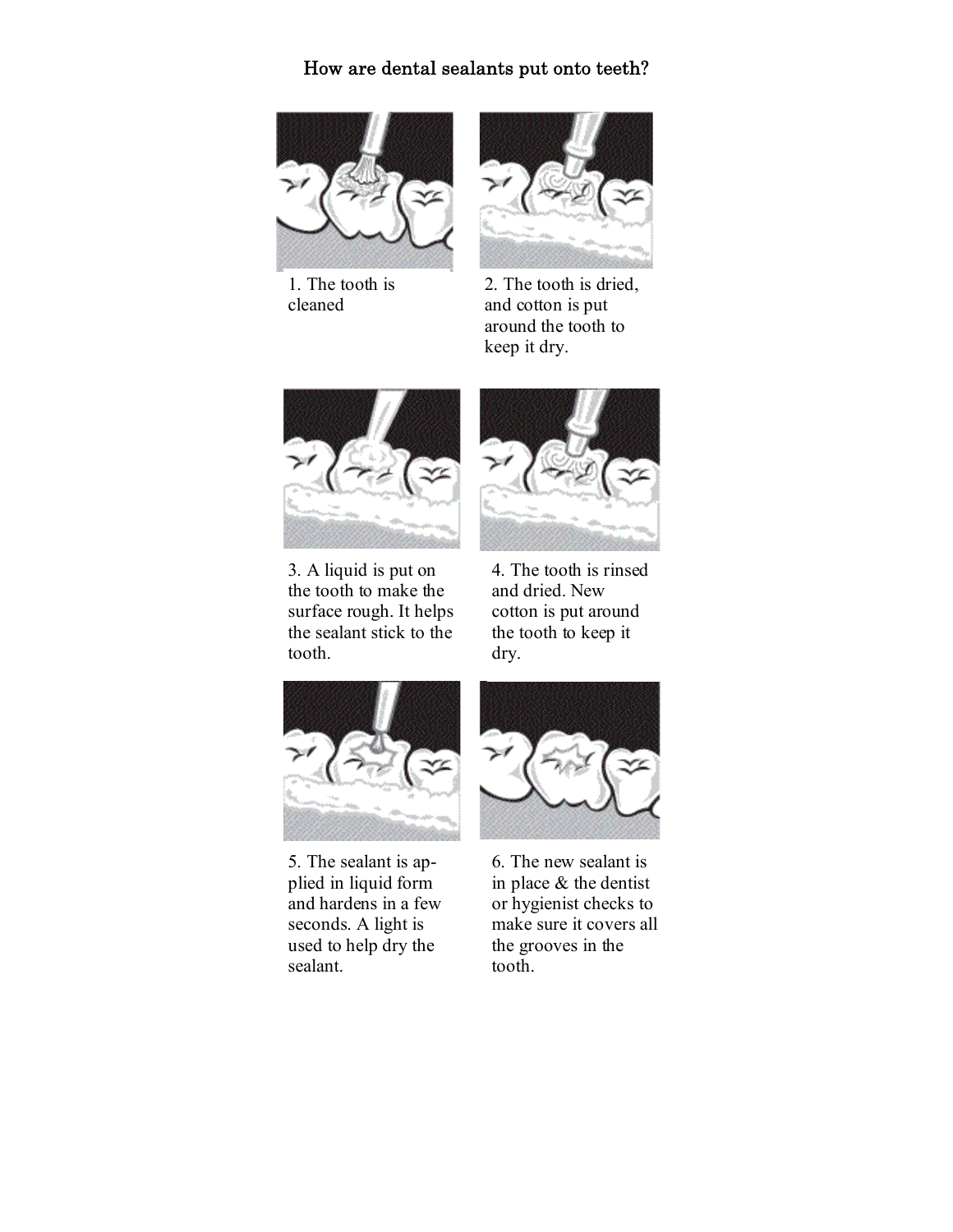when a child is about 5-7 and 11-14 when a child is about 5-7 and 11-14 Put sealants on teeth when the 1st Put sealants on teeth when the 1st & 2nd molars come in. Usually & 2nd molars come in. Usually years old. years old.





Lower Teeth Lower Teeth

12 Year molars are called 2nd molars. 12 Year molars are called 2nd molars. 6 Year molars are called 1st molars. 6 Year molars are called 1st molars.

Place sealants on these teeth before Place sealants on these teeth before they decay! they decay!

Be Smart & Seal Them is a school-based Be Smart & Seal Them is a school-based sealant program supported by the Oral on permanent molar teeth. The project second grade children who will benefit from the placement of dental sealants sealant program supported by the Oral Environment. It is designed to identify from the placement of dental sealants on permanent molar teeth. The project second grade children who will benefit Environment. It is designed to identify Health Program at the Colorado Health Program at the Colorado Department of Public Health & Department of Public Health & also includes: also includes:

A dental screening & one on one A dental screening & one on one instruction on oral care. instruction on oral care.

•

- Classroom presentations on oral Classroom presentations on oral hygiene & sealants hygiene & sealants •
	- Presentations on oral health for Presentations on oral health for parents

•

 Referrals for children who need Referrals for children who need restorative or emergency care restorative or emergency care •

These services are provided on-site at These services are provided on-site at elementary schools with the help of elementary schools with the help of volunteer dentists, hygienists, and volunteer dentists, hygienists, and student dentists & hygienists. student dentists & hygienists.

The Colorado Department of Public Health The Colorado Department of Public Health Oral, Rural and Primary Care Section Oral, Rural and Primary Care Section For more information contact: **For more information contact:** nttp://www.cdphe.state.co.us/pp/ http://www.cdphe.state.co.us/pp/ oralhealth/dentalsealants.html oralhealth/dentalsealants.html Cherry Creek Drive South Cherry Creek Drive South Phone: 303-692-2470 Phone: 303-692-2470 Denver, CO 80246 Fax: 303-758-3448 Fax: 303-758-3448 Denver, CO 80246 PSD-OH-A44300 PSD-OH-A44300 & Environment  $\&$  Environment





Be Smart Be Smart &

Seal Them! Seal Them!

Colorado Department<br>of Public Health<br>and Environment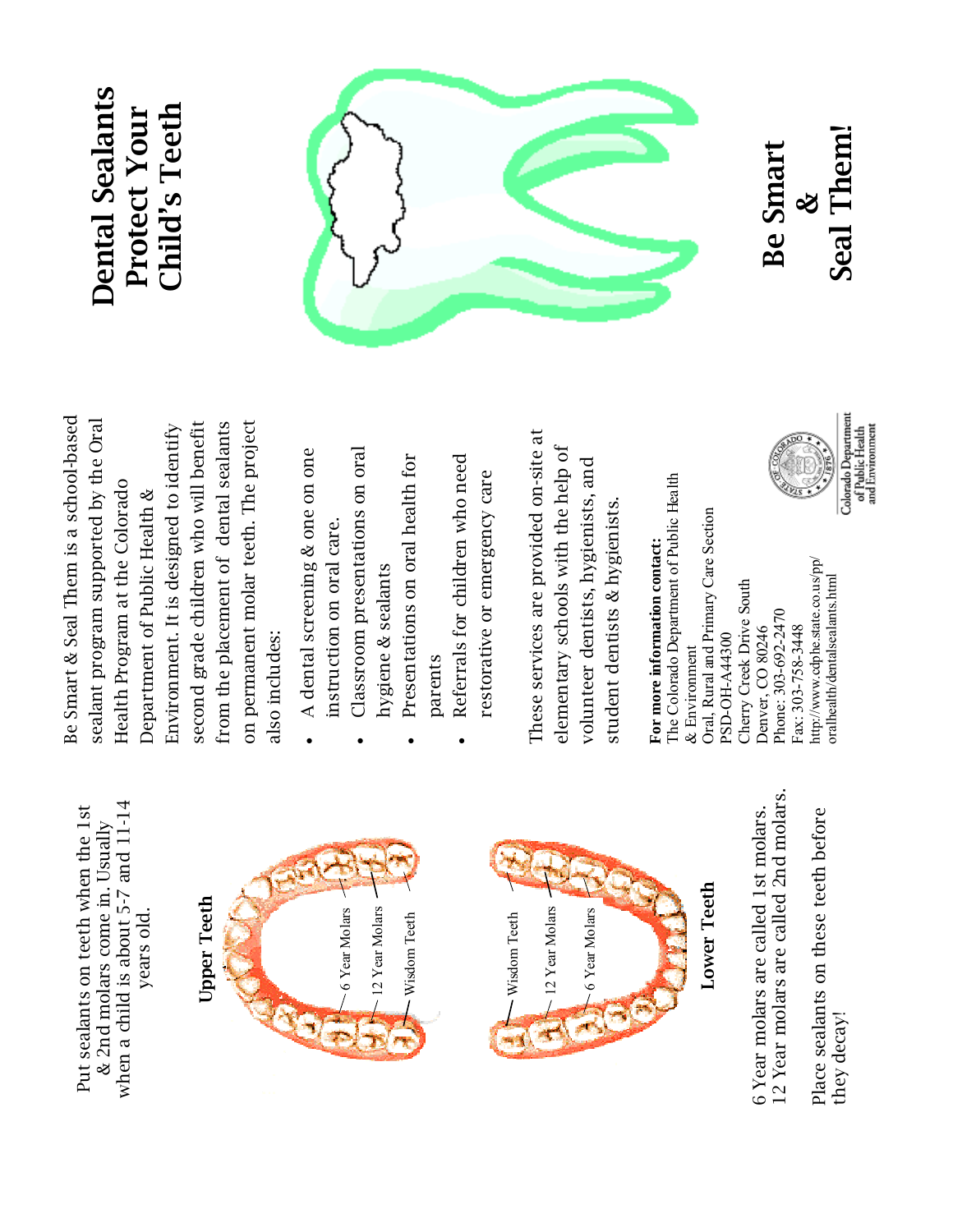| Questions & Answers       | soon as they dry, normal activities are<br>A: No, getting sealants is painless. No<br>take about five minutes per tooth. As<br>Q: Does it hurt to have sealants put<br>drilling or shots are used. Sealants<br>on teeth?<br>fine. | longer if they are applied correctly and<br>A: Sealants can last up to ten years or<br>Q: How long will sealants last? | dental professionals offer a sliding fee<br>A: Yes, brush and floss every day! You<br>filling a tooth that has a cavity. Some<br>and most insurance companies cover<br>Q: Is brushing still important when<br>easier to keep clean because food is<br>Q: How do dental sealants prevent<br>A: Usually a sealant costs less than<br>grooves of the teeth. The teeth are<br>A: Dental sealants fill the pits and<br>still have to work on keeping your<br>Q: How much do sealants cost?<br>teeth have sealants on them?<br>teeth are properly cared for.<br>brushed away easier with a<br>toothbrush<br>cavities?<br>sealants | teeth and gums clean and healthy. |
|---------------------------|-----------------------------------------------------------------------------------------------------------------------------------------------------------------------------------------------------------------------------------|------------------------------------------------------------------------------------------------------------------------|-----------------------------------------------------------------------------------------------------------------------------------------------------------------------------------------------------------------------------------------------------------------------------------------------------------------------------------------------------------------------------------------------------------------------------------------------------------------------------------------------------------------------------------------------------------------------------------------------------------------------------|-----------------------------------|
| How are sealants put on?  | 2. The tooth is dried,<br>and cotton is put<br>leaned with a dry<br>. The tooth is                                                                                                                                                | around the tooth to<br>keep it dry.<br>oothbrush.                                                                      | make sure it covers all<br>or hygienist checks to<br>in place & the dentist<br>4. The tooth is rinsed<br>6. The new sealant is<br>cotton is put around<br>the tooth to keep it<br>the grooves in the<br>and dried. New<br>dry.<br>urface rough. It helps<br>he sealant stick to the<br>he tooth to make the<br>and hardens in a few<br>A liquid is put on<br>The sealant is ap-<br>plied in liquid form<br>ight is used to help<br>seconds. A special<br>ooth.                                                                                                                                                              | to oth.<br>dry the sealant.       |
| What are dental sealants? | chewing surfaces of the back teeth.<br>the back teeth and harden to form<br>Sealants are painted on the top of<br>Dental sealants are thin plastic<br>coatings that are put onto the<br>a shield over the tooth.                  | Why should my child get<br>sealants?                                                                                   | teeth. Food and germs get caught in<br>When your child starts getting their<br>the age of 6 or 7. Apply them again<br>Brushing teeth does not remove all<br>around the age of 11 to the second<br>the grooves and cause the teeth to<br>Dental sealants fill in the grooves<br>first molars (back teeth) at about<br>As the back teeth grow, pits and<br>When should my child get<br>the food and germs stuck in the<br>grooves form on the top of the<br>and help the teeth stay clean.<br>sealants?<br>get cavities.<br>grooves.                                                                                          | molars when they come in.         |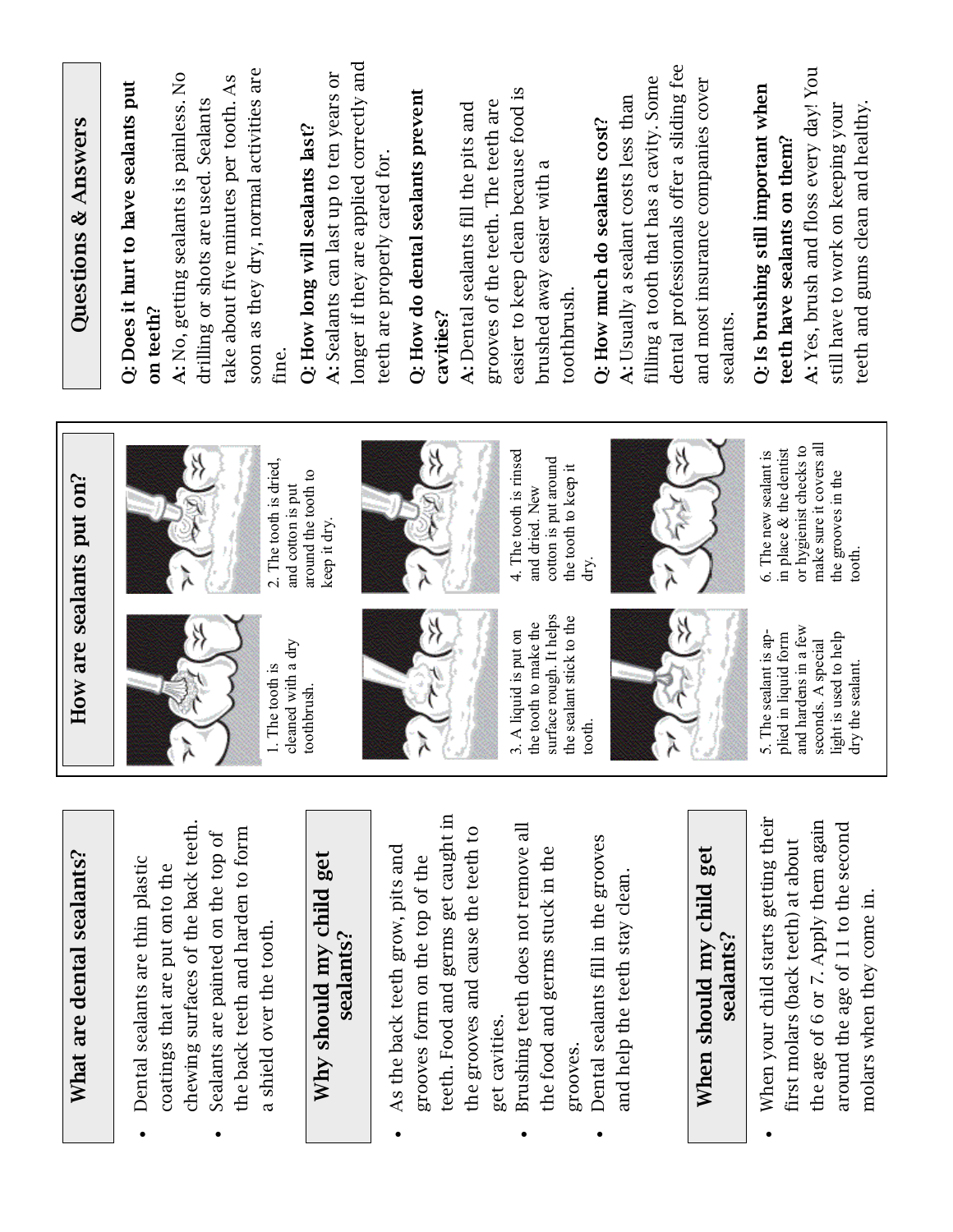cuando el niño tenga entre 5 y 7, y 11 cuando el niño tenga entre 5 y 7, y 11 segundas muelas. Generalmente segundas muelas. Generalmente Coloque selladores en las muelas Coloque selladores en las muelas cuando salgan las primeras y las cuando salgan las primeras y las y 14 años de edad. y 14 años de edad.

## Dentadura superior Dentadura superior





### Dentadura inferio Dentadura inferio

primeras muelas. A las muelas de los 12 primeras muelas. A las muelas de los 12 A las muelas de los 6 años se les llama A las muelas de los 6 años se les llama años se les llama segundas muelas. años se les llama segundas muelas. ¡Coloque selladores en estas muelas antes ¡Coloque selladores en estas muelas antes de que aparezcan las caries! de que aparezcan las caries!

muelas permanentes. El proyecto incluye muelas permanentes. El proyecto incluye segundo grado que se beneficiarán con la segundo grado que se beneficiarán con la colocación de selladores dentales en sus colocación de selladores dentales en sus apoyado por el Programa de Salud Oral apoyado por el Programa de Salud Oral diseñado para identificar a los niños de diseñado para identificar a los niños de ¡Sé listo y cúbrelos! es un programa de Sé listo y cúbrelos! es un programa de del Departamento de Salud Pública y del Departamento de Salud Pública y Medio Ambiente de Colorado. Está Medio Ambiente de Colorado. Está selladores con base en la escuela, selladores con base en la escuela, también: también:

- educación oral individualizada sobre educación oral individualizada sobre Una prueba de detección dental y · Una prueba de detección dental y cuidado oral. cuidado oral.
- Presentaciones en los salones de clase Presentaciones en los salones de clase sobre higiene oral y selladores. •
	- Presentaciones para los padres sobre Presentaciones para los padres sobre sobre higiene oral y selladores.

•

necesiten atención de restauración o necesiten atención de restauración o Canalizaciones para los niños que Canalizaciones para los niños que de emergencia. higiene oral. higiene oral.

de emergencia.

•

edificios de las escuelas primarias con la edificios de las escuelas primarias con la estudiantes de odontología y de higiene estudiantes de odontología y de higiene Se proporcionan estos servicios en los Se proporcionan estos servicios en los ayuda de dentistas, higienistas y ayuda de dentistas, higienistas y dental, voluntarios. dental, voluntarios.

# **Para mayor información, póngase en contacto con:**  Para mayor información, póngase en contacto con:

El Departamento de Salud Pública y Medio Ambiente El Departamento de Salud Pública y Medio Ambiente Sección Oral, Rural y de Atención Primaria Sección Oral, Rural y de Atención Primaria http://www.cdphe.state.co.us/pp/ http://www.cdphe.state.co.us/pp/ oralhealth/dentalsealants.html oralhealth/dentalsealants.html Cherry Creek Drive South Cherry Creek Drive South Teléfono: 303-692-2470 Teléfono: 303-692-2470 Denver, CO 80246 Fax: 303-758-3448 Fax: 303-758-3448 Denver, CO 80246 PSD-OH-A44300 PSD-OH-A44300 de Colorado de Colorado



## Colorado Department<br>of Public Health<br>and Environment

#### protegen las muelas protegen las muelas Los selladores Los selladores de su hijo dentales de su hijo dentales



cúbrelas! cúbrelas ¡Sé listo  $\triangleright$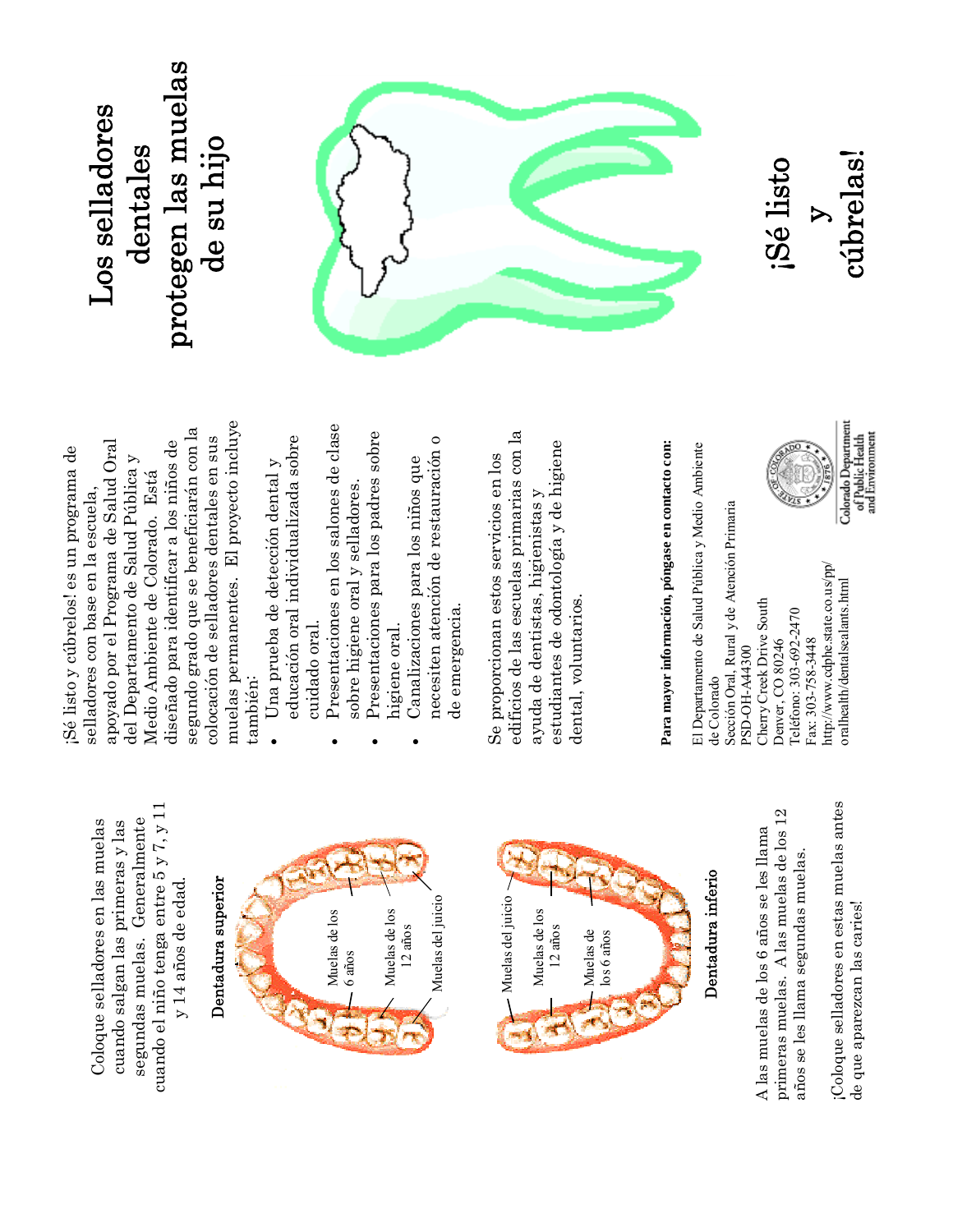| $\partial_{\alpha} \partial_{\alpha} \partial_{\alpha} \partial_{\alpha}$ and $\partial_{\alpha} \partial_{\alpha} \partial_{\alpha} \partial_{\alpha} \partial_{\alpha} \partial_{\alpha} \partial_{\alpha} \partial_{\alpha} \partial_{\alpha} \partial_{\alpha} \partial_{\alpha} \partial_{\alpha} \partial_{\alpha} \partial_{\alpha} \partial_{\alpha} \partial_{\alpha} \partial_{\alpha} \partial_{\alpha} \partial_{\alpha} \partial_{\alpha} \partial_{\alpha} \partial_{\alpha} \partial_{\alpha} \partial_{\alpha} \partial_{\alpha} \partial_{\alpha} \partial_{\alpha} \partial_{\alpha} \partial_{\alpha} \partial_{\alpha} \partial_{\alpha} \partial_{$                                       | .ು                                                                                                                                                                                                                                                                                                                                                 | Cómo se colocan los selladores<br>dentables?                                                                                                                                                                                                                                                       | Preguntas y respuestas                                                                                                                                                                                                                                                                                                                                                                                                                                                                                                                                                                                                                                                                                                                                                                                                                                                                |
|----------------------------------------------------------------------------------------------------------------------------------------------------------------------------------------------------------------------------------------------------------------------------------------------------------------------------------------------------------------------------------------------------------------------------------------------------------------------------------------------------------------------------------------------------------------------------------------------------------------------------------------------------------------------------------------------------------------|----------------------------------------------------------------------------------------------------------------------------------------------------------------------------------------------------------------------------------------------------------------------------------------------------------------------------------------------------|----------------------------------------------------------------------------------------------------------------------------------------------------------------------------------------------------------------------------------------------------------------------------------------------------|---------------------------------------------------------------------------------------------------------------------------------------------------------------------------------------------------------------------------------------------------------------------------------------------------------------------------------------------------------------------------------------------------------------------------------------------------------------------------------------------------------------------------------------------------------------------------------------------------------------------------------------------------------------------------------------------------------------------------------------------------------------------------------------------------------------------------------------------------------------------------------------|
| que se colocan en la superficie de las<br>revestimientos delgados de plástico<br>Los selladores se emplastan en la<br>parte superior de las muelas y se<br>endurecen para formar un forro<br>muelas con que masticamos.<br>Los selladores dentales son<br>protector sobre la muela.                                                                                                                                                                                                                                                                                                                                                                                                                            | cepillo de dientes<br>La muela se<br>limpia con un<br>$\div$                                                                                                                                                                                                                                                                                       | 2. La muela se seca<br>y se coloca algodón<br>alrededor de la                                                                                                                                                                                                                                      | Duele cuando se colocan los sellado-<br>cada muela. Tan pronto como se secan,<br>selladores. No se necesitan taladros ni<br>R: No, no duele cuando se colocan los<br>aproximadamente cinco minutos por<br>es apropiado hacer las actividades<br>inyecciones. Se necesitan<br>res en las muelas?<br>normales.<br>.<br>Ai                                                                                                                                                                                                                                                                                                                                                                                                                                                                                                                                                               |
| ¿Por qué debe tener selladores<br>mi hijo/a?                                                                                                                                                                                                                                                                                                                                                                                                                                                                                                                                                                                                                                                                   | seco.                                                                                                                                                                                                                                                                                                                                              | mantenerla seca.<br>muela para                                                                                                                                                                                                                                                                     | R: Los selladores pueden durar hasta<br>P: ¿Cuánto duran los selladores?                                                                                                                                                                                                                                                                                                                                                                                                                                                                                                                                                                                                                                                                                                                                                                                                              |
| Cuando a su hijo/a le empiecen a salir<br>aplicárselos de nuevo alrededor de los<br>las primeras muelas, alrededor de los<br>Conforme van creciendo las muelas,<br>Los selladores dentales rellenan las<br>gérmenes quedan atrapados en las<br>atrapados en las ranuras y causan<br>11 años de edad cuando salgan las<br>¿Cuándo deben ponerle los<br>se forman ranuras y huecos en la<br>remueve todo el alimento, y los<br>selladores a mi hijo/a?<br>Alimentos y gérmenes quedan<br>ranuras y ayudan a conservar<br>que las muelas tengan caries.<br>Al cepillarse los dientes no se<br>parte superior de las muelas.<br>6 o 7 años de edad. Hay que<br>limpias las muelas.<br>segundas muelas.<br>ranuras. | Se aplica el sellador<br>unos cuantos segundos<br>forma líquida y en<br>lador se adhiera a<br>para ayudar a que se<br>Se<br>usa una luz especial<br>Esto ayuda a que el<br>líquido en la muela<br>para endurecerla.<br>éste se endurece.<br>seque el sellador.<br>Se aplica un<br>la muela.<br><b>T</b> es<br>λ<br>$\frac{1}{2}$<br>λ<br>ကဲ<br>ນວ່ | ranuras de la muela.<br>6. El nuevo sellador<br>está en su lugar y el<br>que cubra todas las<br>para asegurarse de<br>nuevo alrededor de<br>higienista revisan<br>Se enjuaga y se<br>Se<br>coloca un algodón<br>mantenerla seca.<br>seca la muela.<br>la muela para<br>dentista o el<br>$\ddot{ }$ | P: ¿Cómo evitan las caries los selladores?<br>mayor parte de las compañías de seguros<br>porque es más fácil sacar el alimento con<br>P: ¿Es importante cepillarse los dientes<br>R: Los selladores dentales rellenan los<br>más fácil mantener las muelas limpias<br>menos que rellenar una muela con una<br>caries. Algunos profesionistas dentales<br>huecos y las ranuras de las muelas. Es<br>correctamente y si se les da el cuidado<br>R: Sí, ¡cepíllate y pásate el hilo dental<br>todos los días! Todavía así tienes que<br>R: Normalmente un sellador cuesta<br>ofrecen un precio fácil de pagar y la<br>P: ¿Cuánto cuestan los selladores?<br>saludables tus dientes y tus encias.<br>trabajar para mantener limpios y<br>aunque se tengan los selladores?<br>diez años o más si se aplican<br>apropiado a las muelas.<br>cubren los selladores.<br>el cepillo de dientes. |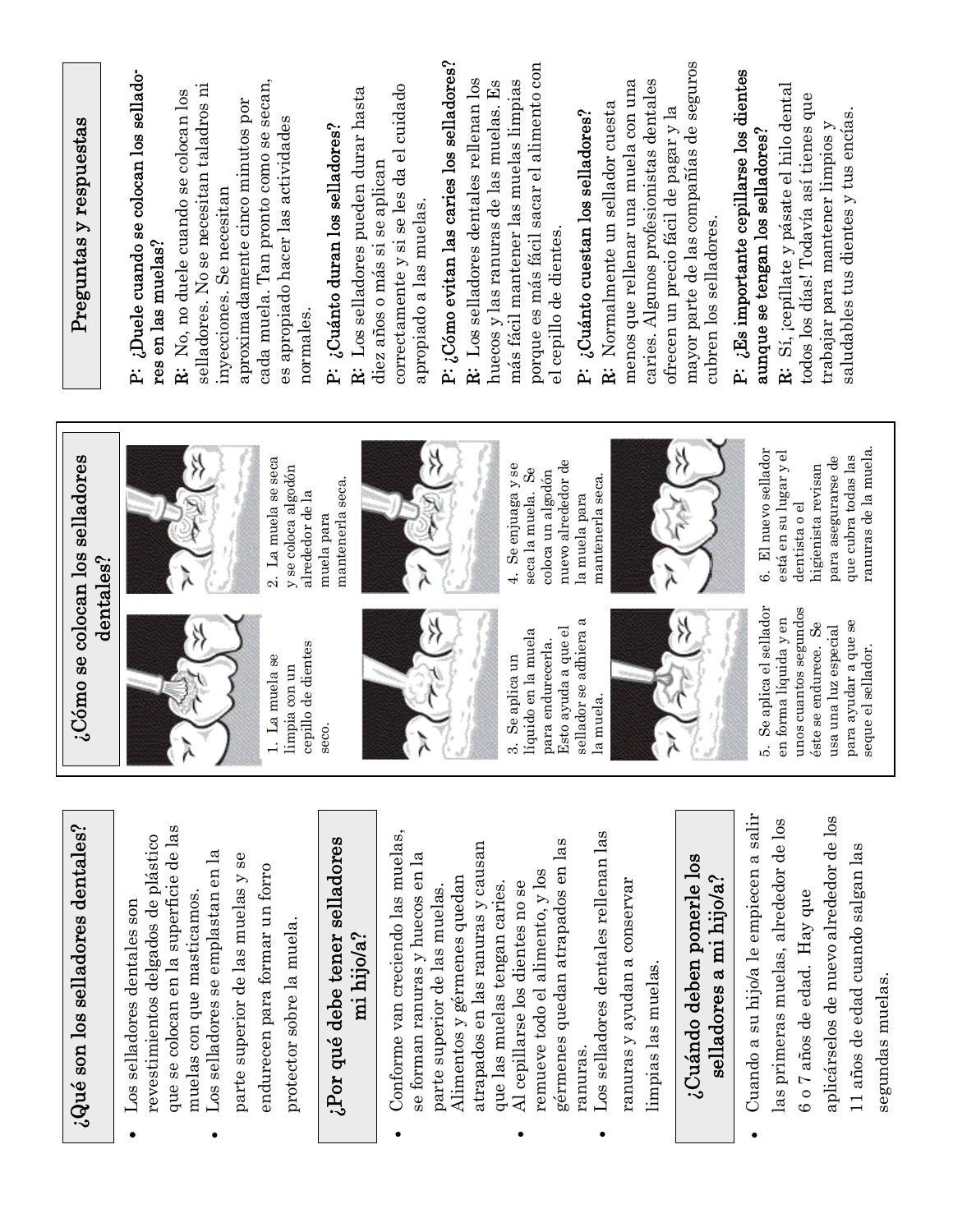

#### Dear {School Contact}.

Thank you for your participation in the Be Smart & Seal Them! school-based dental sealant program. Although dental diseases such as cavities are almost 100% preventable they remain one of the most common childhood chronic diseases. It is five times more common than asthma and seven times more common than hay fever. An estimated 7.8 million hours of school are lost annually in Colorado because of oral pain and infection. Dental sealants, which are thin plastic coatings applied to the tops of permanent molars, are one of the best cavity prevention methods available.

Once sealants are placed on the teeth they can last for as long as 5 to 10 years. In conjunction with daily brushing with fluoride toothpaste, flossing and regular check-ups, children who participate in the program can remain cavity free for years to come.

The Be Smart & Seal Them! program will be coming to your school on {dates} to conduct screening and sealant placement. To ensure the program runs as smoothly as possible with minimal class interruption program staff will set up the equipment on  $\delta$  attacked is an itemized list of the needs for the program. If possible I would like to meet with you to discuss these needs on {date/time}.

Thank you again for your participation and help in implementing this program. You have helped to provide an invaluable service to your students. Please contact me at  ${phonenumbers/email}$ for any additional information.

Sincerely,

{Name, Title}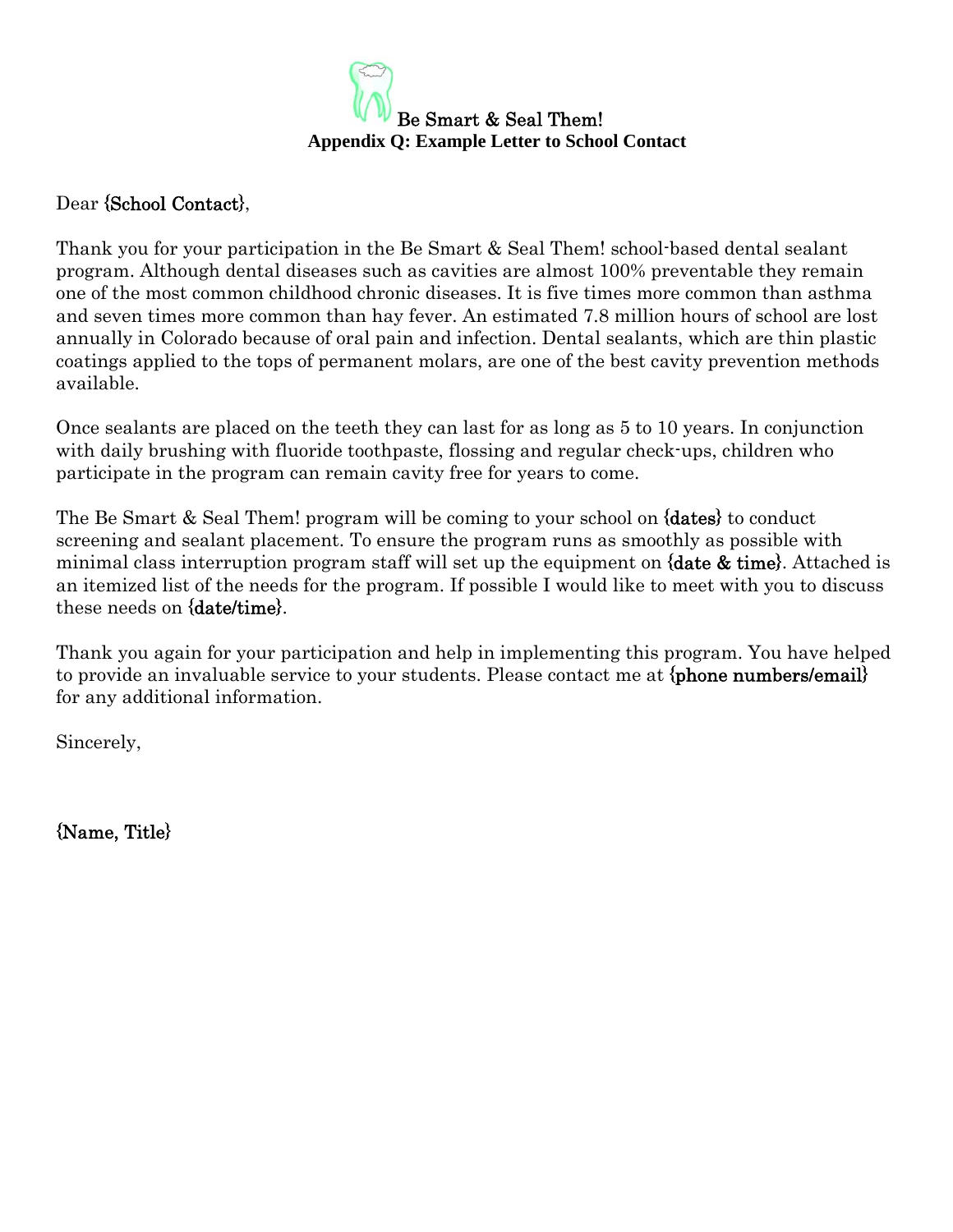Be Smart & Seal Them!<br>Appendix R: Example School Contact Information Sheet

| School Name: Name: Name School Name School Name School Name School Name School Name School Name School Name School Name School Name School Name School Name School Name School Name School Name School Name School Name School |                                                                                   |
|--------------------------------------------------------------------------------------------------------------------------------------------------------------------------------------------------------------------------------|-----------------------------------------------------------------------------------|
|                                                                                                                                                                                                                                |                                                                                   |
|                                                                                                                                                                                                                                |                                                                                   |
|                                                                                                                                                                                                                                |                                                                                   |
| Main Contact Name: 1988 Main Contact Name: 1988                                                                                                                                                                                |                                                                                   |
|                                                                                                                                                                                                                                |                                                                                   |
|                                                                                                                                                                                                                                |                                                                                   |
|                                                                                                                                                                                                                                |                                                                                   |
|                                                                                                                                                                                                                                |                                                                                   |
|                                                                                                                                                                                                                                |                                                                                   |
|                                                                                                                                                                                                                                |                                                                                   |
|                                                                                                                                                                                                                                |                                                                                   |
|                                                                                                                                                                                                                                |                                                                                   |
|                                                                                                                                                                                                                                |                                                                                   |
|                                                                                                                                                                                                                                |                                                                                   |
|                                                                                                                                                                                                                                |                                                                                   |
|                                                                                                                                                                                                                                | Application or Permission Requirements to go into School: _______________________ |
|                                                                                                                                                                                                                                | Teacher Name Class Room # Number of Students in Class                             |
|                                                                                                                                                                                                                                |                                                                                   |
|                                                                                                                                                                                                                                |                                                                                   |
|                                                                                                                                                                                                                                |                                                                                   |
|                                                                                                                                                                                                                                |                                                                                   |
|                                                                                                                                                                                                                                |                                                                                   |
|                                                                                                                                                                                                                                |                                                                                   |
|                                                                                                                                                                                                                                |                                                                                   |
|                                                                                                                                                                                                                                |                                                                                   |